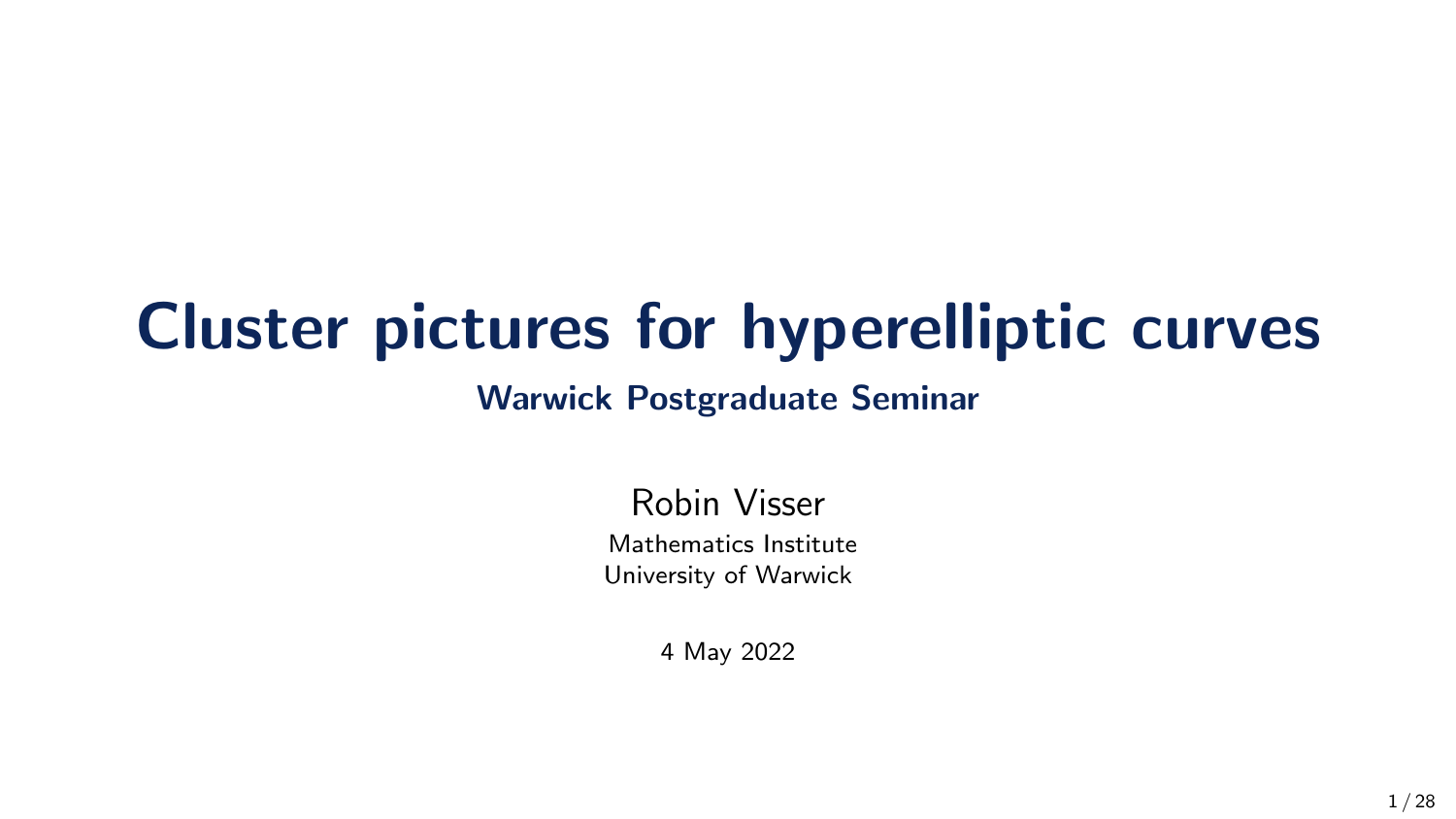# Hyperelliptic curves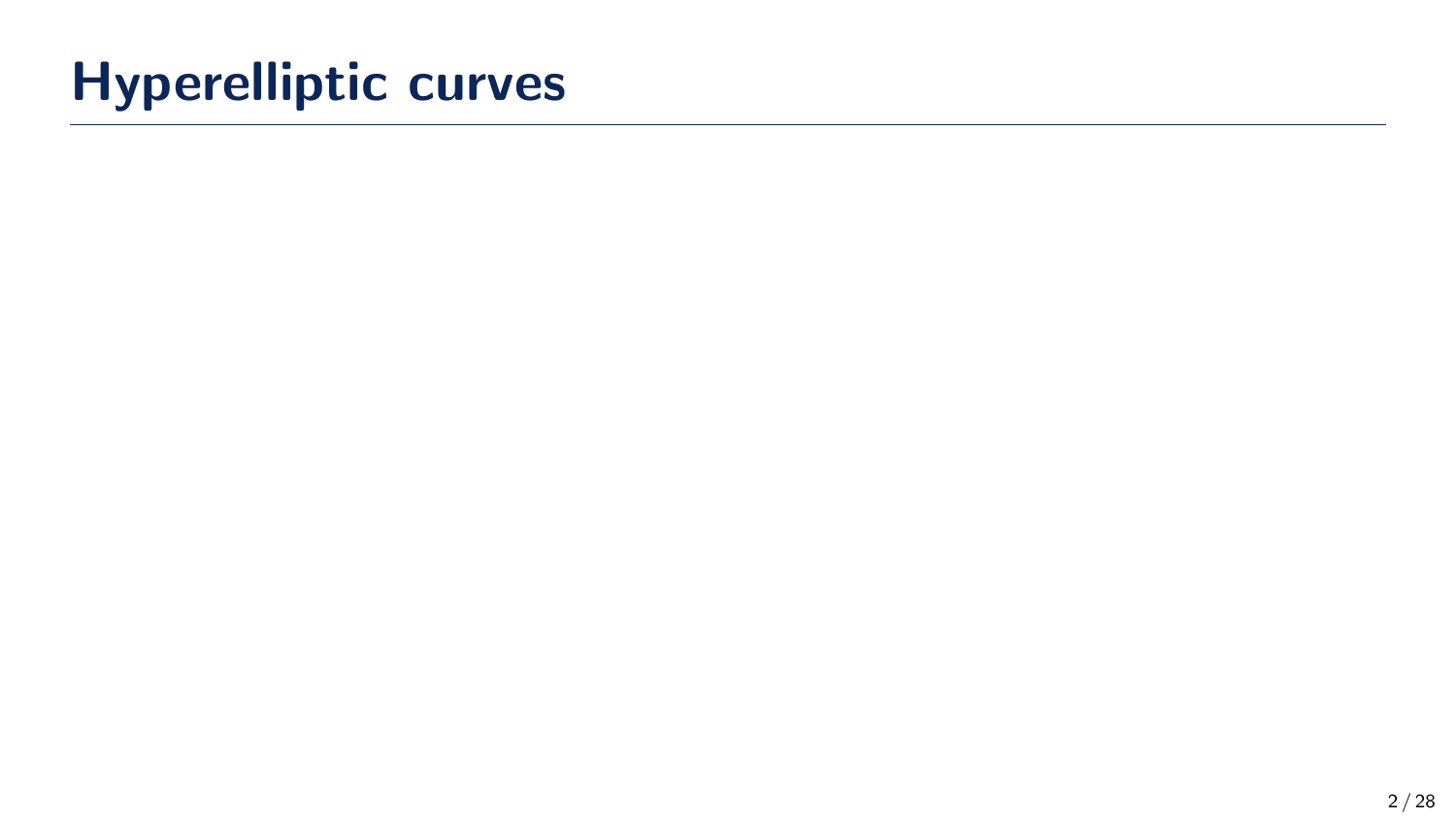#### Weighted projective space

Given some field  $K$  and  $g\geq 2$ , we define **weighted projective space**  $\mathbb{P}_{g}^{2}$  as the ambient space whose points over  $K$  are equivalence classes of  $(x,y,z)\in K^3\backslash\{(0,0,0)\}$  where  $(x, y, z) \sim (x', y', z')$  iff there exists  $\lambda \in K^\times$  such that  $(x', y', z') = (\lambda x, \lambda^{g+1} y, \lambda z)$ .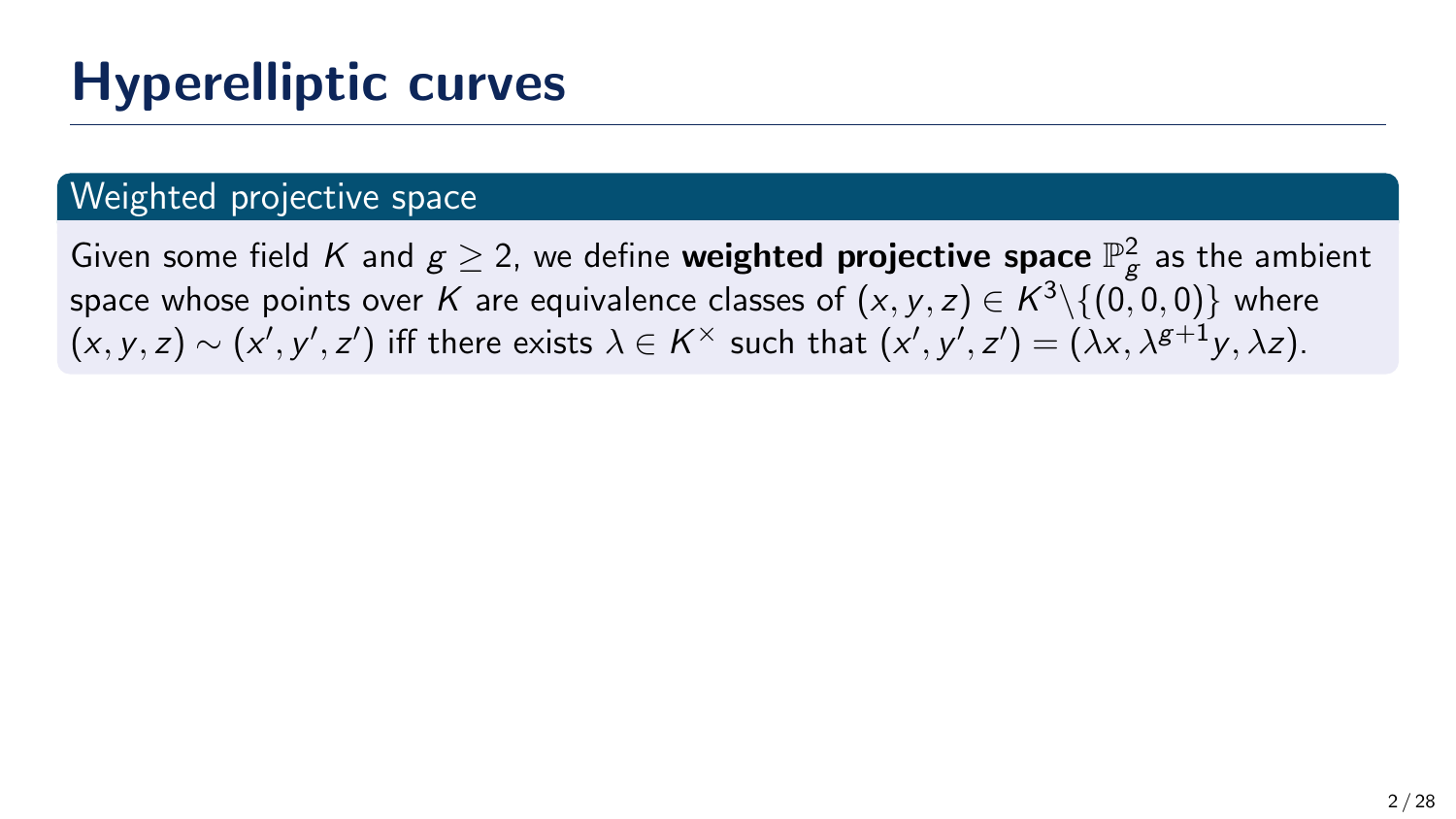#### Weighted projective space

Given some field  $K$  and  $g\geq 2$ , we define **weighted projective space**  $\mathbb{P}_{g}^{2}$  as the ambient space whose points over  $K$  are equivalence classes of  $(x,y,z)\in K^3\backslash\{(0,0,0)\}$  where  $(x, y, z) \sim (x', y', z')$  iff there exists  $\lambda \in K^\times$  such that  $(x', y', z') = (\lambda x, \lambda^{g+1} y, \lambda z)$ .

#### Hyperelliptic curve

Let K be a field with  $char(K) \neq 2$ . A **hyperelliptic curve** of genus g is a subvariety of  $\mathbb{P}_{\mathcal{g}}^2$  defined by

$$
Y^2 = F(X,Z)
$$

where  $F \in K[X, Z]$  is squarefree and homogeneous of degree  $2g + 2$ .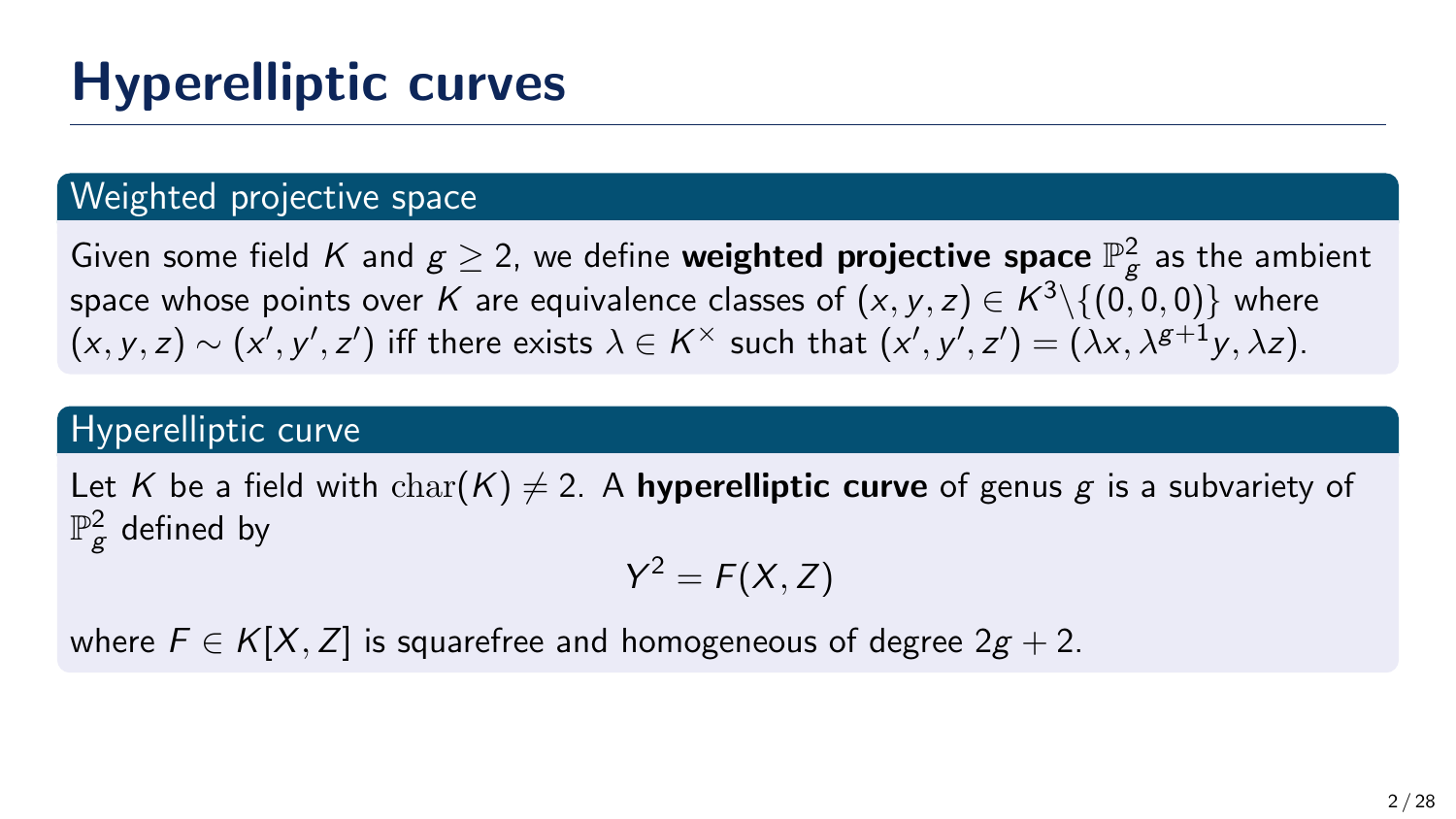#### Weighted projective space

Given some field  $K$  and  $g\geq 2$ , we define **weighted projective space**  $\mathbb{P}_{g}^{2}$  as the ambient space whose points over  $K$  are equivalence classes of  $(x,y,z)\in K^3\backslash\{(0,0,0)\}$  where  $(x, y, z) \sim (x', y', z')$  iff there exists  $\lambda \in K^\times$  such that  $(x', y', z') = (\lambda x, \lambda^{g+1} y, \lambda z)$ .

#### Hyperelliptic curve

Let K be a field with  $char(K) \neq 2$ . A **hyperelliptic curve** of genus g is a subvariety of  $\mathbb{P}_{\mathcal{g}}^2$  defined by

$$
Y^2 = F(X,Z)
$$

where  $F \in K[X, Z]$  is squarefree and homogeneous of degree  $2g + 2$ .

• For the most part, we can simply think of hyperelliptic curves as  $y^2 = f(x)$ .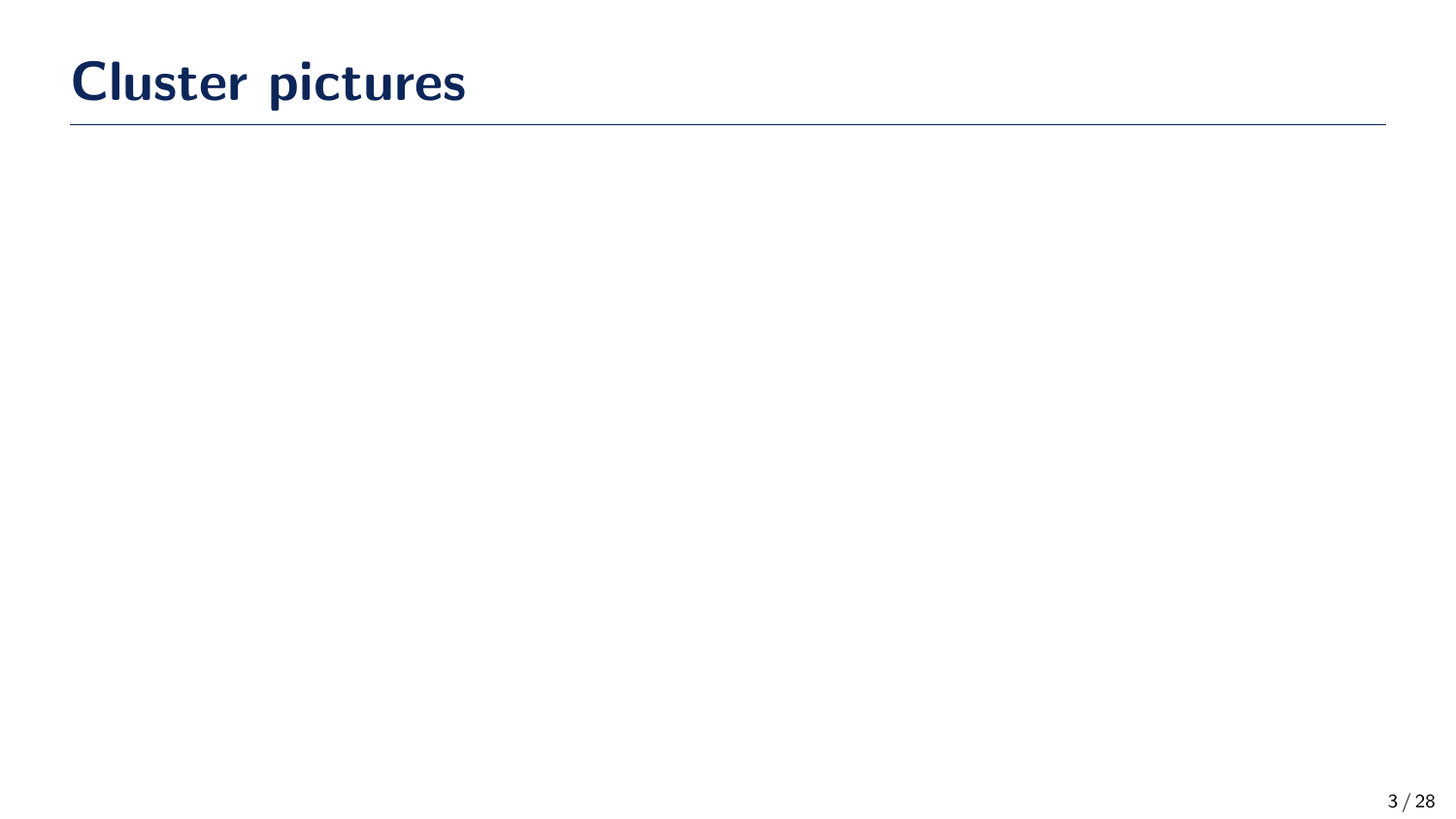#### Definition

Let  $C/K$  be a hyperelliptic curve of genus g given by

$$
y^{2} = f(x) = c(x - a_{1})(x - a_{2}) \cdots (x - a_{n})
$$

Let  $\mathcal{R} = \{a_1, \ldots, a_n\}$  denote the set of roots of f. Let p be an odd prime in K. We define the **cluster picture**  $\Sigma_n$  associated to C with respect to p as

$$
\Sigma_{\mathfrak{p}} := \left\{ \mathfrak{s} \in \mathcal{P}(\mathcal{R}) \mid \mathfrak{s} = D_{z,d} \cap \mathcal{R} \text{ for some } z \in \overline{K}, d \in \mathbb{Q} \right\}
$$

where  $D_{z,d} := \{x \in \overline{K} \mid v_p(x-z) > d\}.$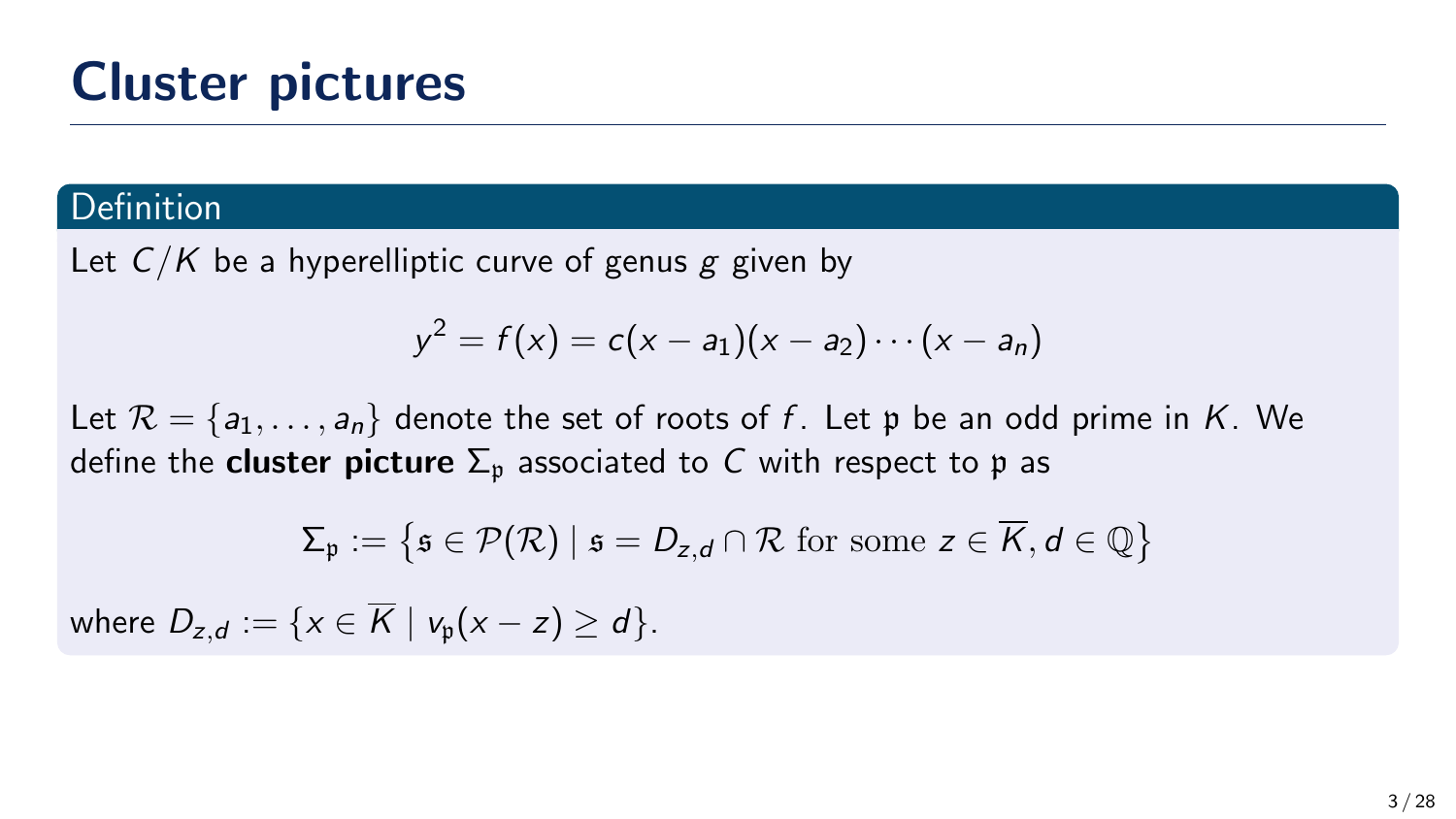#### Definition

Let  $C/K$  be a hyperelliptic curve of genus g given by

$$
y^{2} = f(x) = c(x - a_{1})(x - a_{2}) \cdots (x - a_{n})
$$

Let  $\mathcal{R} = \{a_1, \ldots, a_n\}$  denote the set of roots of f. Let p be an odd prime in K. We define the **cluster picture**  $\Sigma_n$  associated to C with respect to p as

$$
\Sigma_{\mathfrak{p}} := \left\{ \mathfrak{s} \in \mathcal{P}(\mathcal{R}) \mid \mathfrak{s} = D_{z,d} \cap \mathcal{R} \text{ for some } z \in \overline{K}, d \in \mathbb{Q} \right\}
$$

where  $D_{z,d} := \{x \in \overline{K} \mid v_p(x-z) > d\}.$ 

• In short,  $\Sigma_p$  are the subsets of  $R$  which are cut out by bounded p-adic discs in K.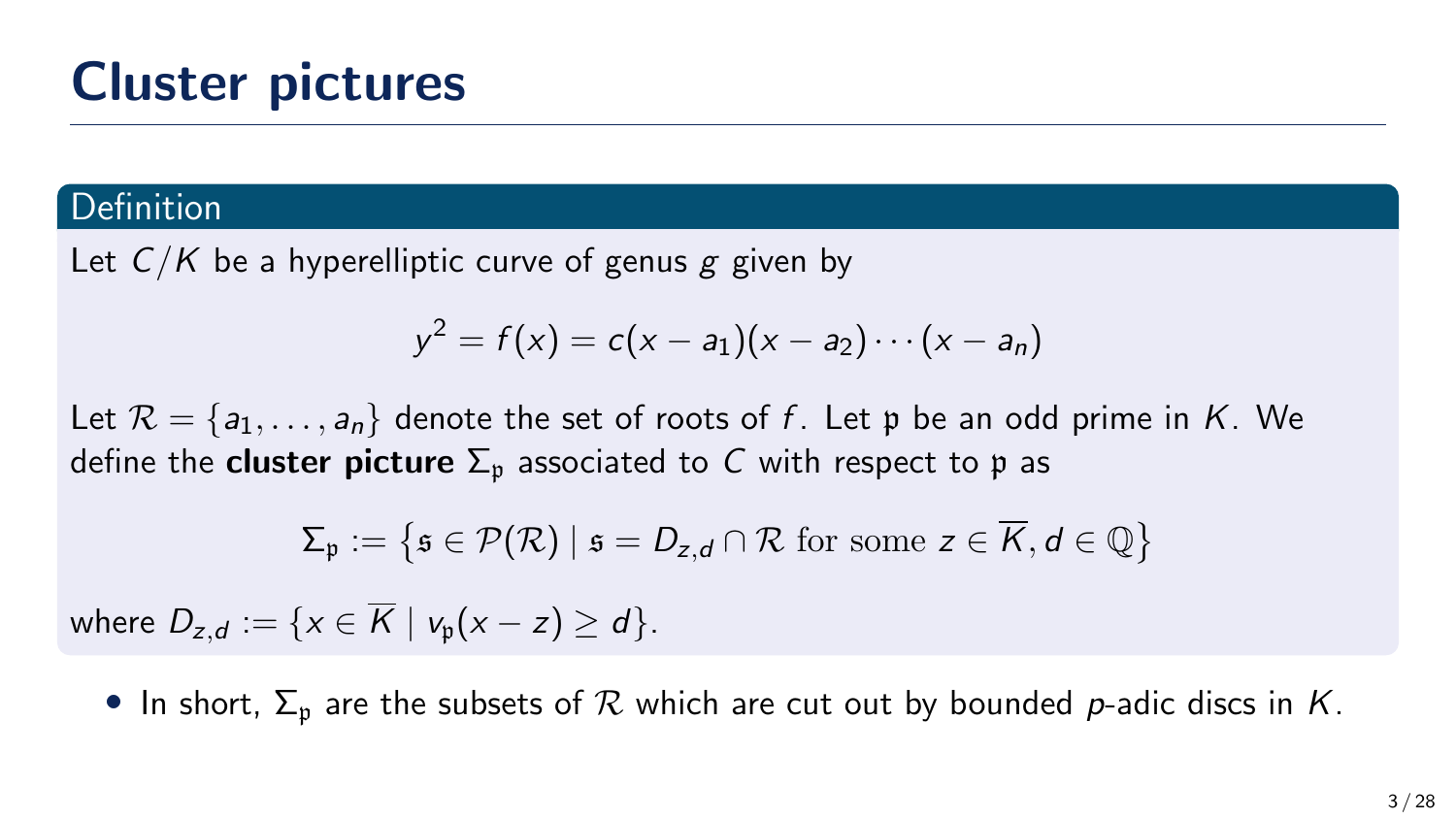• We call the elements  $\mathfrak s$  of  $\Sigma_p$  clusters.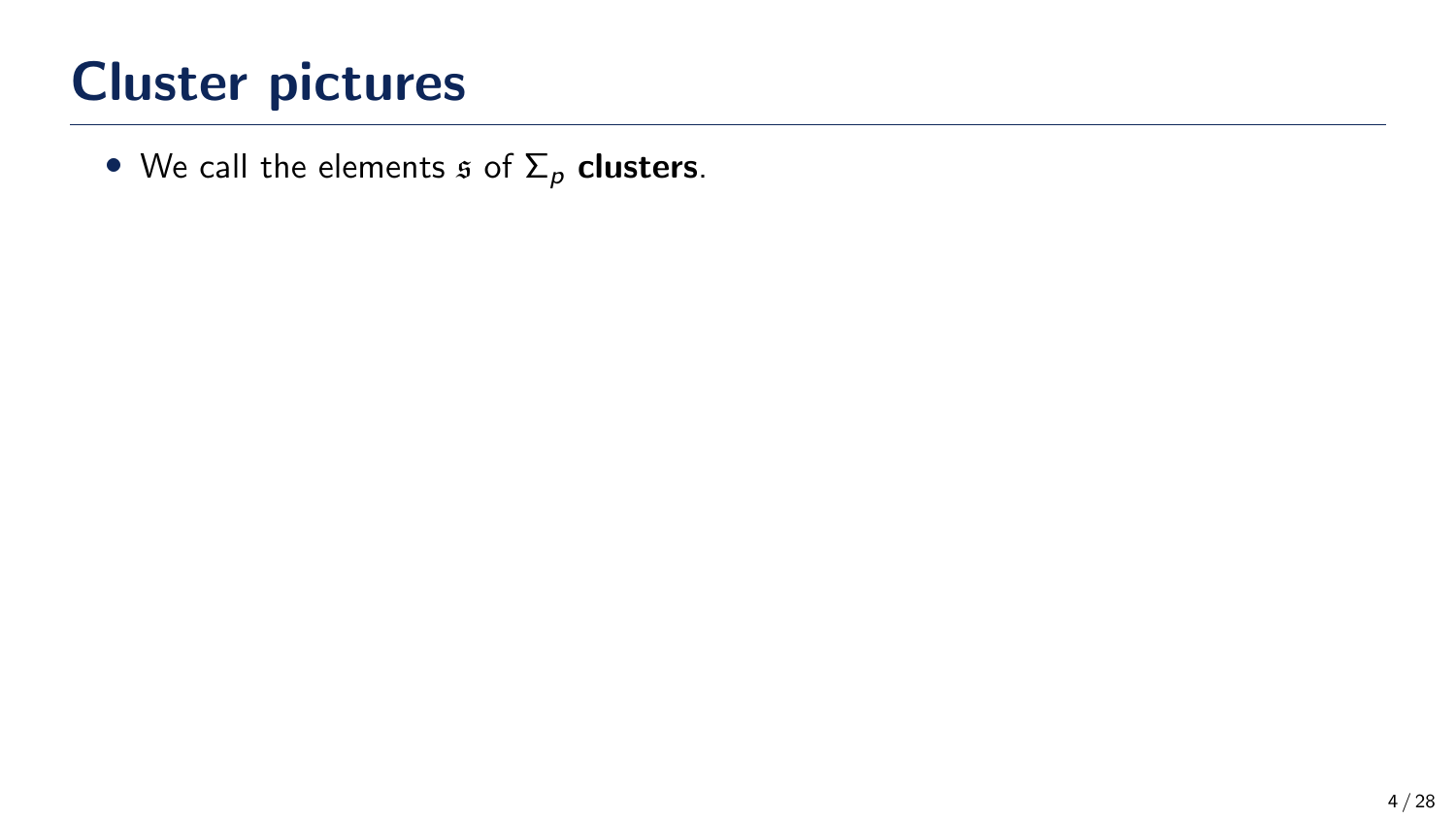• We call the elements  $\mathfrak s$  of  $\Sigma_p$  clusters.

### Depth

The depth of a cluster  $s$  is

$$
d_{\mathfrak{s}} := \min_{r,r' \in \mathfrak{s}} v_{\mathfrak{p}}(r-r')
$$

i.e. the maximal valuation which cuts out s.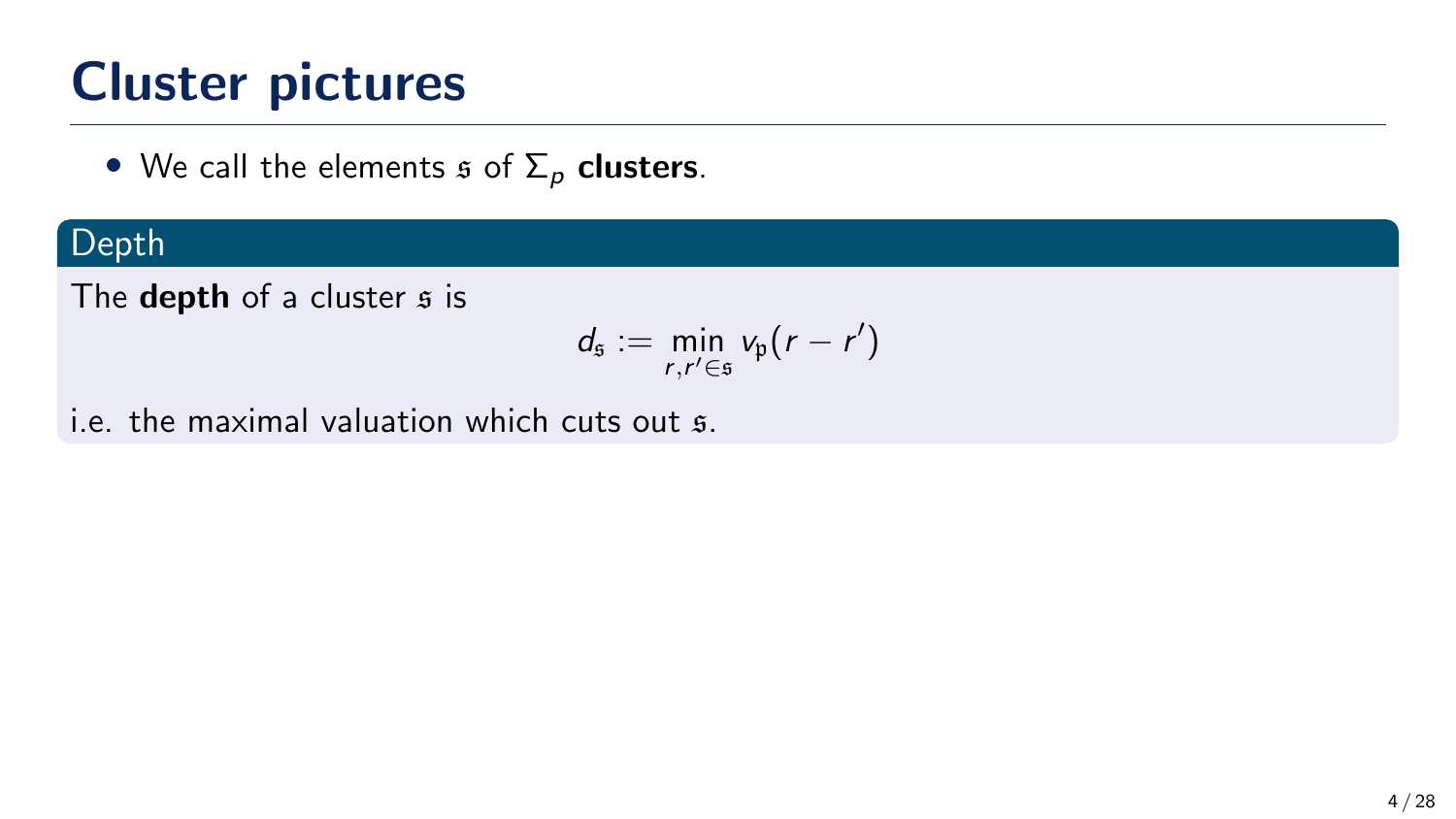• We call the elements  $\mathfrak s$  of  $\Sigma_p$  clusters.

#### Depth

The **depth** of a cluster  $s$  is

$$
d_{\mathfrak{s}} := \min_{r,r' \in \mathfrak{s}} v_{\mathfrak{p}}(r-r')
$$

i.e. the maximal valuation which cuts out s.

## Leading Depth

The leading depth of a cluster  $s$  is

$$
\nu_{\mathfrak{s}}:=\nu_{\mathfrak{p}}(c)+\sum_{r\in\mathcal{R}}d_{r\wedge\mathfrak{s}}
$$

where  $r \wedge s$  denotes the smallest cluster in  $\Sigma_p$  containing r and s.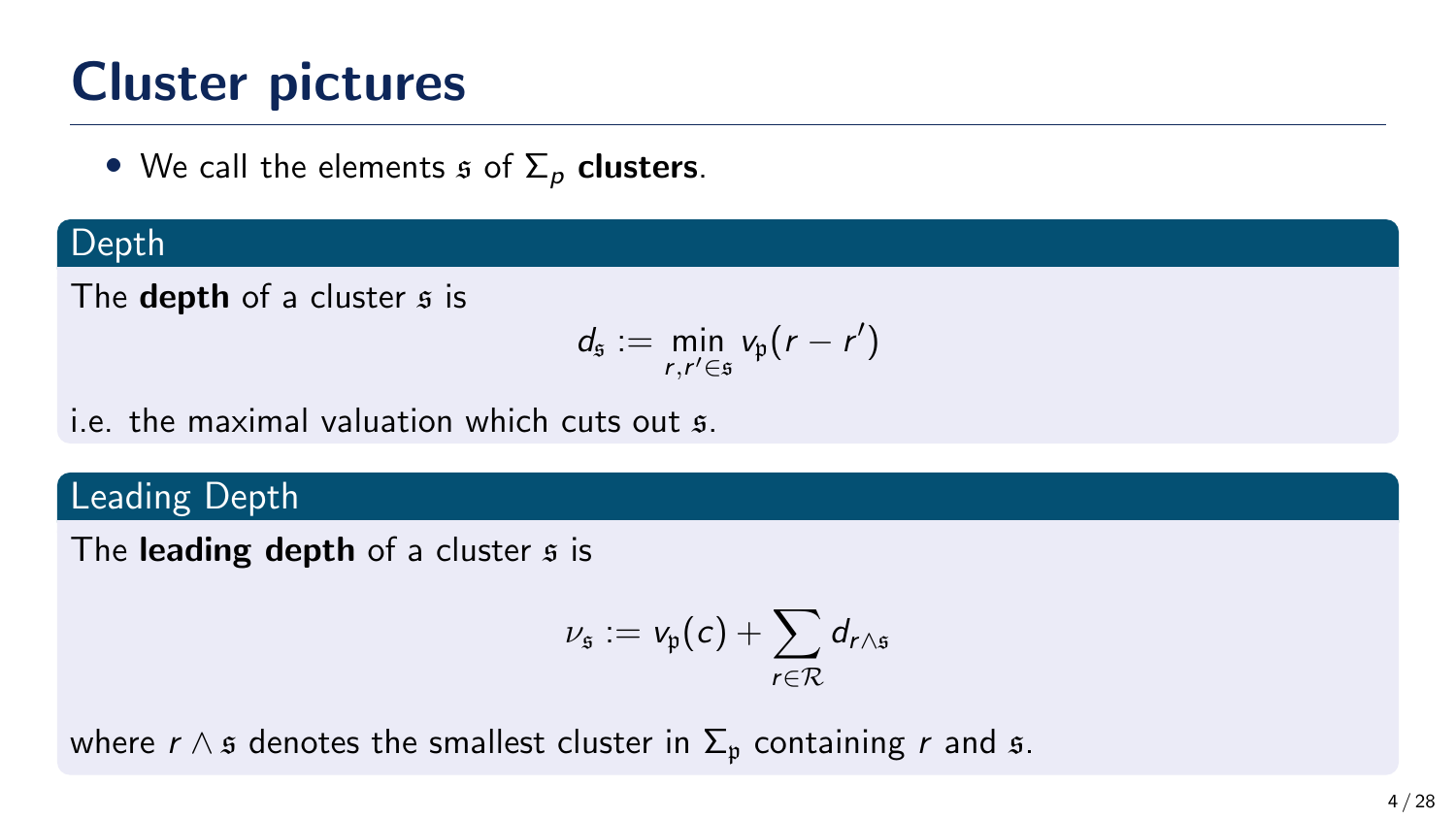## Example

Let  $C/\mathbb{Q}$  be a genus 2 curve defined by

$$
C: y^2 = x(x-9)(x-25)(x-35)(x-45)(x-105)
$$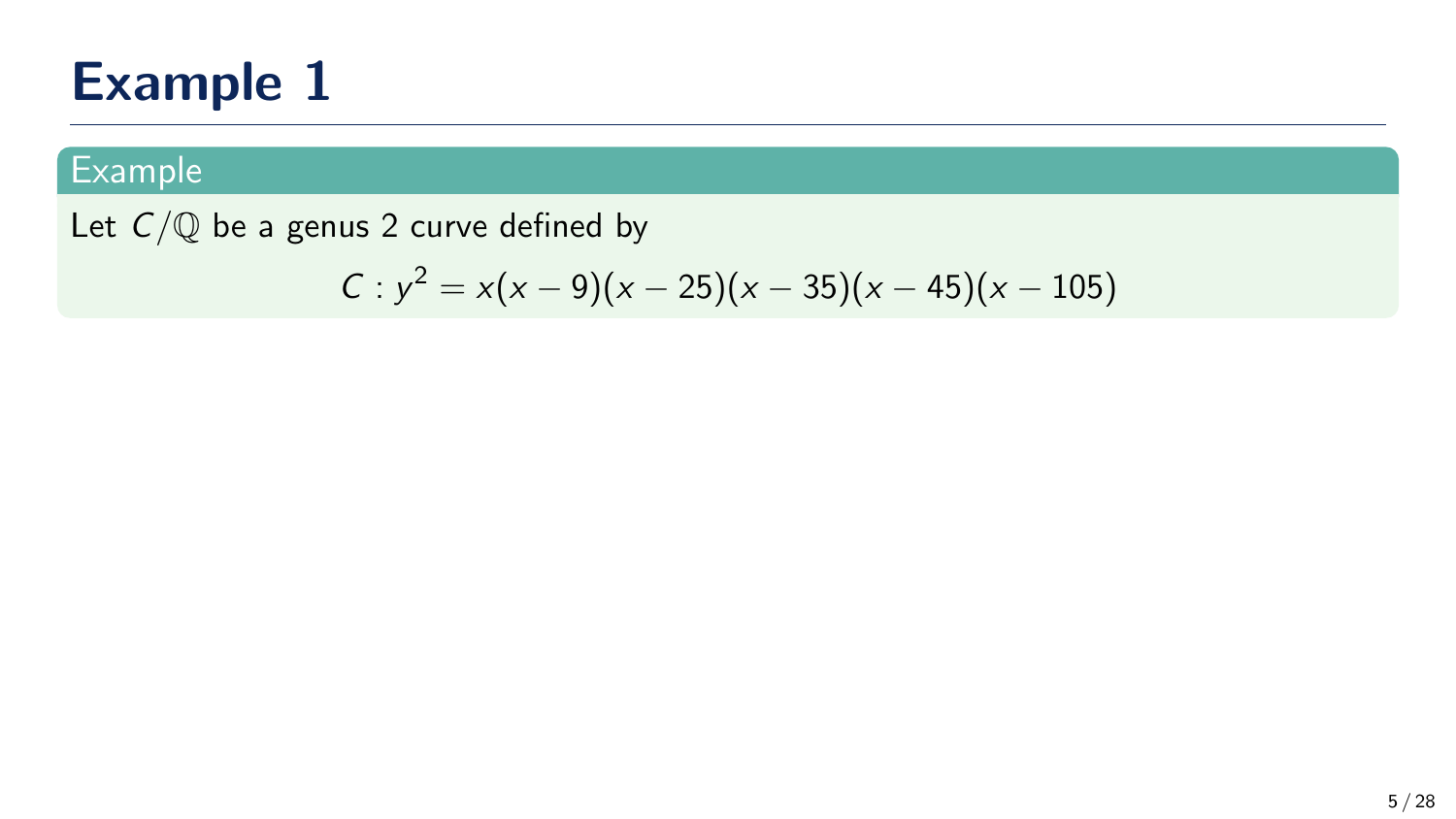### Example

Let  $C/\mathbb{Q}$  be a genus 2 curve defined by

$$
C: y^2 = x(x-9)(x-25)(x-35)(x-45)(x-105)
$$

• For  $p = 3$ , cluster picture  $\Sigma_3$  is

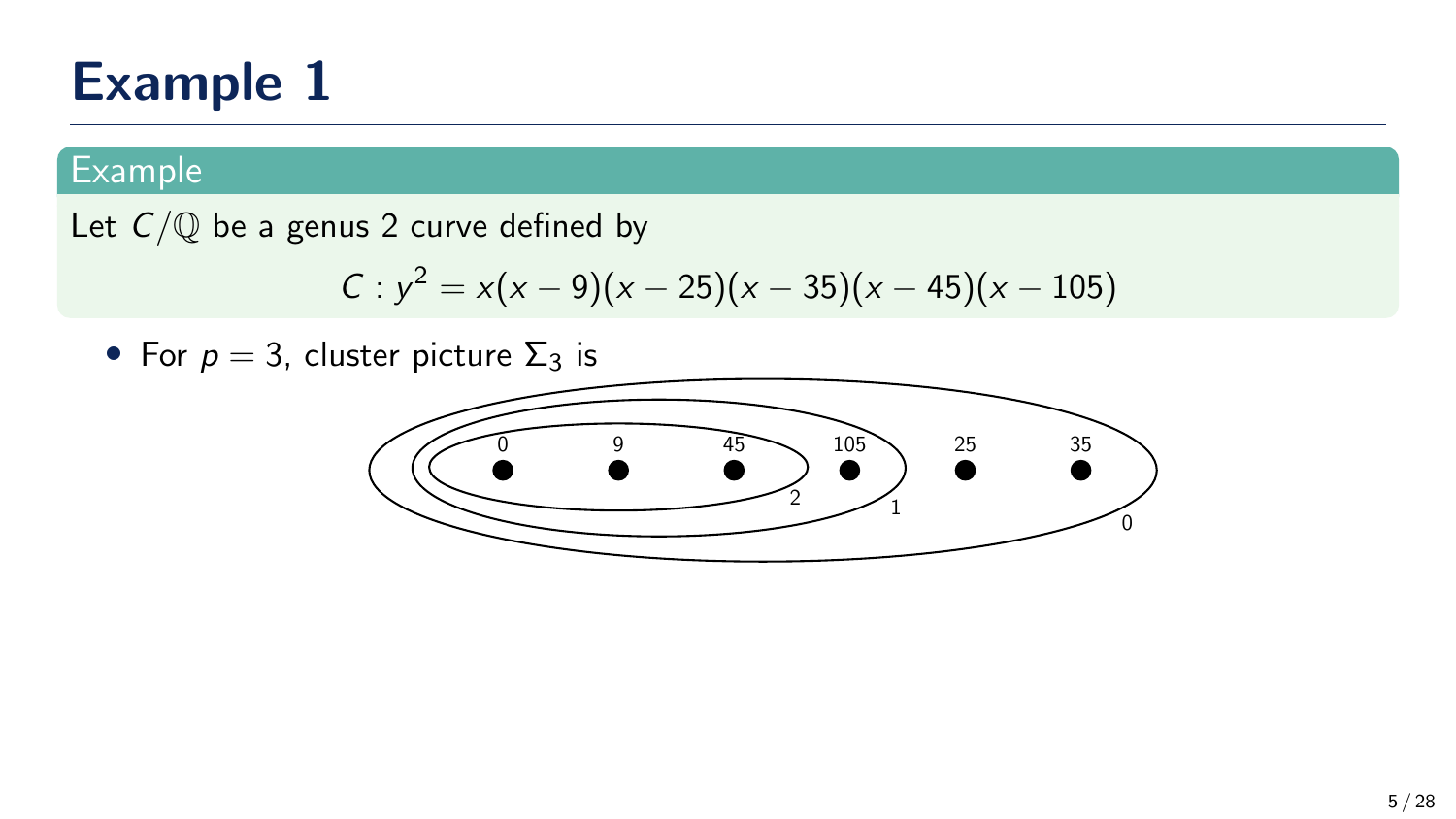### Example

Let  $C/\mathbb{Q}$  be a genus 2 curve defined by

$$
C: y^2 = x(x-9)(x-25)(x-35)(x-45)(x-105)
$$

• For  $p = 3$ , cluster picture  $\Sigma_3$  is



• For  $p = 5$ , the cluster picture  $\Sigma_5$  is

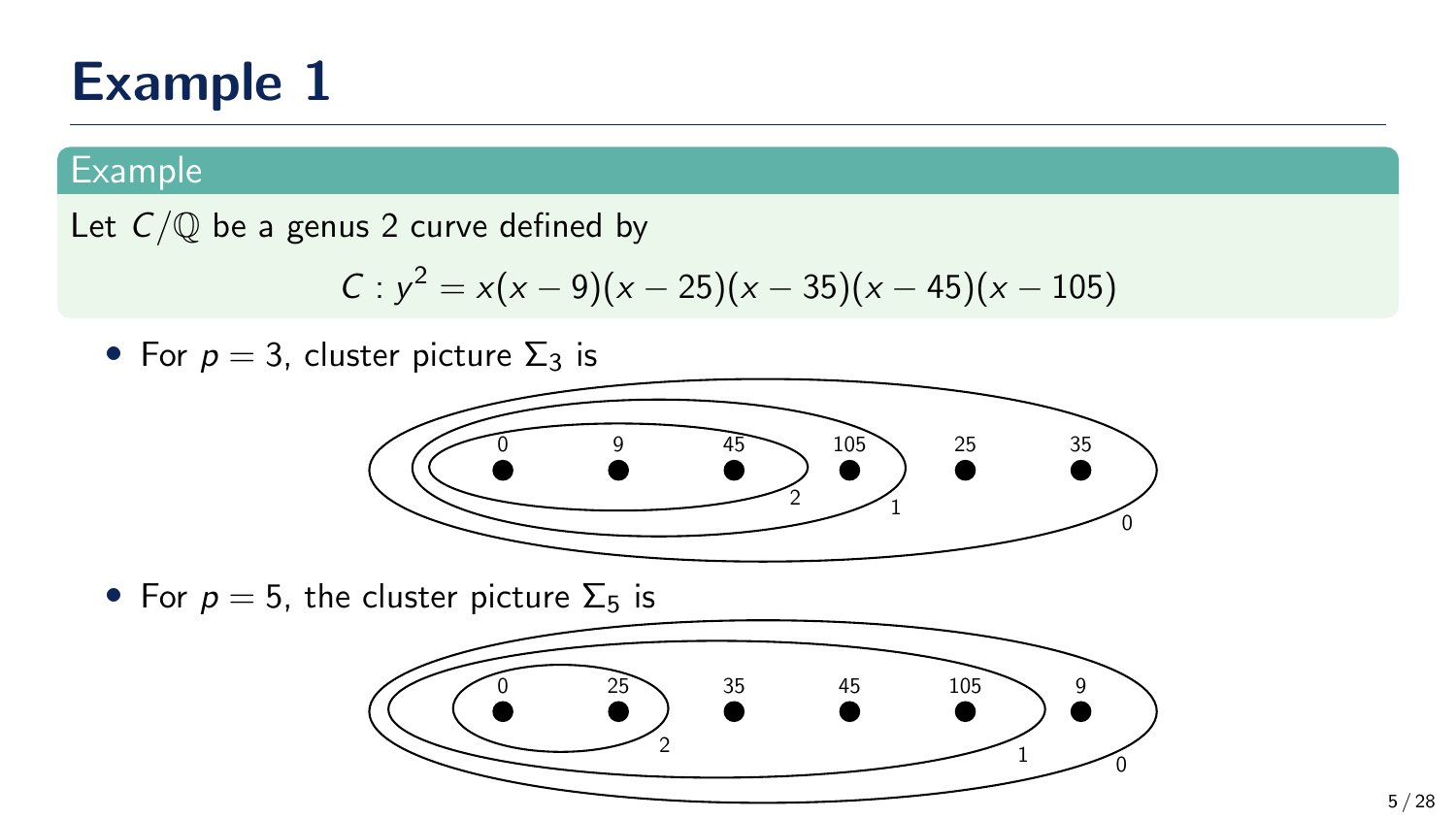• For  $p = 7$ , the cluster picture  $\Sigma_7$  is

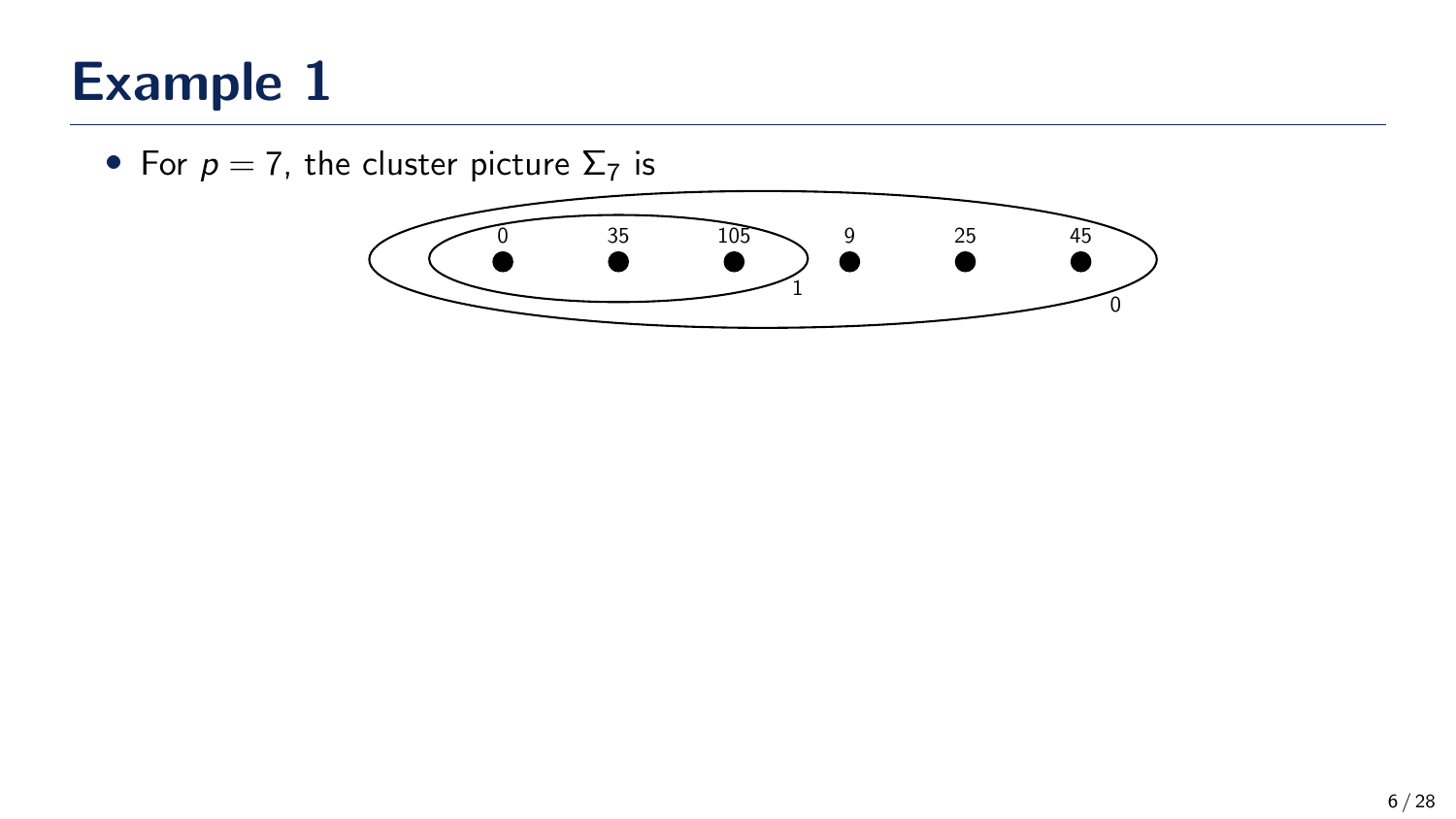• For  $p = 7$ , the cluster picture  $\Sigma_7$  is



• For  $p = 13$ , the cluster picture  $\Sigma_{13}$  is

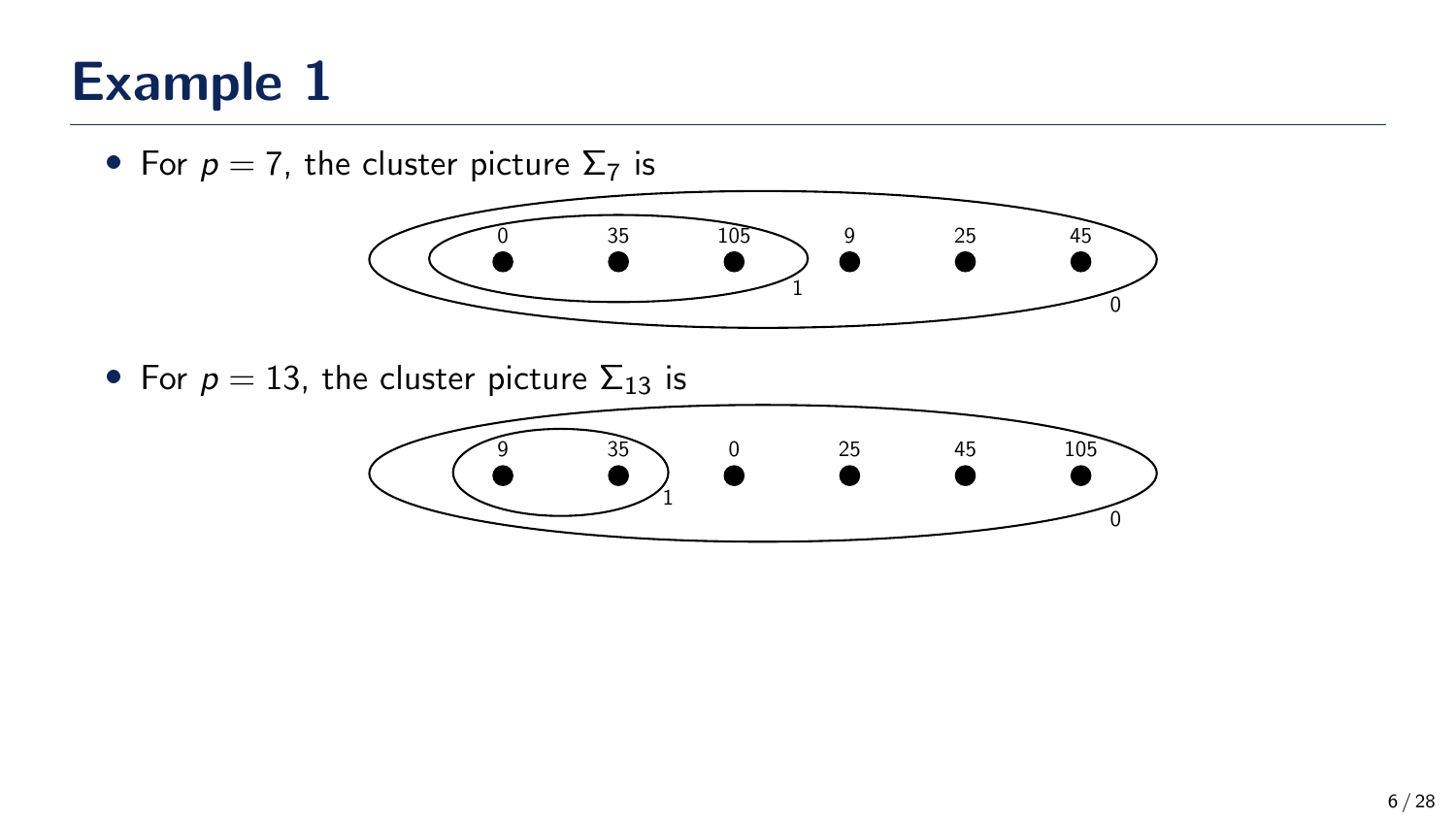• For  $p = 7$ , the cluster picture  $\Sigma_7$  is



• For  $p = 13$ , the cluster picture  $\Sigma_{13}$  is



• For every other odd prime p, the cluster picture  $\Sigma_p$  is trivial:

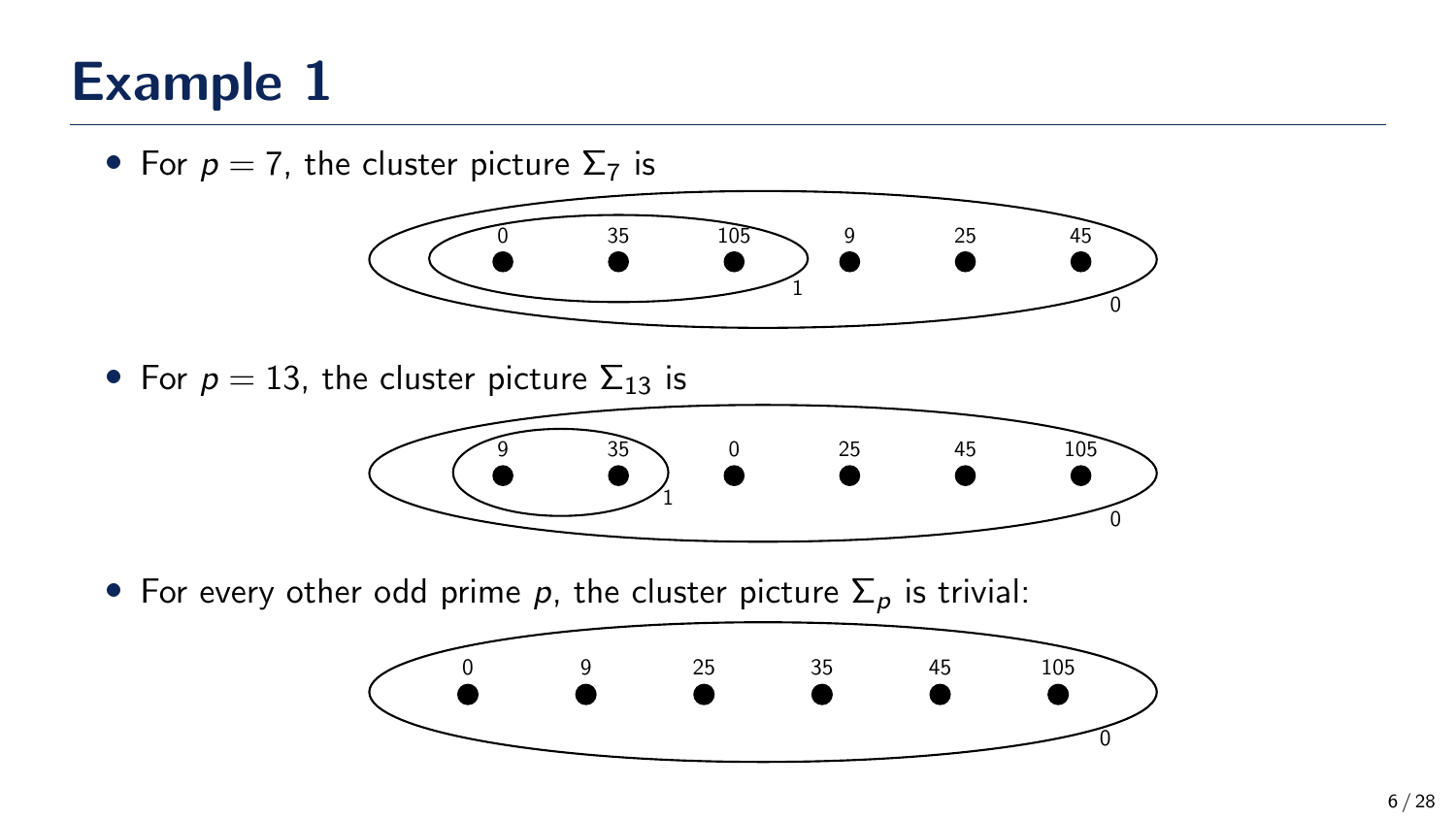Observations: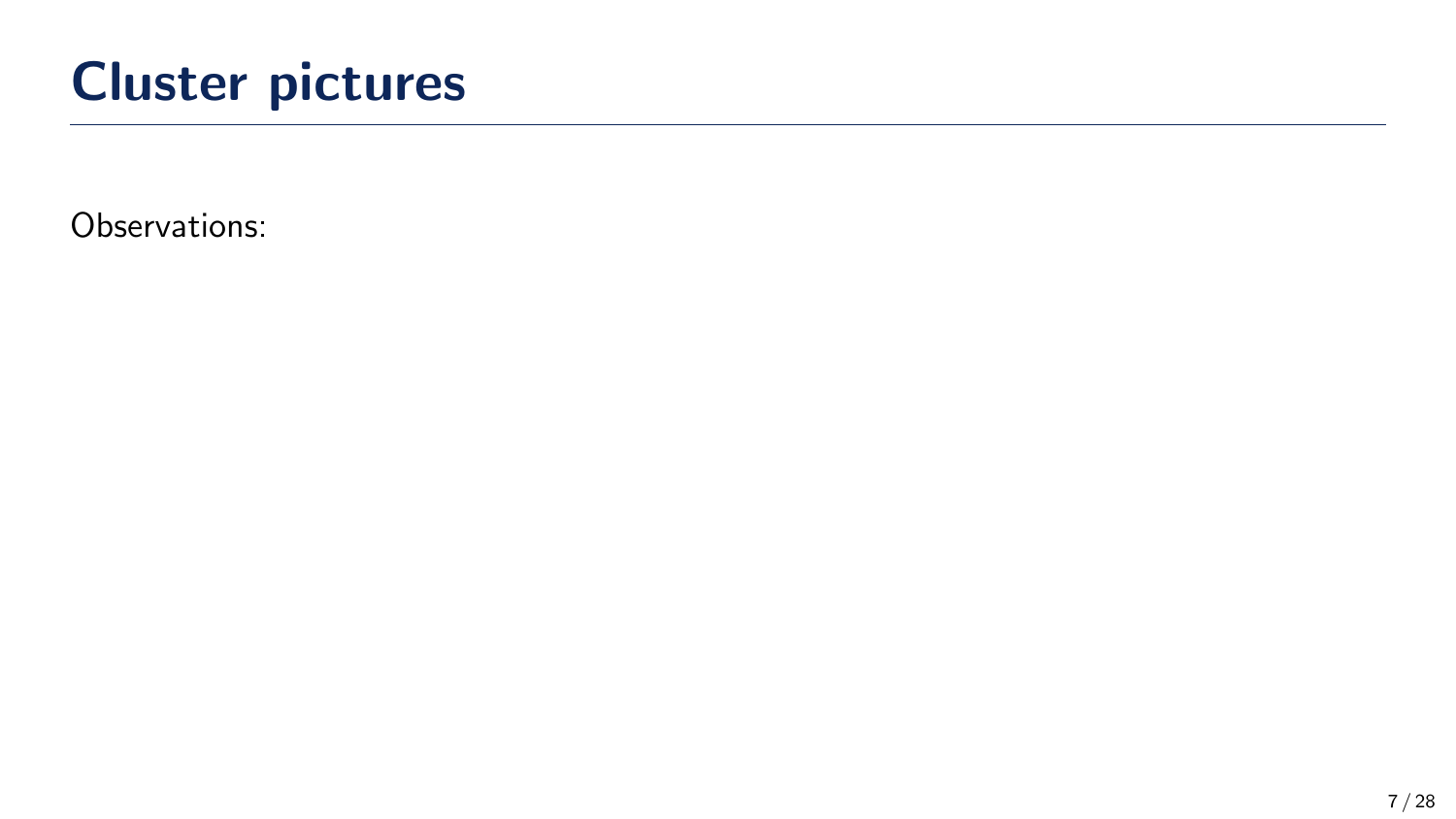• Every cluster picture  $\Sigma_p$  always contain the singleton elements  $\{r_i\}$ .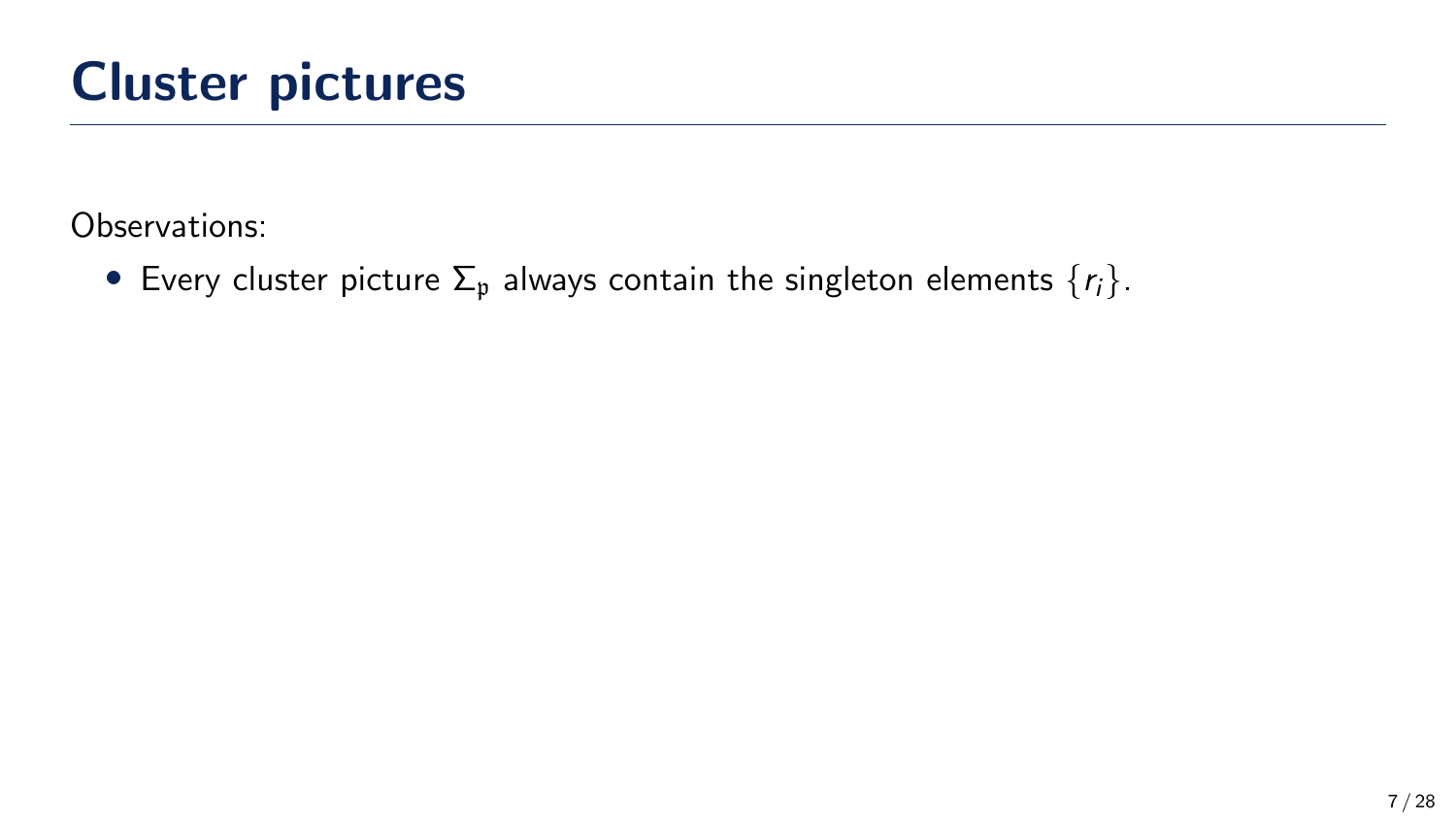- Every cluster picture  $\Sigma_p$  always contain the singleton elements  $\{r_i\}$ .
- Every cluster picture  $\Sigma_p$  always contains  $\mathcal{R}$ .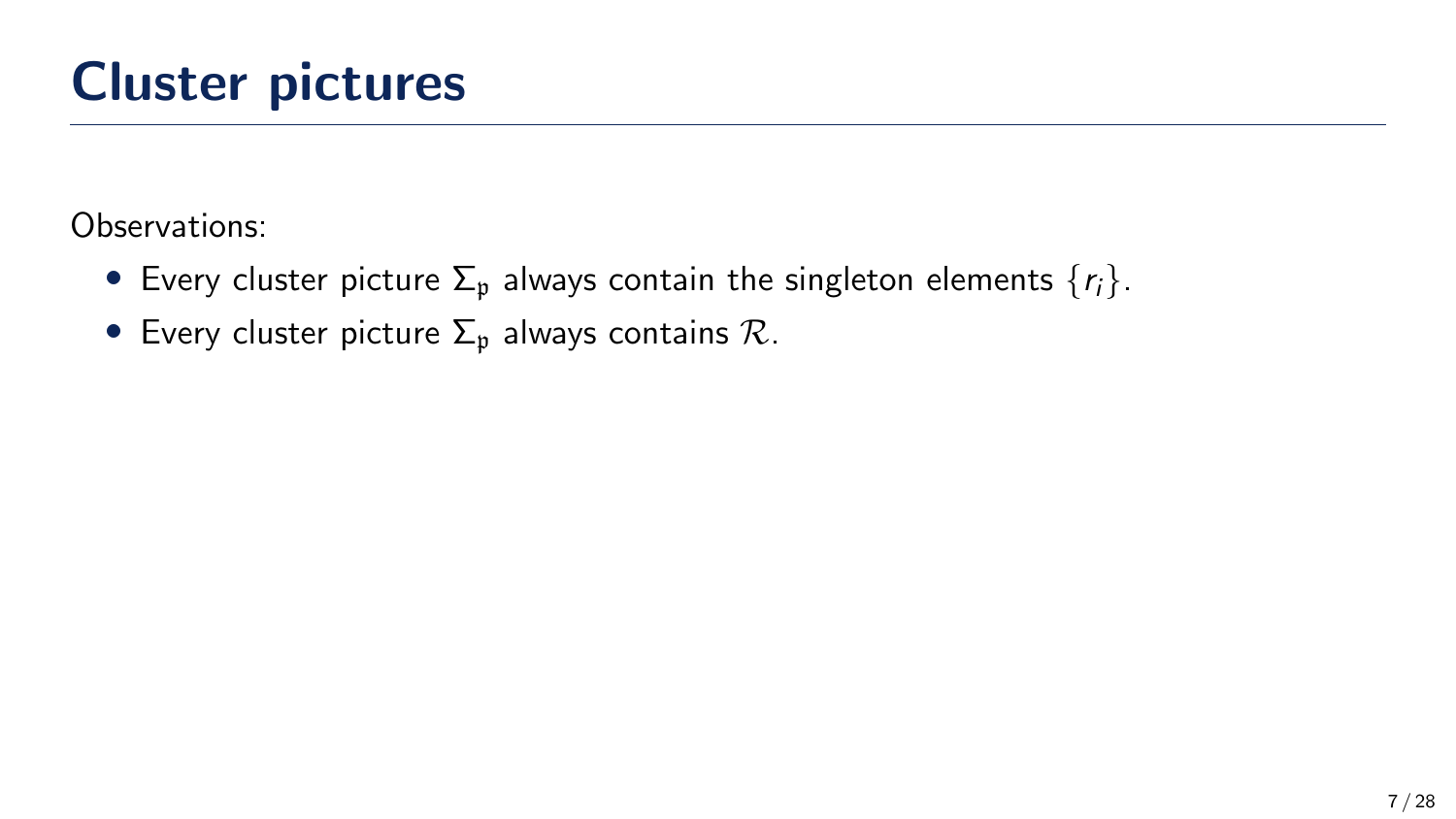- Every cluster picture  $\Sigma_p$  always contain the singleton elements  $\{r_i\}$ .
- Every cluster picture  $\Sigma_p$  always contains  $\mathcal{R}$ .

## **Definition**

If  $\Sigma_p$  consists only of the singletons and R, then we say that  $\Sigma_p$  is **trivial**.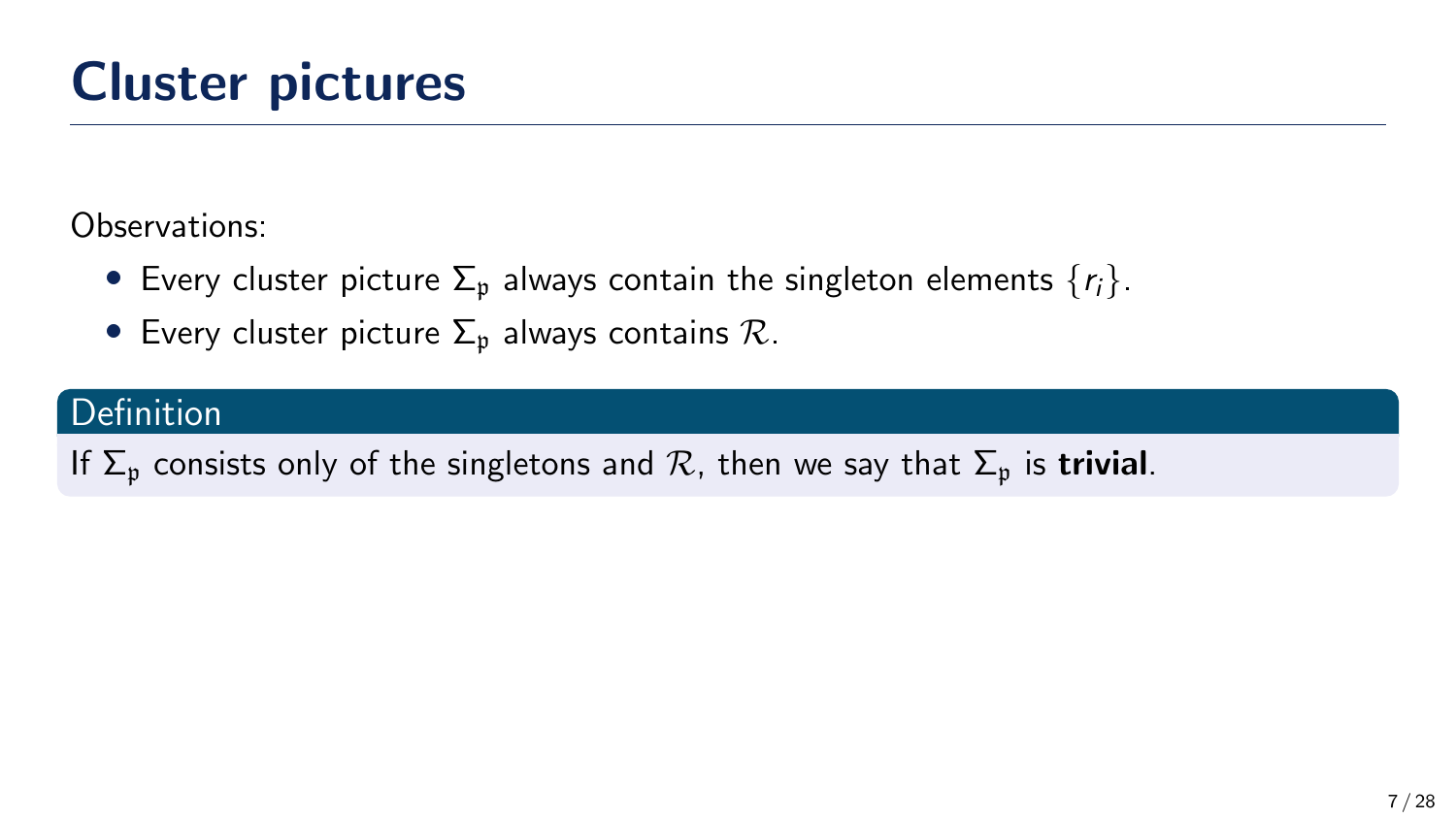- Every cluster picture  $\Sigma_p$  always contain the singleton elements  $\{r_i\}$ .
- Every cluster picture  $\Sigma_p$  always contains  $\mathcal{R}$ .

## **Definition**

If  $\Sigma_n$  consists only of the singletons and R, then we say that  $\Sigma_n$  is **trivial**.

•  $\Sigma_n$  is trivial for all but finitely many p.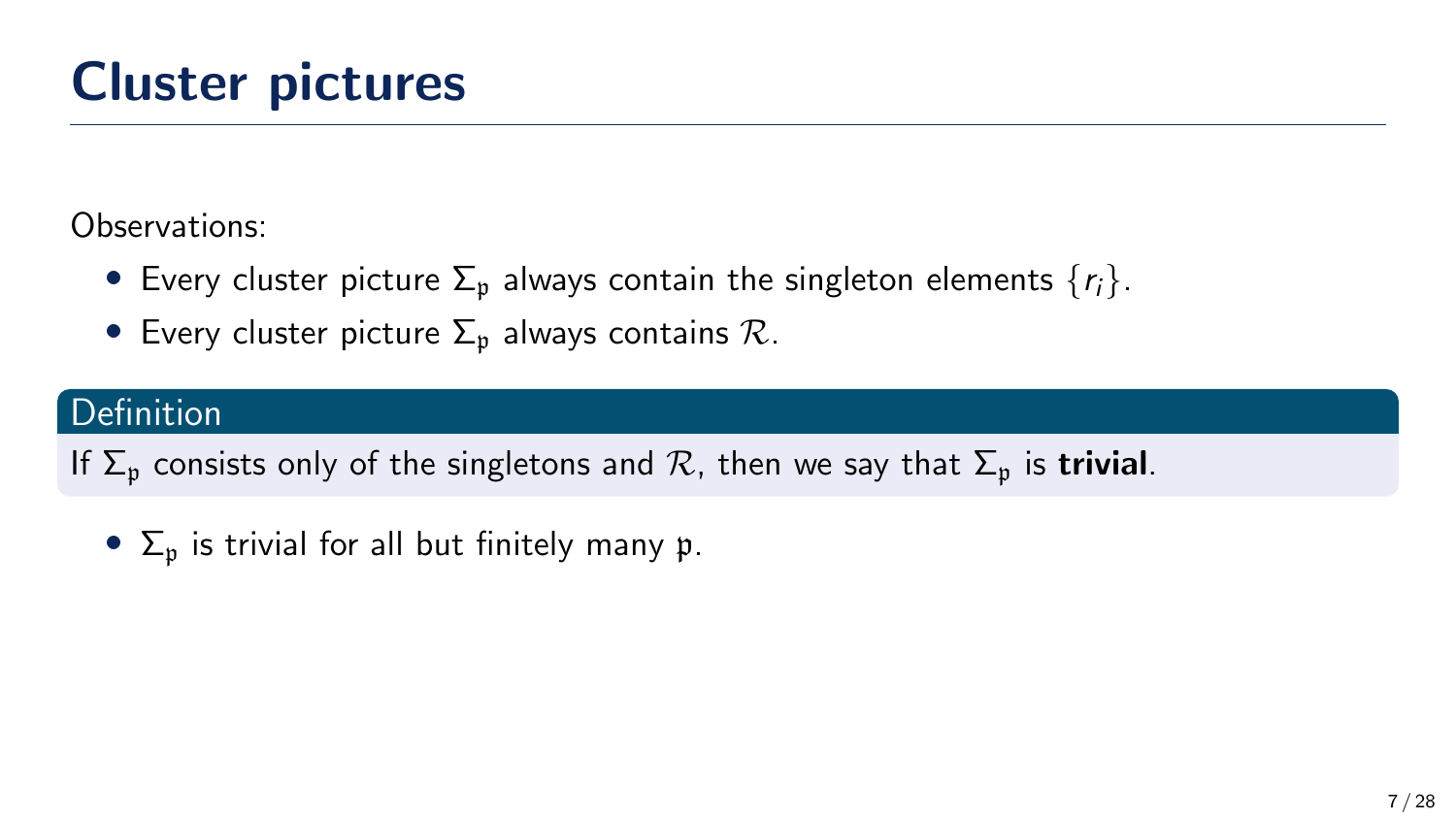- Every cluster picture  $\Sigma_p$  always contain the singleton elements  $\{r_i\}$ .
- Every cluster picture  $\Sigma_p$  always contains  $\mathcal{R}$ .

## **Definition**

If  $\Sigma_n$  consists only of the singletons and R, then we say that  $\Sigma_n$  is **trivial**.

- $\Sigma_n$  is trivial for all but finitely many p.
- Two clusters in  $\Sigma_p$  are either disjoint or contained in one another.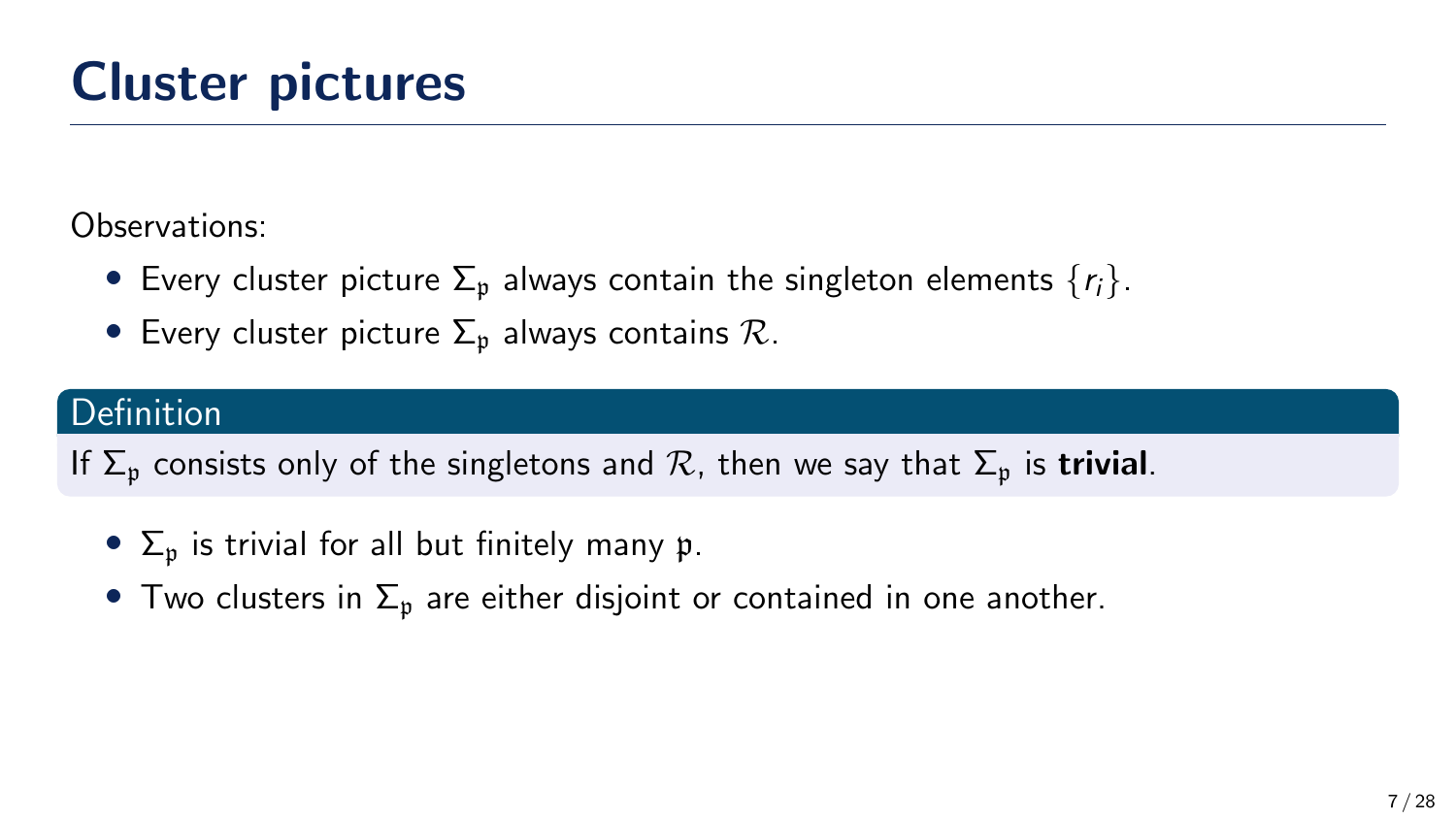- Every cluster picture  $\Sigma_p$  always contain the singleton elements  $\{r_i\}$ .
- Every cluster picture  $\Sigma_p$  always contains  $\mathcal{R}$ .

## Definition

If  $\Sigma_n$  consists only of the singletons and  $\mathcal R$ , then we say that  $\Sigma_p$  is **trivial**.

- $\Sigma_n$  is trivial for all but finitely many p.
- Two clusters in  $\Sigma_p$  are either disjoint or contained in one another.
- If  $s_1 \subsetneq s_2$ , then  $d_{s_1} > d_{s_2}$  and  $\nu_{s_1} > \nu_{s_2}$ .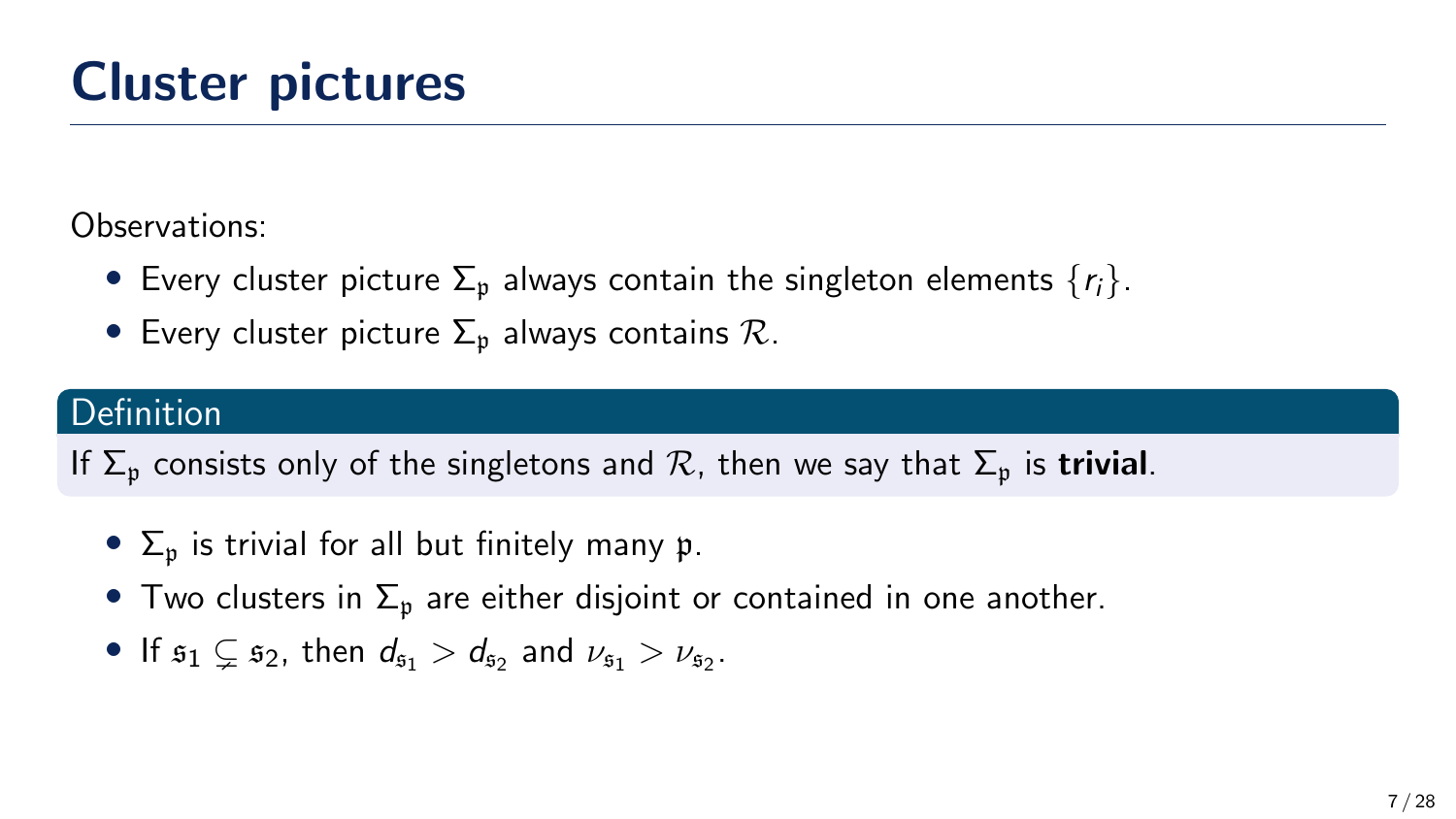## **Example**

Let  $C/\mathbb{Q}$  be a genus 2 curve defined by

$$
C: y^2 = f(x) = (x^2 - x + 1)(2x^2 - x + 2)(3x^2 - 2x + 3)
$$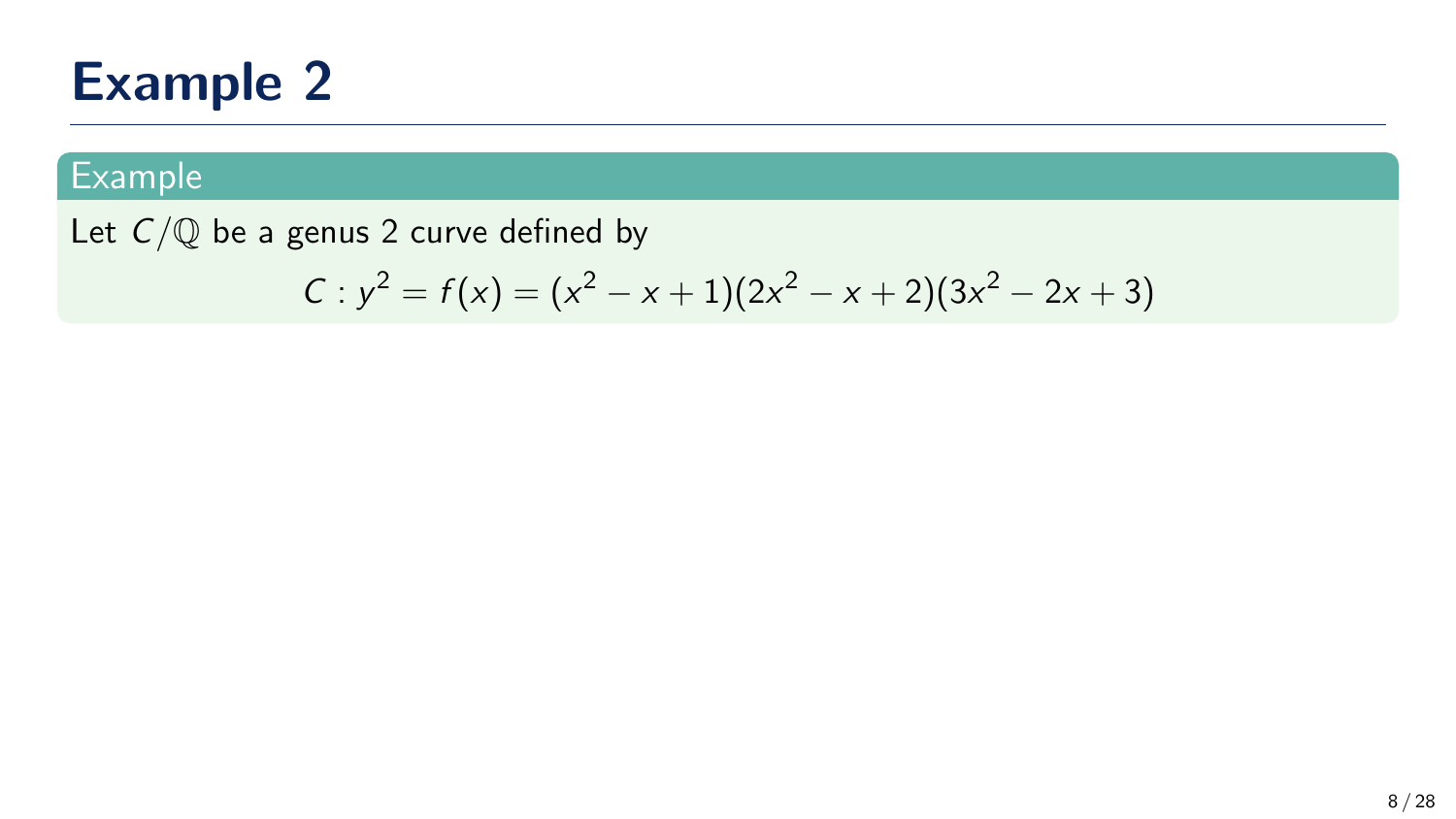#### Example

Let  $C/\mathbb{Q}$  be a genus 2 curve defined by

$$
C: y^2 = f(x) = (x^2 - x + 1)(2x^2 - x + 2)(3x^2 - 2x + 3)
$$

 $\bullet\,$  We first factorise  $f(x)$  over  $\mathbb{Q}(\mathcal{R})=\mathbb{Q}(\sqrt{2})$ −2, √ −3, √ 5) to get  $C: y^2 = 6(x - a_1) \cdots (x - a_6)$  where √ √ √ √ √

$$
a_1=\frac{1+i\sqrt{3}}{2},\ a_2=\frac{1-i\sqrt{3}}{2},\ a_3=\frac{1+i\sqrt{15}}{4},\ a_4=\frac{1-i\sqrt{15}}{4},\ a_5=\frac{1+2i\sqrt{2}}{3},\ a_6=\frac{1-2i\sqrt{2}}{3}.
$$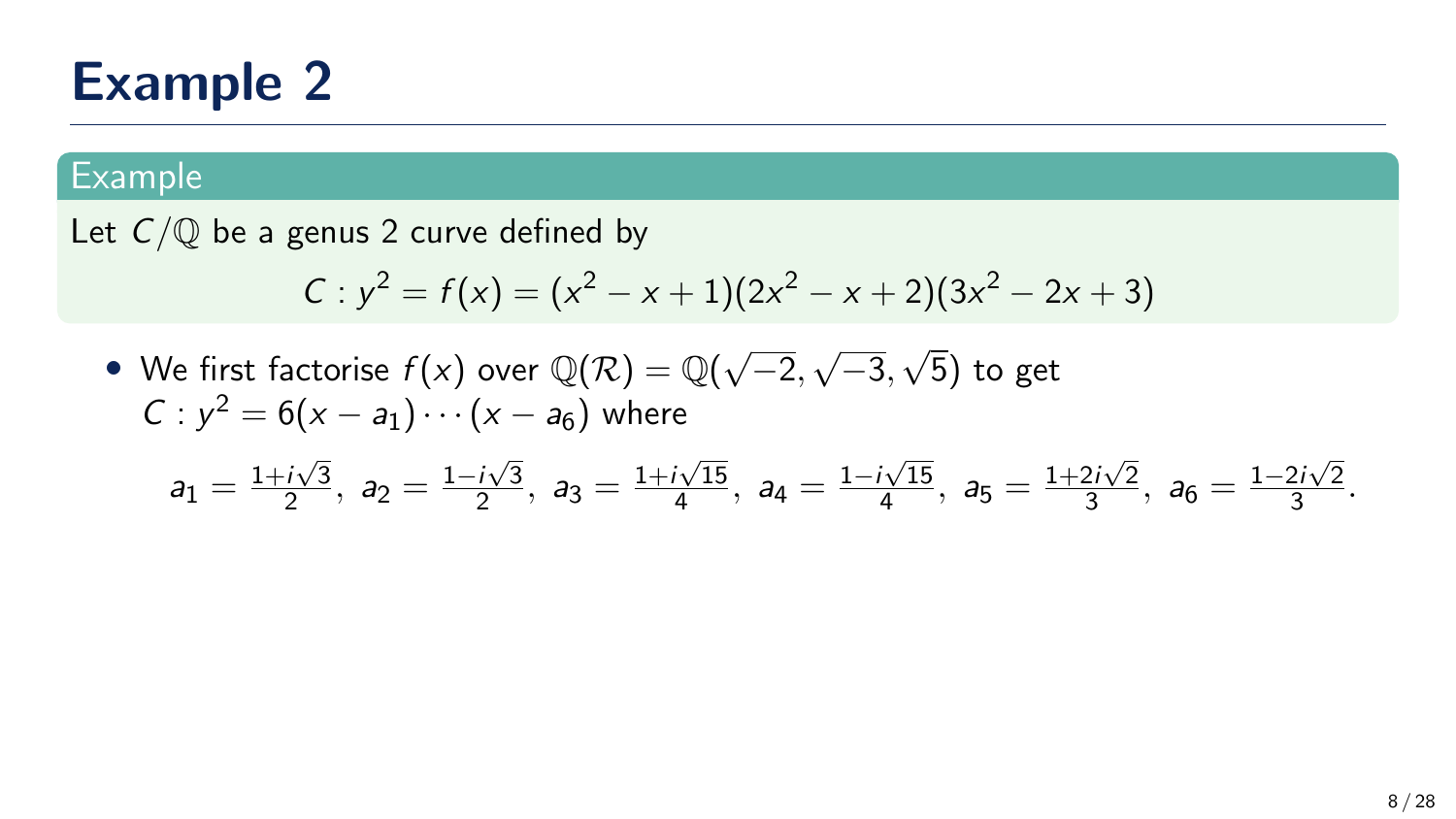#### Example

Let  $C/\mathbb{O}$  be a genus 2 curve defined by

$$
C: y^2 = f(x) = (x^2 - x + 1)(2x^2 - x + 2)(3x^2 - 2x + 3)
$$

- $\bullet\,$  We first factorise  $f(x)$  over  $\mathbb{Q}(\mathcal{R})=\mathbb{Q}(\sqrt{2})$ −2, √ −3, √ 5) to get  $C: y^2 = 6(x - a_1) \cdots (x - a_6)$  where  $a_1 = \frac{1+i\sqrt{3}}{2}$  $\frac{i\sqrt{3}}{2}$ ,  $a_2 = \frac{1-i\sqrt{3}}{2}$  $\frac{i\sqrt{3}}{2}$ ,  $a_3 = \frac{1+i\sqrt{15}}{4}$  $\frac{i\sqrt{15}}{4}$ ,  $a_4 = \frac{1-i\sqrt{15}}{4}$  $\frac{i\sqrt{15}}{4}$ ,  $a_5 = \frac{1+2i\sqrt{2}}{3}$  $\frac{2i\sqrt{2}}{3}$ ,  $a_6 = \frac{1-2i\sqrt{2}}{3}$  $\frac{21\sqrt{2}}{3}$ .
- Let's compute  $\Sigma_3$ . We check:

$$
v_3(a_1-a_2)=v_3(i\sqrt{3})=\tfrac{1}{2}, v_3(a_3-a_4)=v_3(\tfrac{i\sqrt{15}}{2})=\tfrac{1}{2}, v_3(a_5-a_6)=v_3(\tfrac{4i\sqrt{2}}{3})=-1.
$$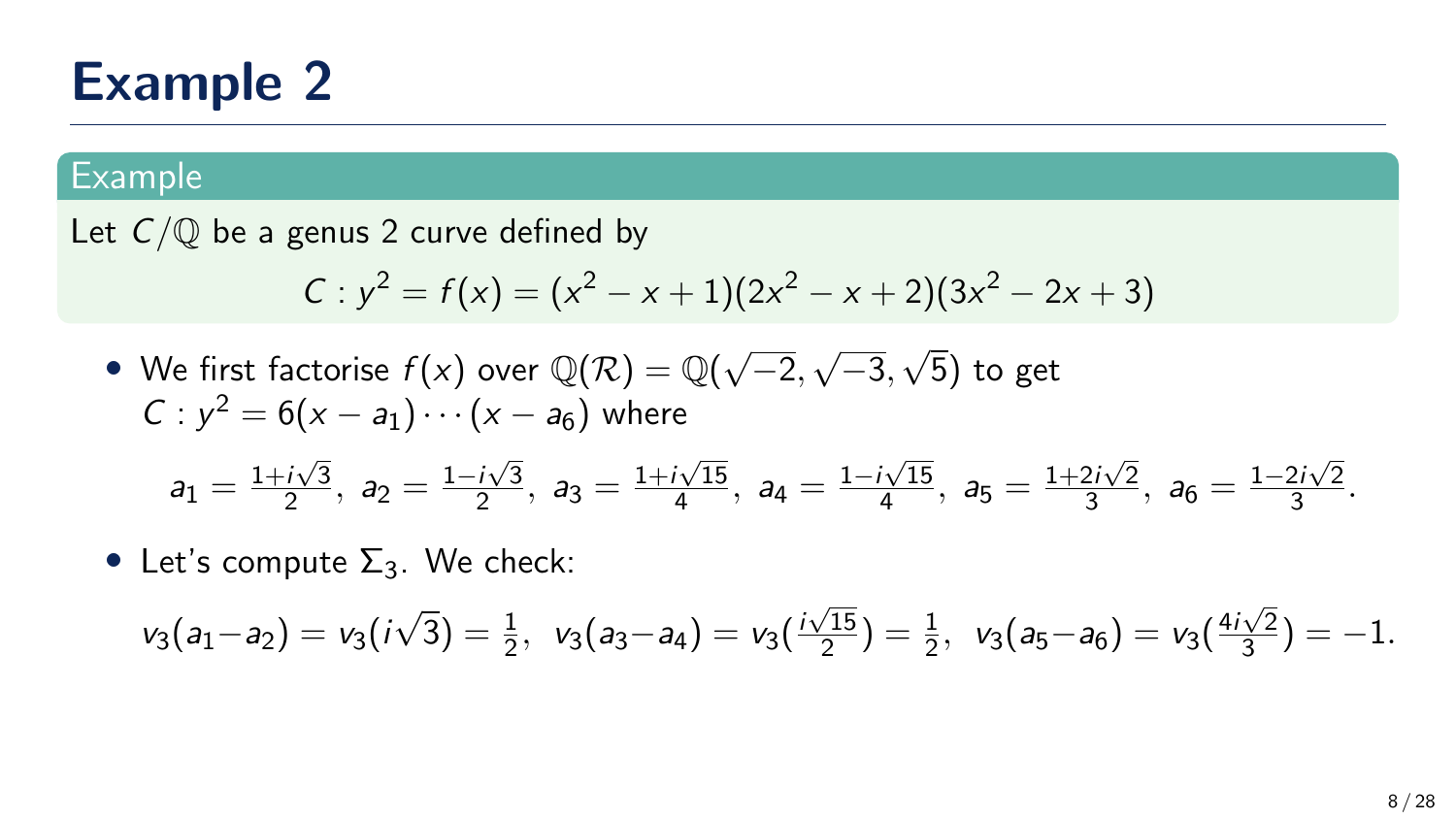#### Example

Let  $C/O$  be a genus 2 curve defined by

$$
C: y^2 = f(x) = (x^2 - x + 1)(2x^2 - x + 2)(3x^2 - 2x + 3)
$$

- $\bullet\,$  We first factorise  $f(x)$  over  $\mathbb{Q}(\mathcal{R})=\mathbb{Q}(\sqrt{2})$ −2, √ −3, √ 5) to get  $C: y^2 = 6(x - a_1) \cdots (x - a_6)$  where  $a_1 = \frac{1+i\sqrt{3}}{2}$  $\frac{i\sqrt{3}}{2}$ ,  $a_2 = \frac{1-i\sqrt{3}}{2}$  $\frac{i\sqrt{3}}{2}$ ,  $a_3 = \frac{1+i\sqrt{15}}{4}$  $\frac{i\sqrt{15}}{4}$ ,  $a_4 = \frac{1-i\sqrt{15}}{4}$  $\frac{i\sqrt{15}}{4}$ ,  $a_5 = \frac{1+2i\sqrt{2}}{3}$  $\frac{2i\sqrt{2}}{3}$ ,  $a_6 = \frac{1-2i\sqrt{2}}{3}$  $\frac{21\sqrt{2}}{3}$ .
- Let's compute  $\Sigma_3$ . We check:

$$
v_3(a_1-a_2)=v_3(i\sqrt{3})=\tfrac{1}{2}, v_3(a_3-a_4)=v_3(\tfrac{i\sqrt{15}}{2})=\tfrac{1}{2}, v_3(a_5-a_6)=v_3(\tfrac{4i\sqrt{2}}{3})=-1.
$$

• To compute  $v_3(a_1 - a_5)$ , we can choose to extend  $v_3$  to  $\mathbb{Q}(\mathcal{R})$  by letting  $\nu_3(1-i\surd 2)=1$  (note  $3=(1-i\surd 2)(1+i\surd 2)).$  This yields  $\nu_3(a_1-a_5)=0.$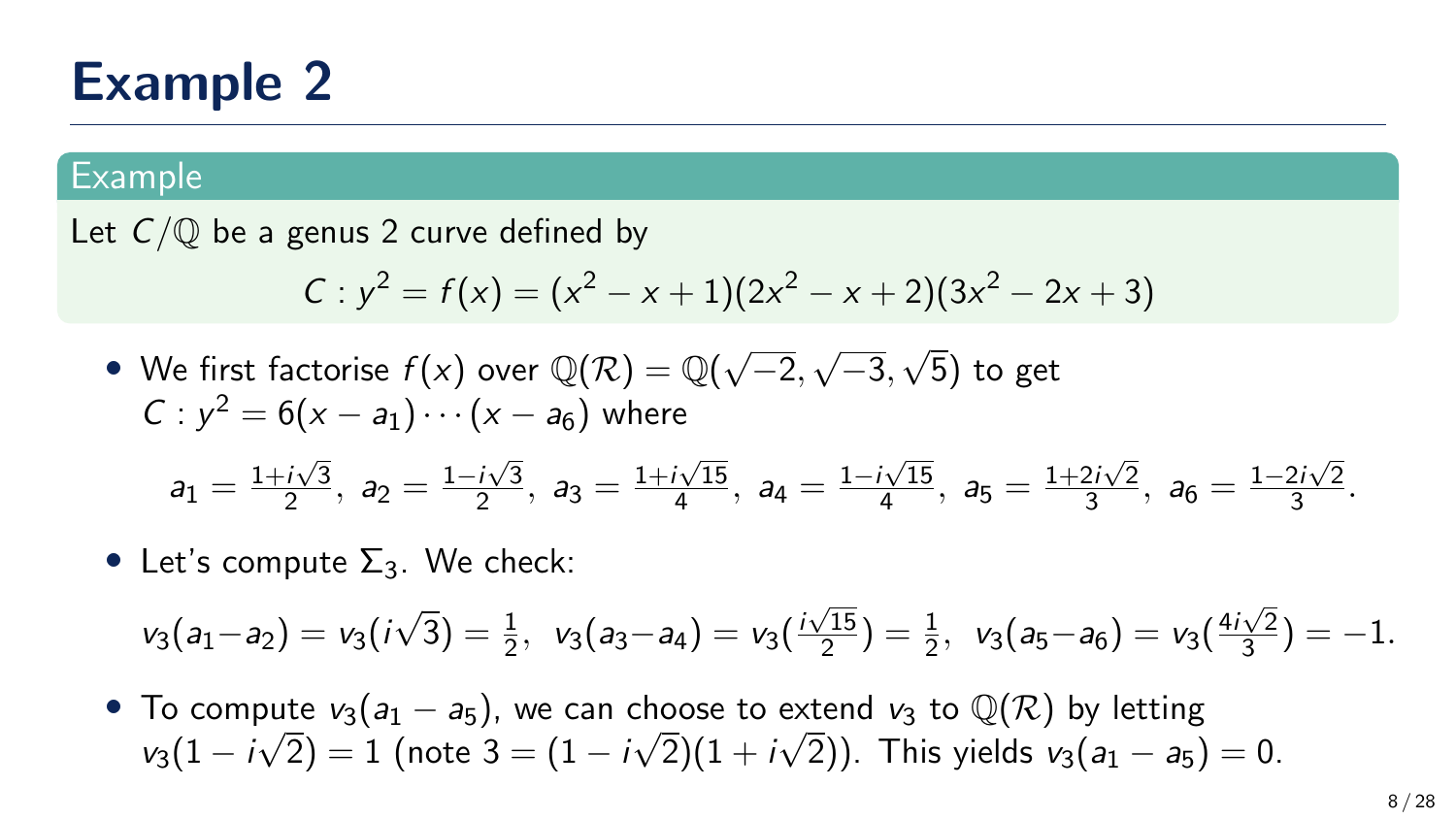|                | Table: $v_3(a_i - a_j)$ |                |                |                |                |       |  |  |  |  |
|----------------|-------------------------|----------------|----------------|----------------|----------------|-------|--|--|--|--|
|                | a <sub>1</sub>          | a <sub>2</sub> | a <sub>3</sub> | a <sub>4</sub> | a <sub>5</sub> | $a_6$ |  |  |  |  |
| a <sub>1</sub> |                         | $\frac{1}{2}$  | 0              | 0              | 0              | 1     |  |  |  |  |
| a <sub>2</sub> |                         |                | 0              | 0              | 0              | 1     |  |  |  |  |
| a <sub>3</sub> |                         |                |                | $\frac{1}{2}$  | 0              | 1     |  |  |  |  |
| a <sub>4</sub> |                         |                |                |                | 0              | 1     |  |  |  |  |
| a <sub>5</sub> |                         |                |                |                |                | 1     |  |  |  |  |
| a <sub>6</sub> |                         |                |                |                |                |       |  |  |  |  |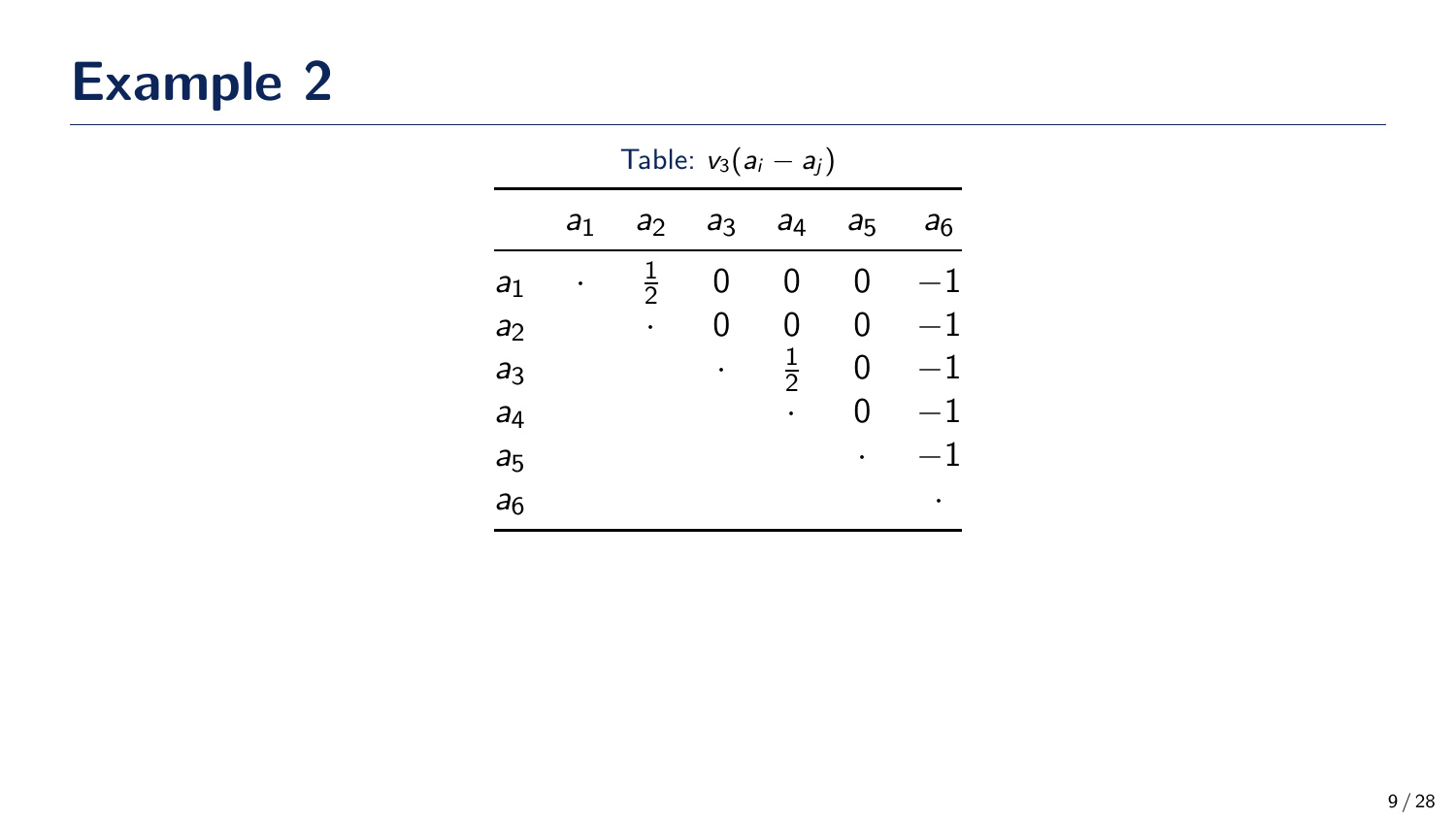|                | Table: $v_3(a_i - a_i)$ |                |                |                |                |                |  |  |  |  |
|----------------|-------------------------|----------------|----------------|----------------|----------------|----------------|--|--|--|--|
|                | a <sub>1</sub>          | a <sub>2</sub> | a <sub>3</sub> | a <sub>4</sub> | a <sub>5</sub> | a <sub>6</sub> |  |  |  |  |
| a <sub>1</sub> |                         | $\frac{1}{2}$  | 0              | 0              | 0              | 1              |  |  |  |  |
| a <sub>2</sub> |                         |                | 0              | 0              | 0              | $-1$           |  |  |  |  |
| a <sub>3</sub> |                         |                |                | $\frac{1}{2}$  | 0              | $-1$           |  |  |  |  |
| a <sub>4</sub> |                         |                |                |                | 0              | $-1$           |  |  |  |  |
| a <sub>5</sub> |                         |                |                |                |                | 1              |  |  |  |  |
| a <sub>6</sub> |                         |                |                |                |                |                |  |  |  |  |
|                |                         |                |                |                |                |                |  |  |  |  |

The cluster picture  $\Sigma_3$  is:

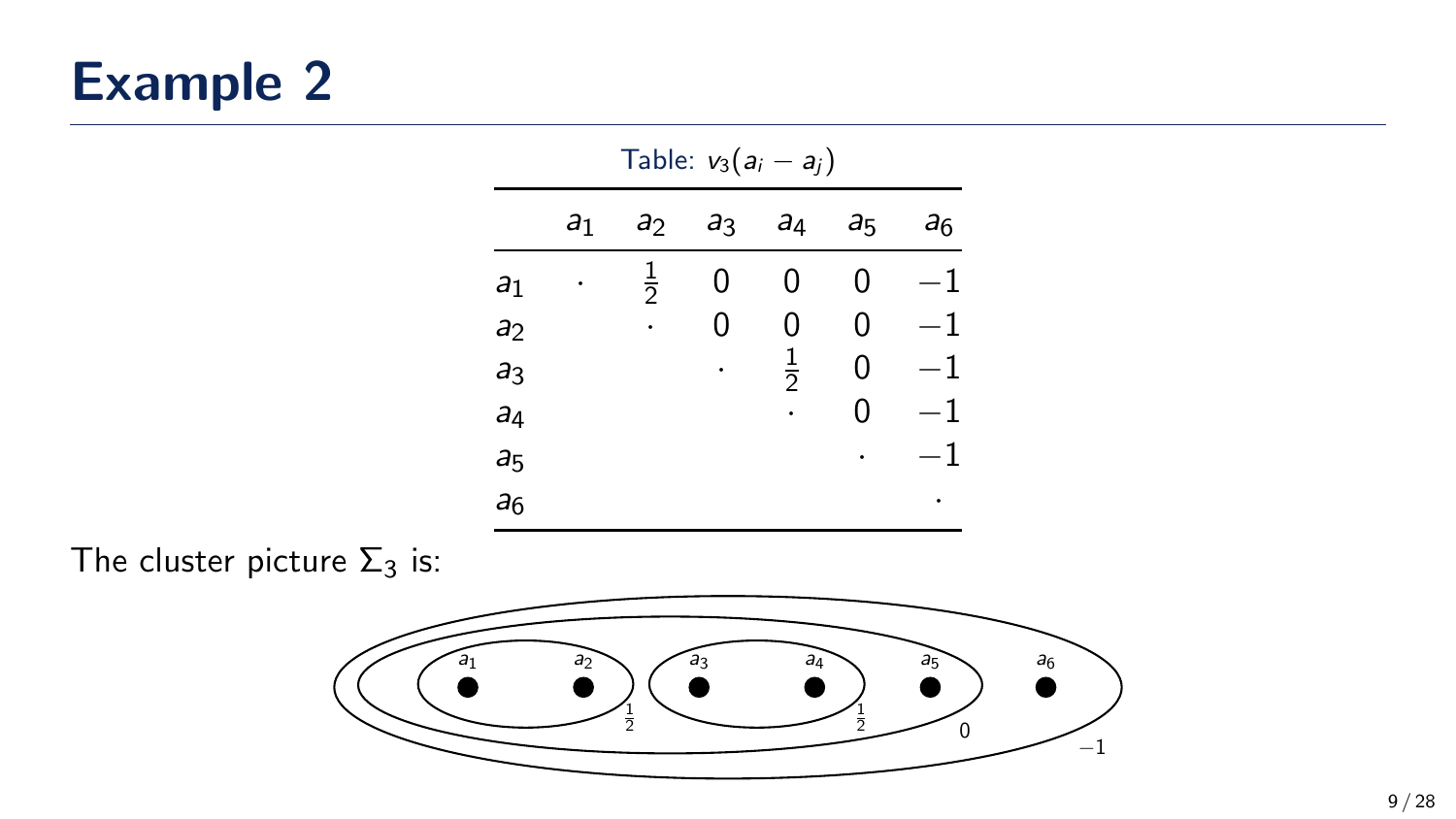# Reduction

### Good/Bad reduction

A hyperelliptic curve  $\mathcal{C}/\mathcal{K}$  :  $y^2=f(x)$  of genus  $g$  has  $\mathbf{good}\,$  reduction at a prime  $\mathfrak p$  if it has an integral model whose reduction mod  $\mathfrak p$  defines a smooth curve of genus g (i.e.  $\widetilde{F}(X, Z)$  is squarefree). Otherwise we say  $C/K$  has **bad reduction** at p.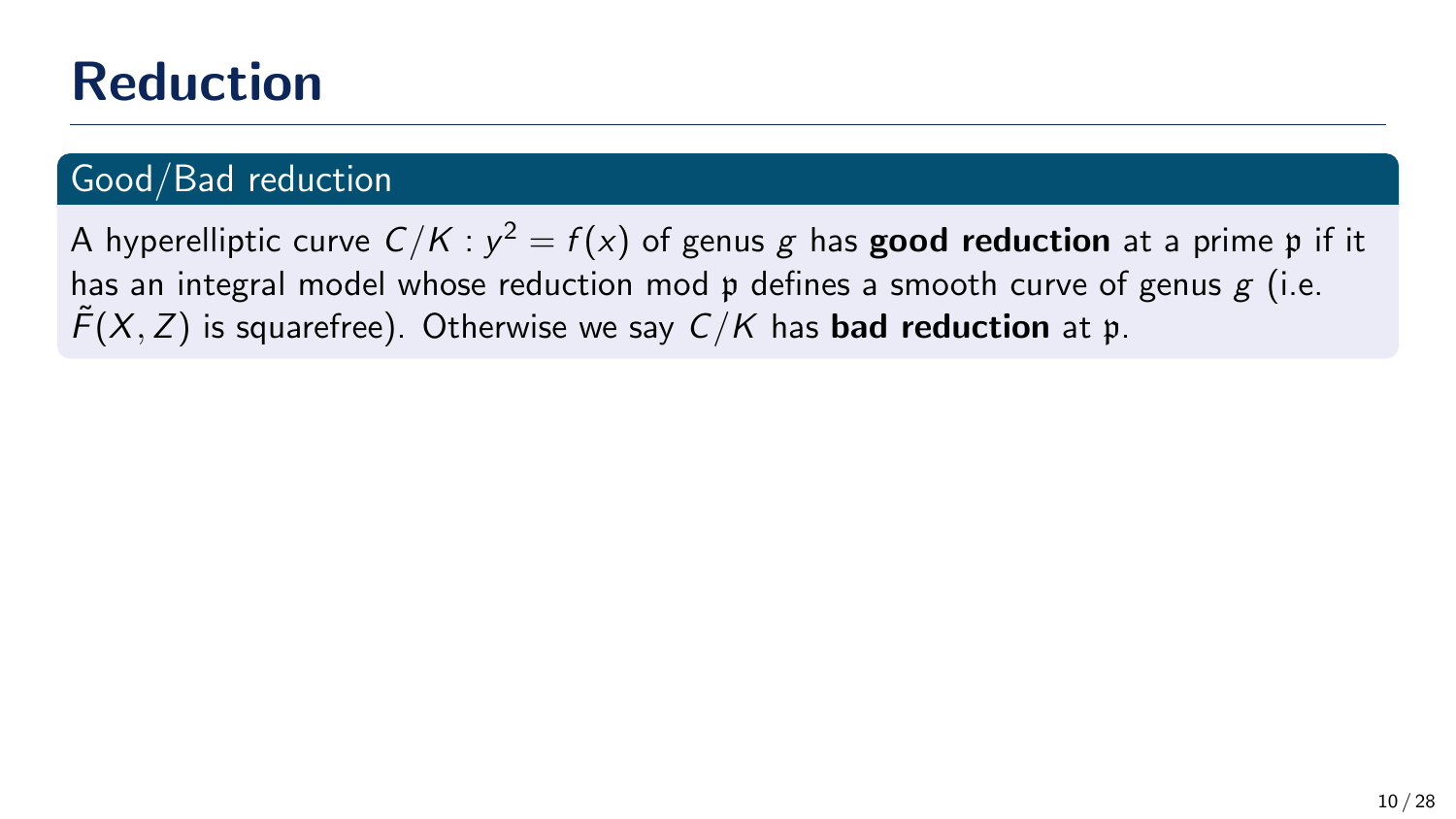# Reduction

## Good/Bad reduction

A hyperelliptic curve  $\mathcal{C}/\mathcal{K}$  :  $y^2=f(x)$  of genus  $g$  has  $\mathbf{good}\,$  reduction at a prime  $\mathfrak p$  if it has an integral model whose reduction mod  $\mathfrak p$  defines a smooth curve of genus g (i.e.  $\tilde{F}(X, Z)$  is squarefree). Otherwise we say  $C/K$  has **bad reduction** at p.

#### Potential good reduction

A hyperelliptic curve  $C/K$  has **potential good reduction** at a prime p if there exists a finite extension  $L \supset K$  such that the base change curve  $C_L/L$  has good reduction at all primes of L above p.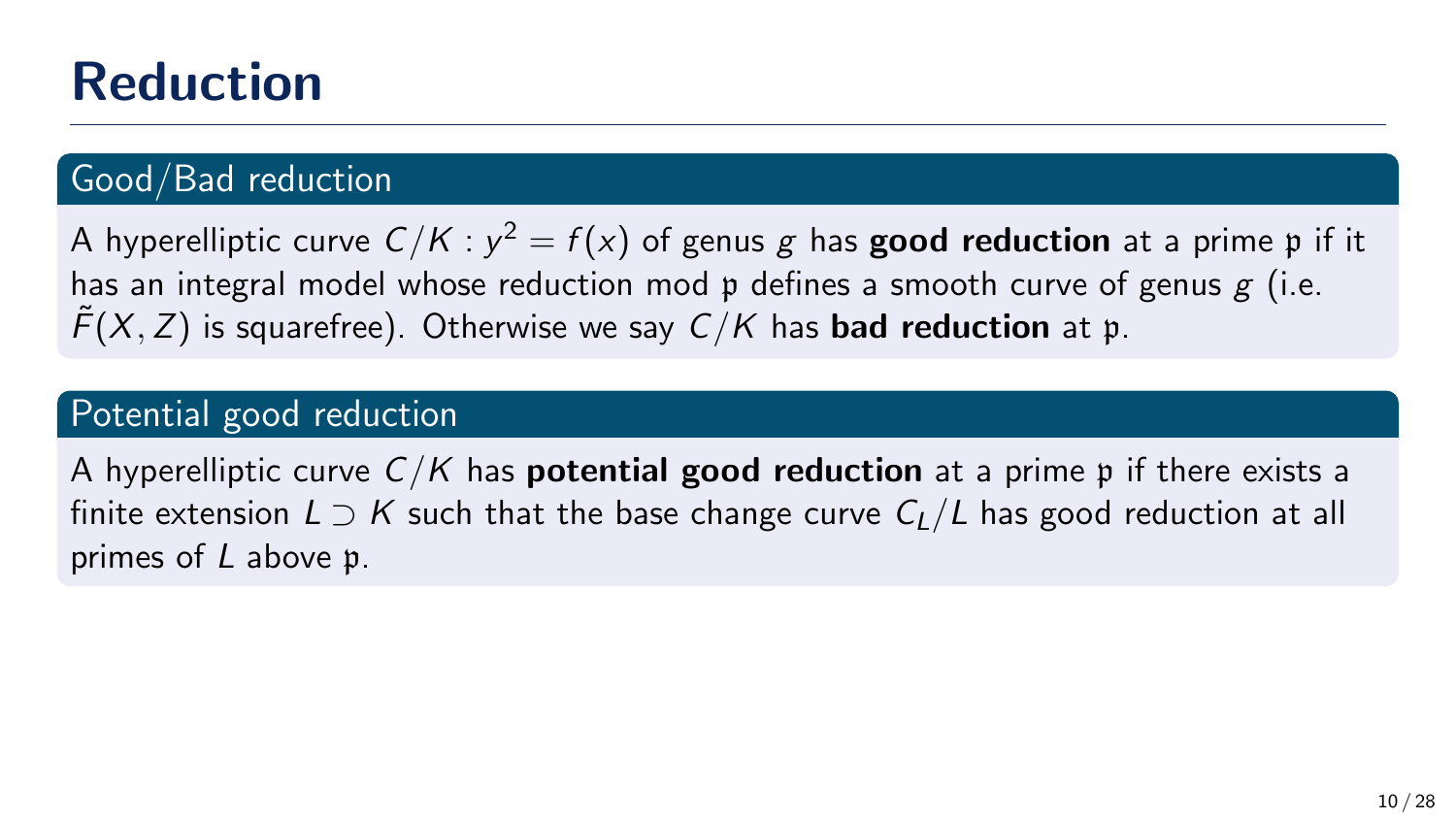# Reduction

### Good/Bad reduction

A hyperelliptic curve  $\mathcal{C}/\mathcal{K}$  :  $y^2=f(x)$  of genus  $g$  has  $\mathbf{good}\,$  reduction at a prime  $\mathfrak p$  if it has an integral model whose reduction mod  $\mathfrak p$  defines a smooth curve of genus g (i.e.  $\tilde{F}(X, Z)$  is squarefree). Otherwise we say  $C/K$  has **bad reduction** at p.

#### Potential good reduction

A hyperelliptic curve  $C/K$  has **potential good reduction** at a prime p if there exists a finite extension  $L \supset K$  such that the base change curve  $C_L/L$  has good reduction at all primes of L above p.

#### Example

Let  $C/\mathbb{Q}$  be defined by  $C : y^2 = 7x(x-1)(x-3)(x-5)(x-6)$ . C has bad reduction at 2, 3, 5, and 7, but has potential good reduction at 7.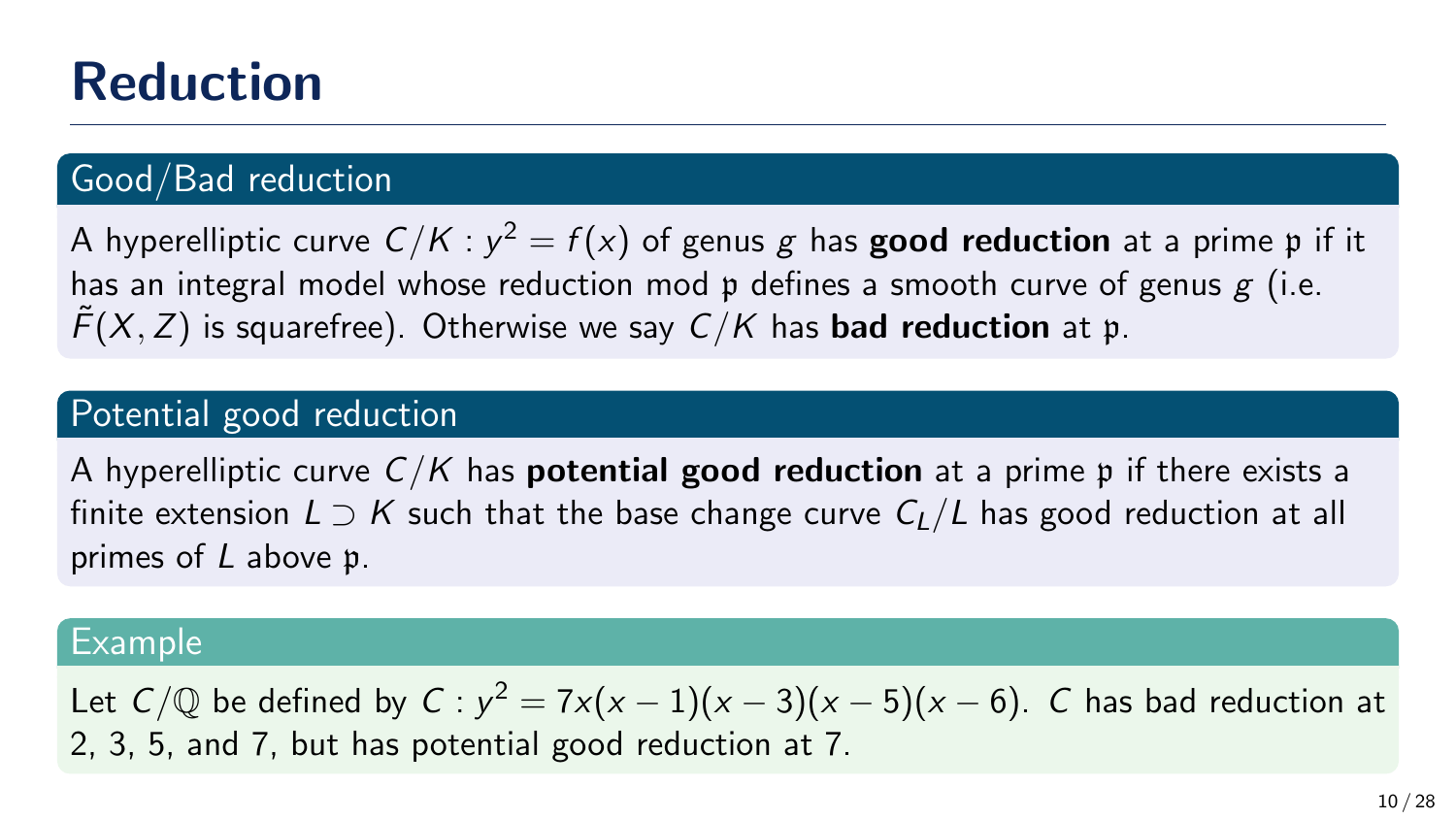# Semistable Reduction

We can further refine types of bad reduction!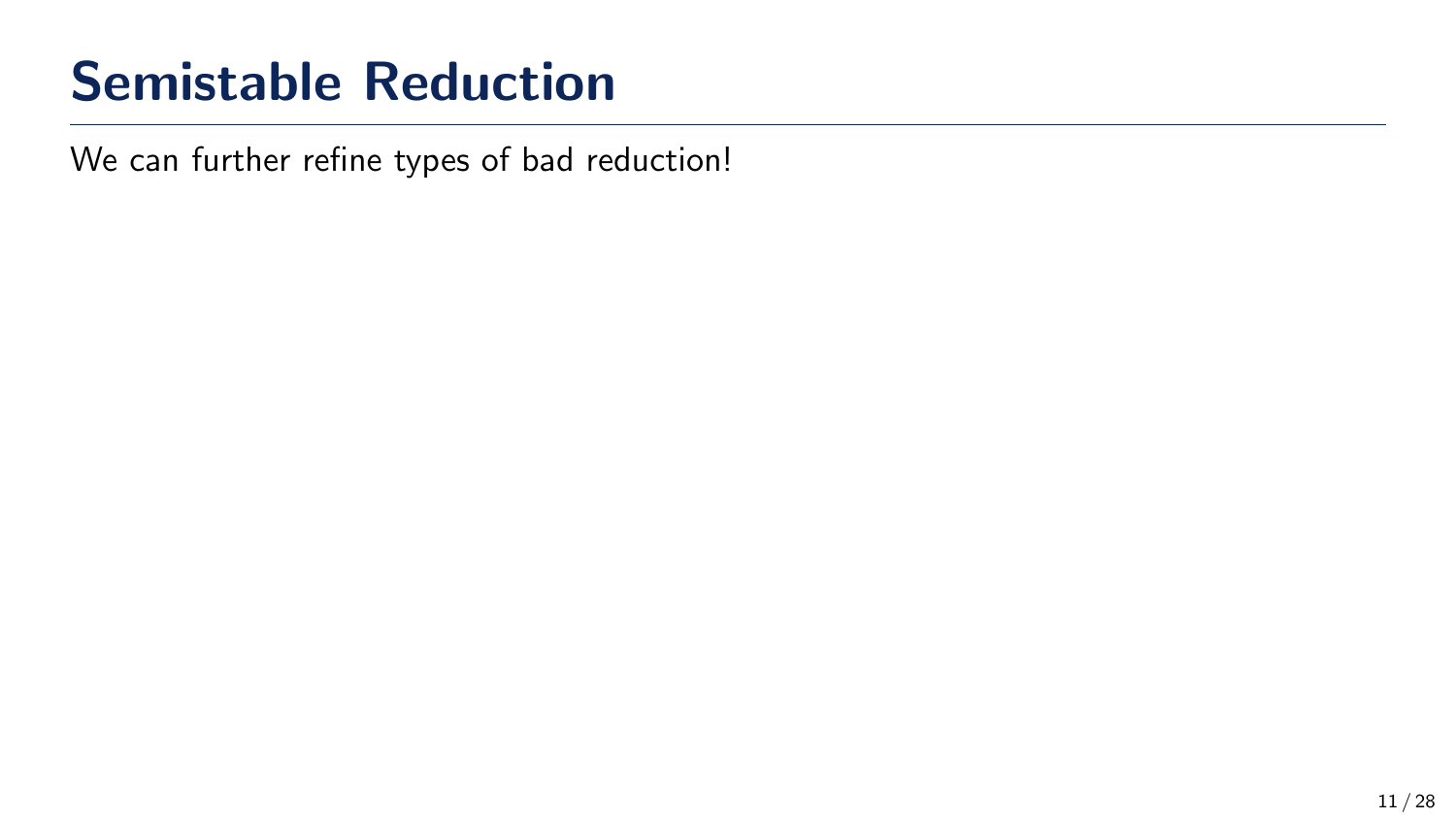# Semistable Reduction

We can further refine types of bad reduction!

### **Example**

Let  $C/\mathbb{Q}$  be defined by  $C : y^2 = 7x(x-1)(x-3)(x-5)(x-6)$ .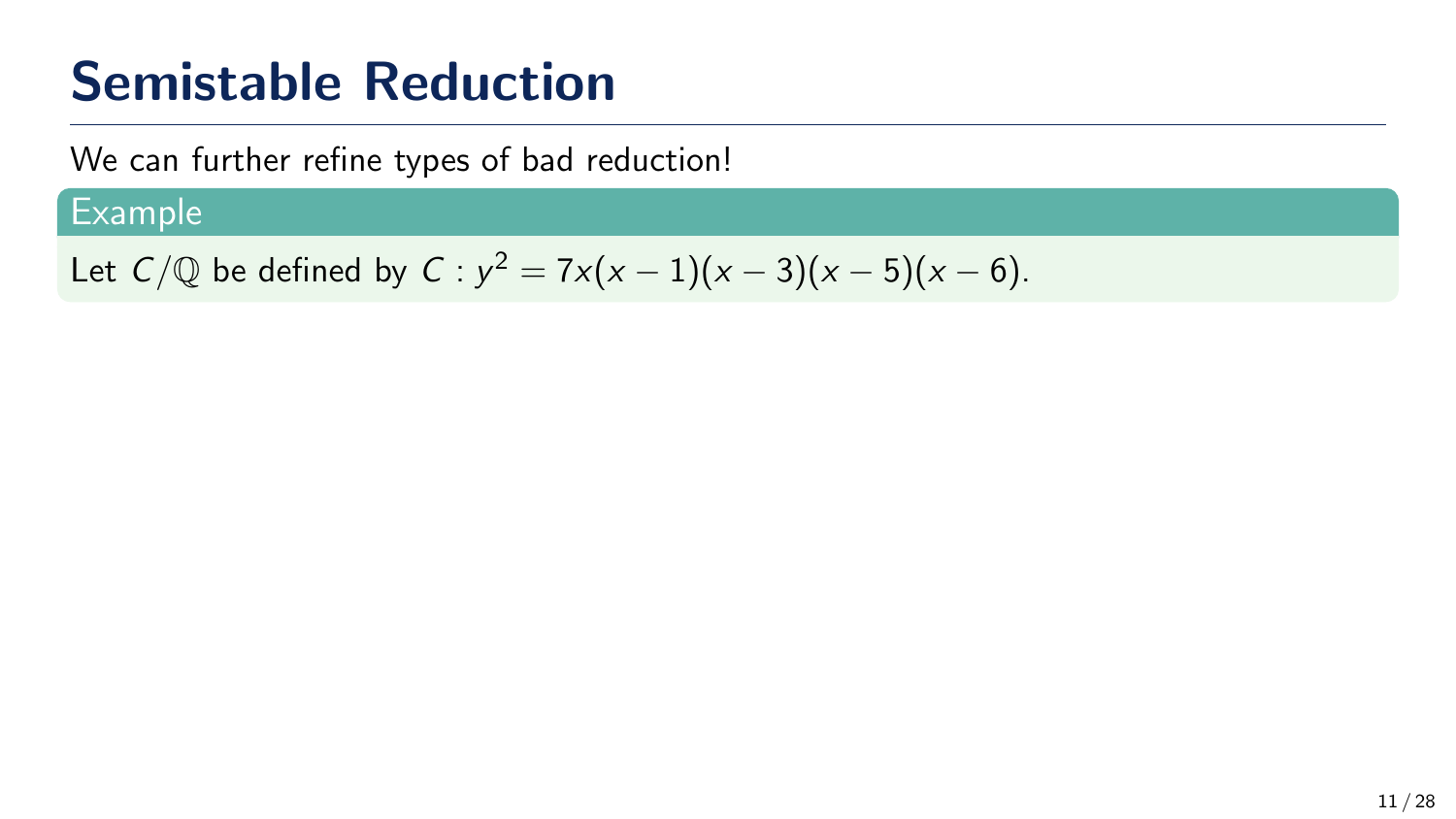# Semistable Reduction

We can further refine types of bad reduction!

## Example

Let 
$$
C/\mathbb{Q}
$$
 be defined by  $C : y^2 = 7x(x-1)(x-3)(x-5)(x-6)$ .

The reduction  $\tilde{C}$  mod 3 is  $\tilde{C}: y^2 = x^3(x-1)(x+1).$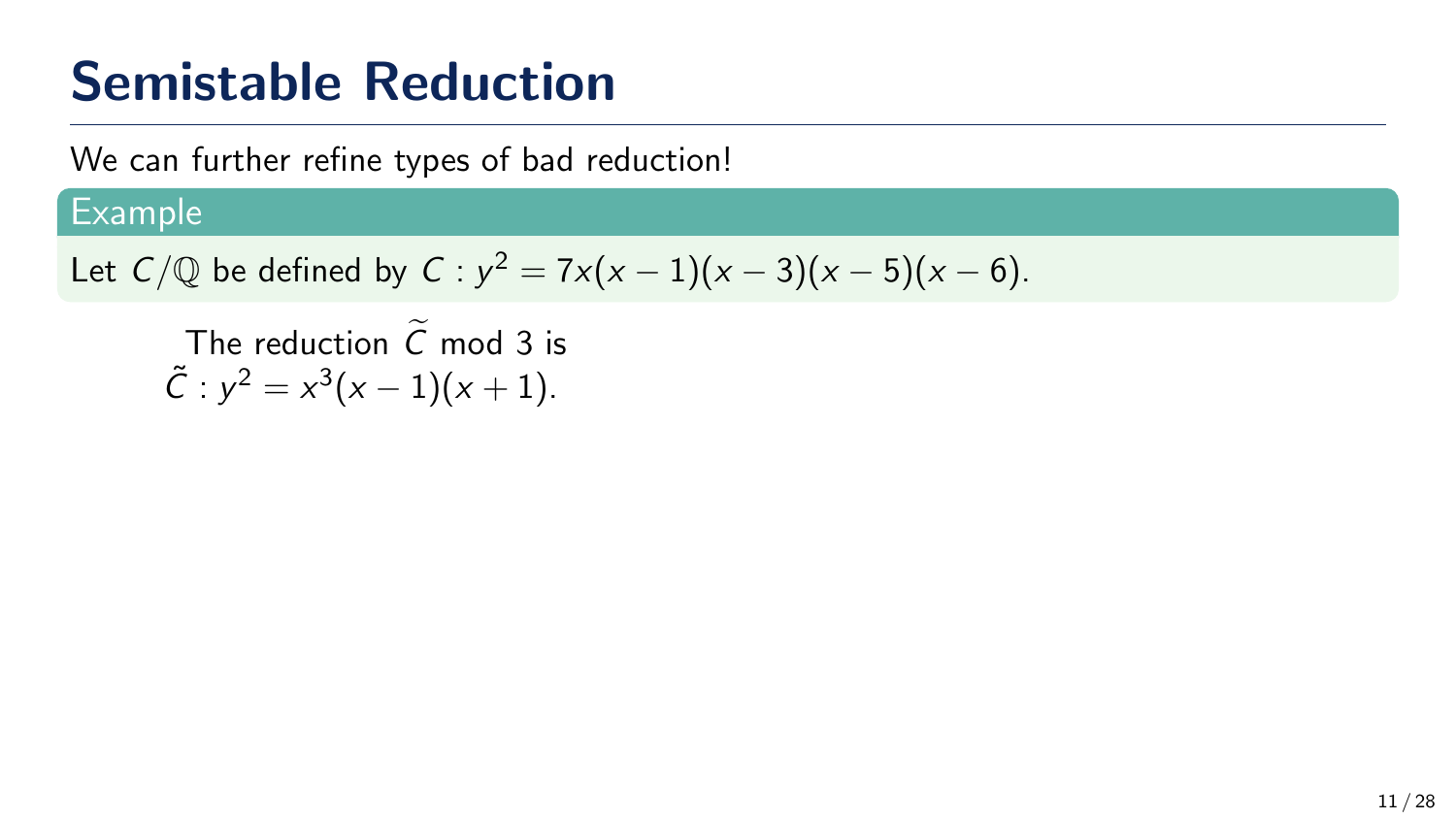We can further refine types of bad reduction!

#### Example

Let 
$$
C/\mathbb{Q}
$$
 be defined by  $C : y^2 = 7x(x-1)(x-3)(x-5)(x-6)$ .

The reduction  $C$  mod 3 is  $\tilde{C}: y^2 = x^3(x-1)(x+1).$ 

This yields a cusp (triple root).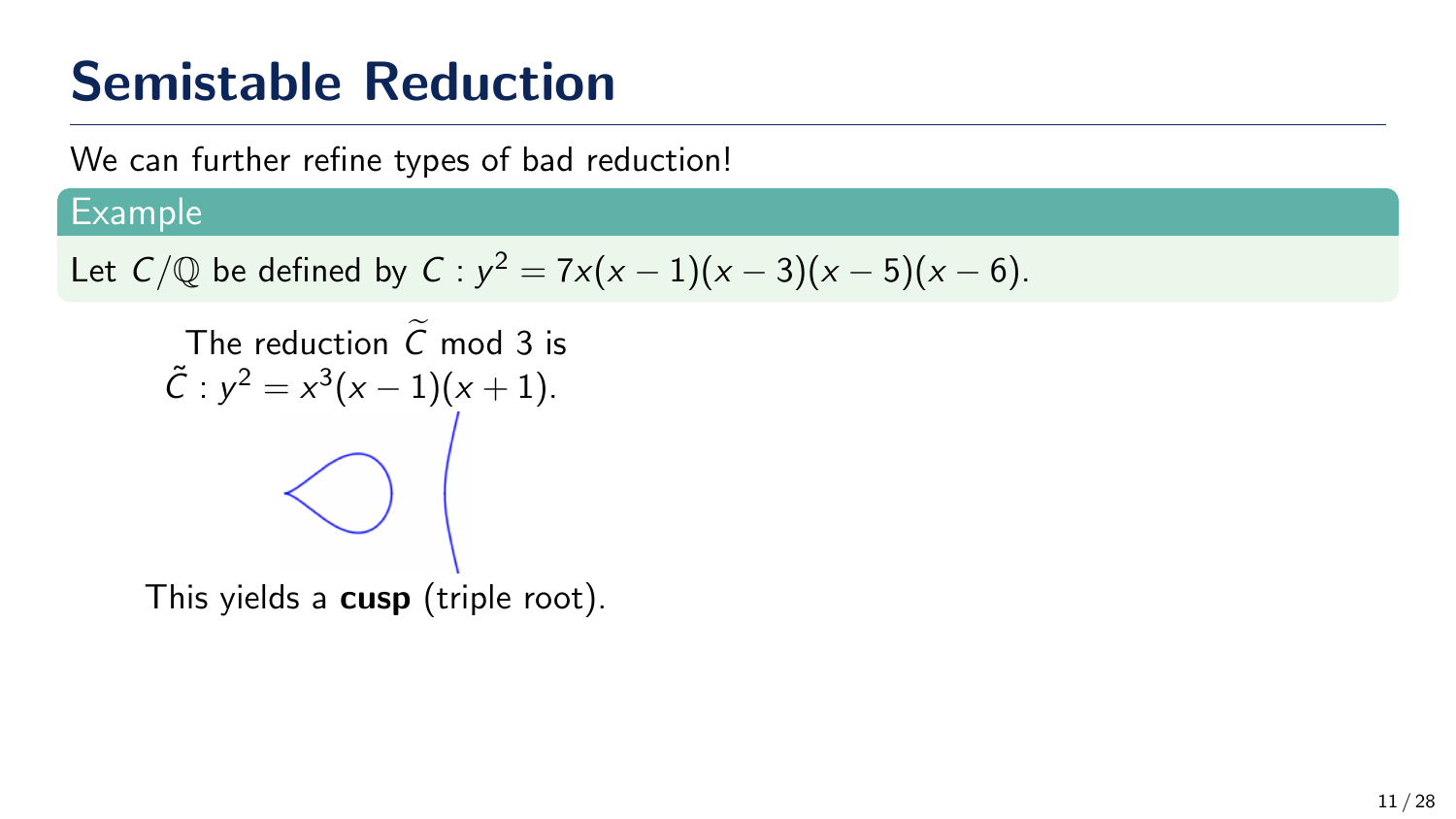We can further refine types of bad reduction!

#### Example

Let 
$$
C/\mathbb{Q}
$$
 be defined by  $C : y^2 = 7x(x - 1)(x - 3)(x - 5)(x - 6)$ .

The reduction  $C$  mod 3 is  $\tilde{C}: y^2 = x^3(x-1)(x+1).$ 

The reduction  $\tilde{C}$  mod 5 is  $\tilde{C}: y^2 = 2x^2(x-1)^2(x+2).$ 

This yields a cusp (triple root).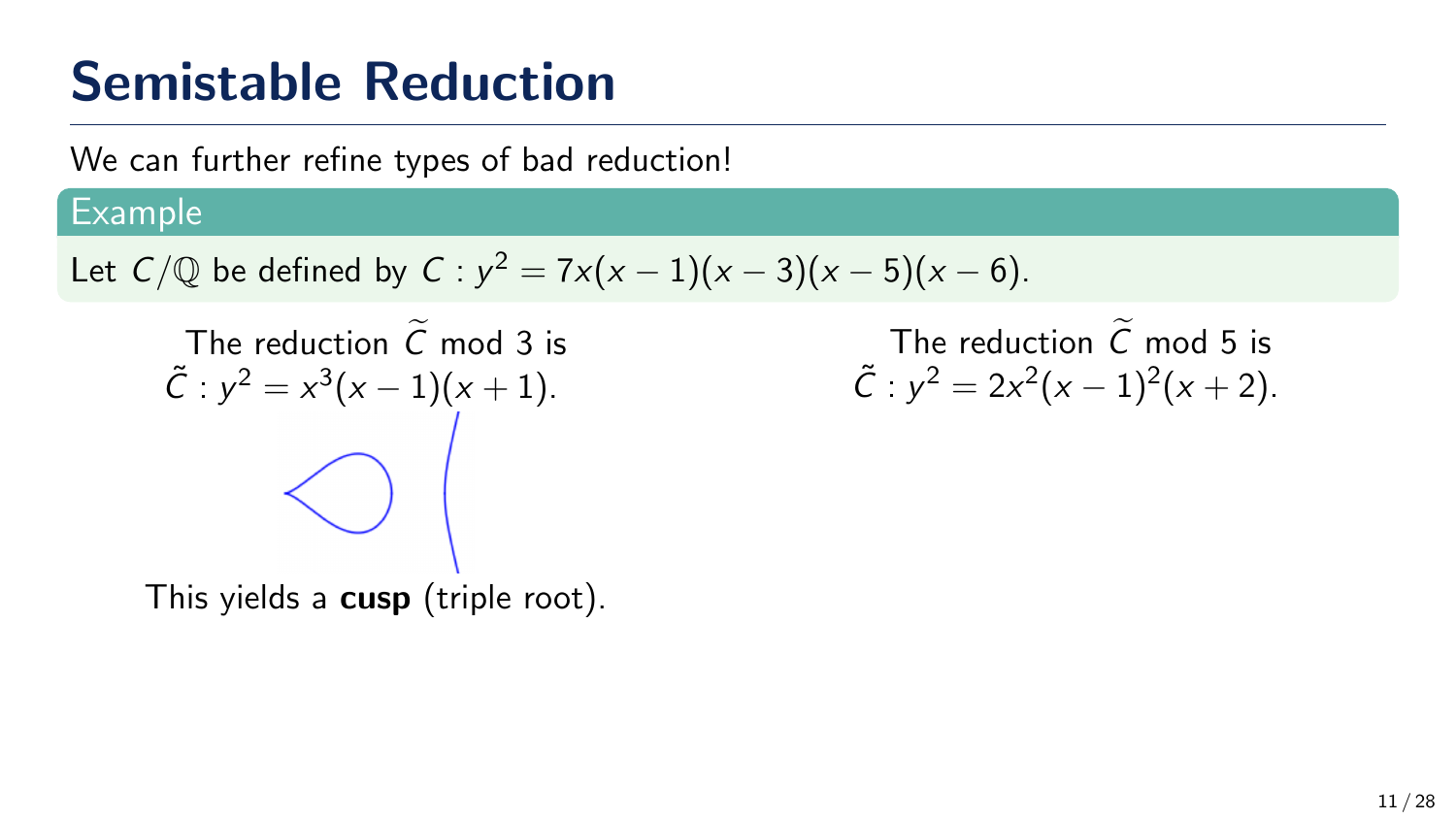We can further refine types of bad reduction!

#### Example

Let 
$$
C/\mathbb{Q}
$$
 be defined by  $C : y^2 = 7x(x-1)(x-3)(x-5)(x-6)$ .

The reduction  $C$  mod 3 is  $\tilde{C}: y^2 = x^3(x-1)(x+1).$ 

This yields a cusp (triple root).

The reduction  $\tilde{C}$  mod 5 is  $\tilde{C}: y^2 = 2x^2(x-1)^2(x+2).$ This yields two **nodes** (double root).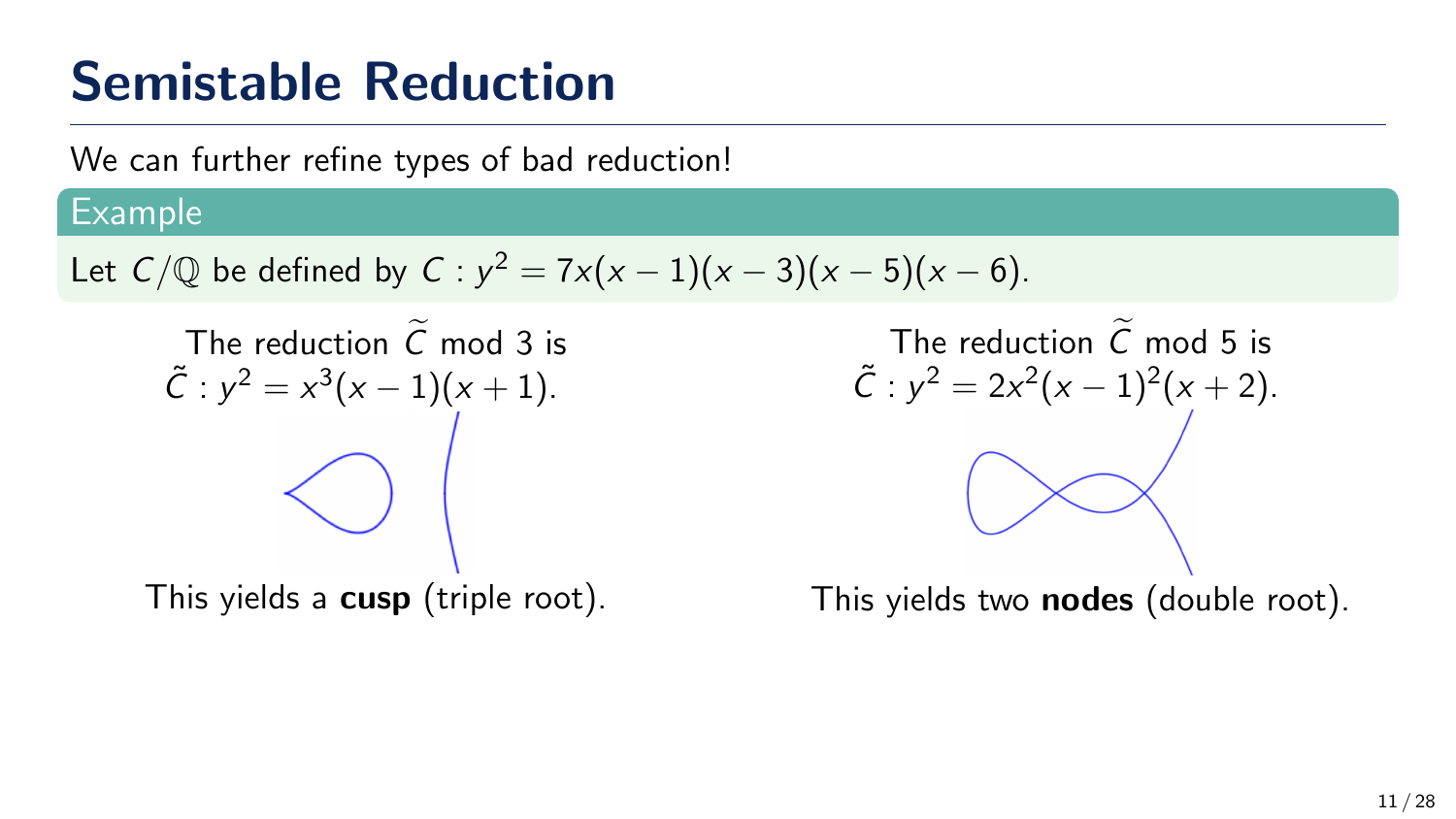We can further refine types of bad reduction!

#### Example

Let 
$$
C/\mathbb{Q}
$$
 be defined by  $C : y^2 = 7x(x - 1)(x - 3)(x - 5)(x - 6)$ .

The reduction  $C$  mod 3 is  $\tilde{C}: y^2 = x^3(x-1)(x+1).$ 

This yields a cusp (triple root).

The reduction C mod 5 is  
\n
$$
\tilde{C}: y^2 = 2x^2(x-1)^2(x+2).
$$

This yields two **nodes** (double root).

#### Definition: Semistable reduction

A hyperelliptic curve  $C/K$  :  $y^2=f(x)$  has **semistable reduction** at  $\mathfrak p$  if its reduction  $\tilde C$ mod p has (at worst) nodes as singularities.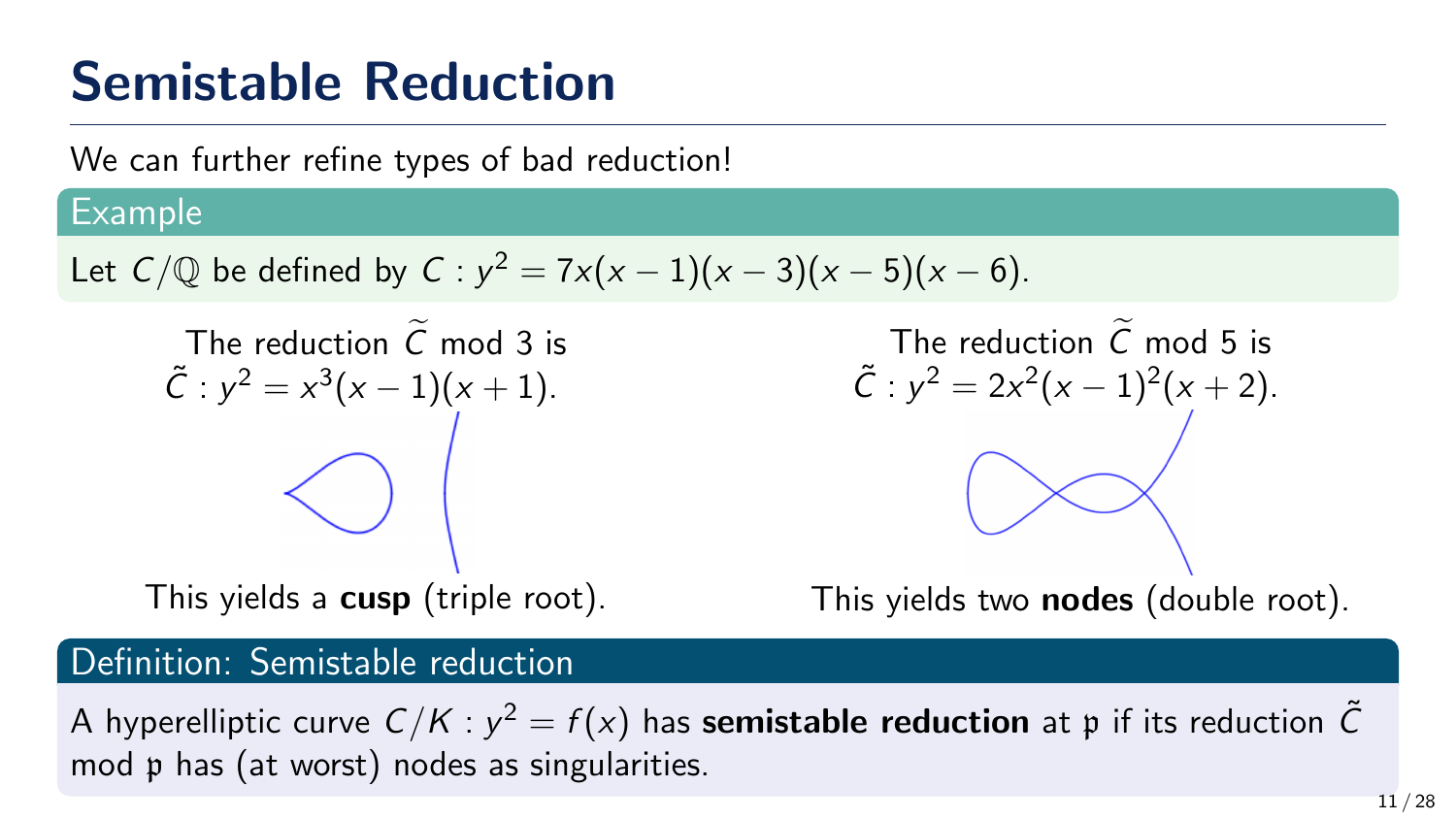More definitions!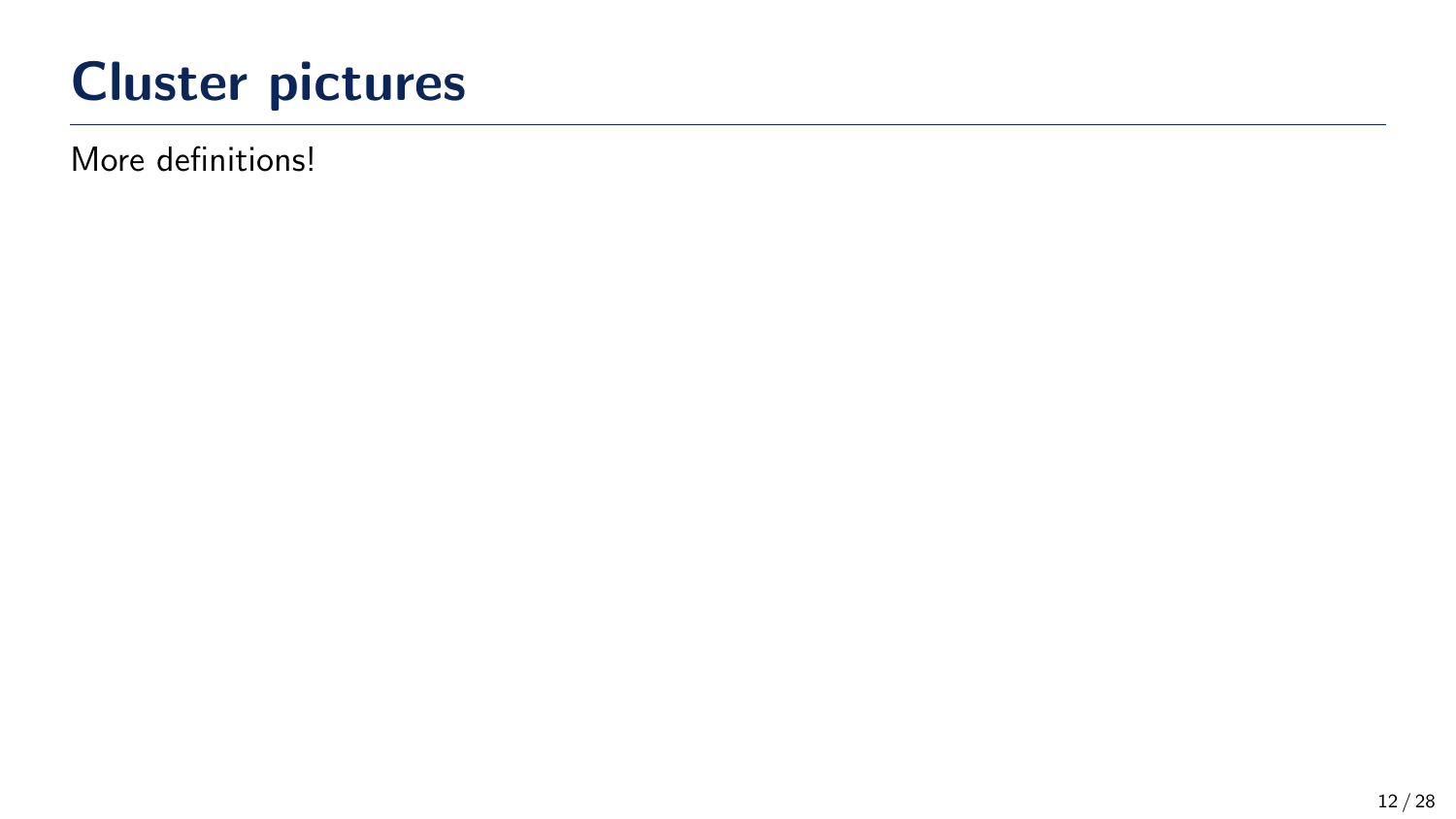More definitions!

### Parent/Child

If  $\mathfrak{s}'\subsetneq\mathfrak{s}$  is a maximal subcluster, we say that  $\mathfrak{s}'$  is a **child** of  $\mathfrak{s}$  and that  $\mathfrak{s}$  is the **parent** of s ′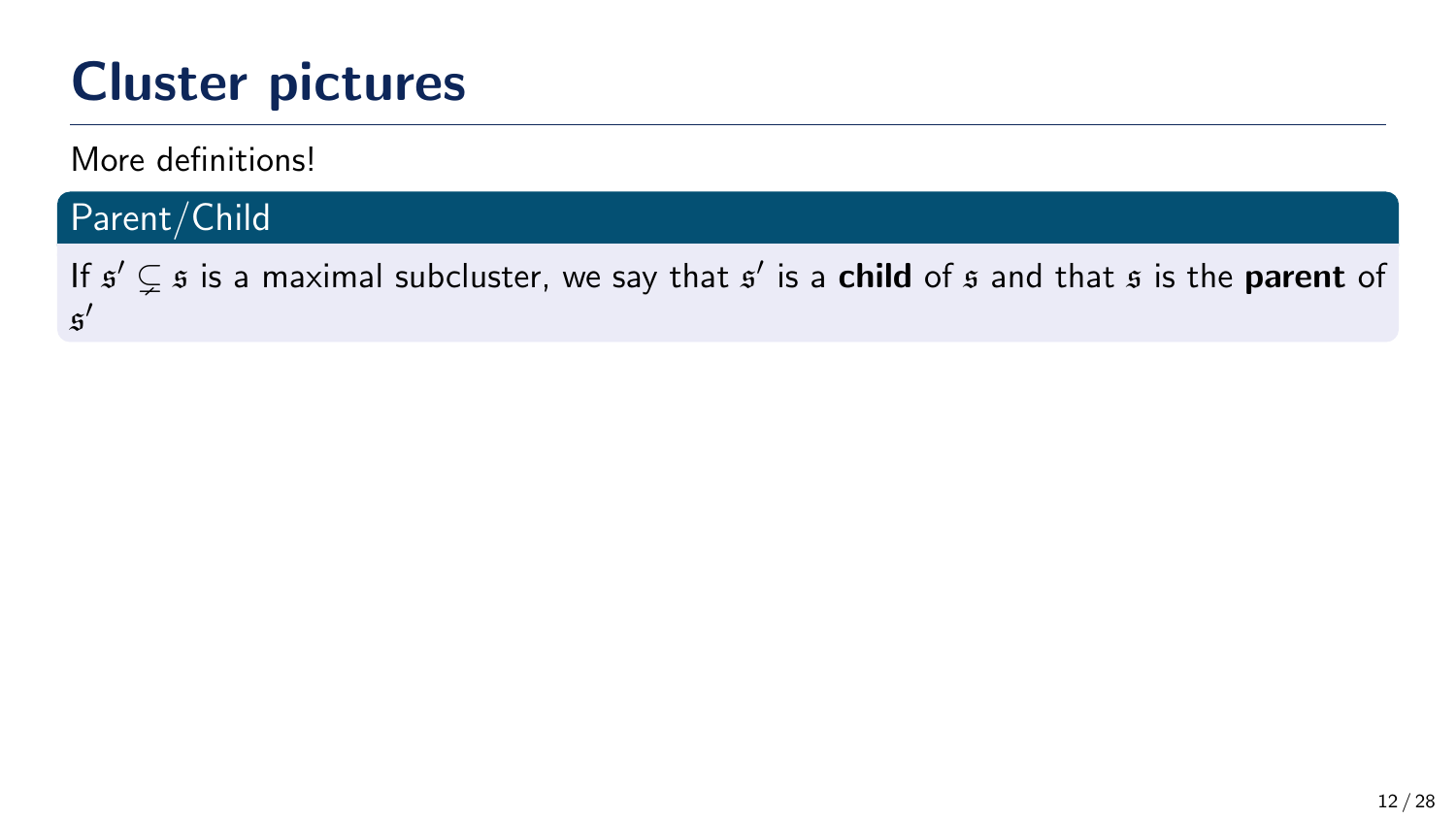More definitions!

#### Parent/Child

If  $\mathfrak{s}'\subsetneq\mathfrak{s}$  is a maximal subcluster, we say that  $\mathfrak{s}'$  is a **child** of  $\mathfrak{s}$  and that  $\mathfrak{s}$  is the **parent** of s ′

#### Principal clusters

A cluster  $\mathfrak{s} \in \Sigma_p$  is **principal** if  $|s| \geq 3$ , except if either  $\mathfrak{s} = \mathcal{R}$  is even and has exactly two children, or if  $\beta$  has a child of size  $2g$ .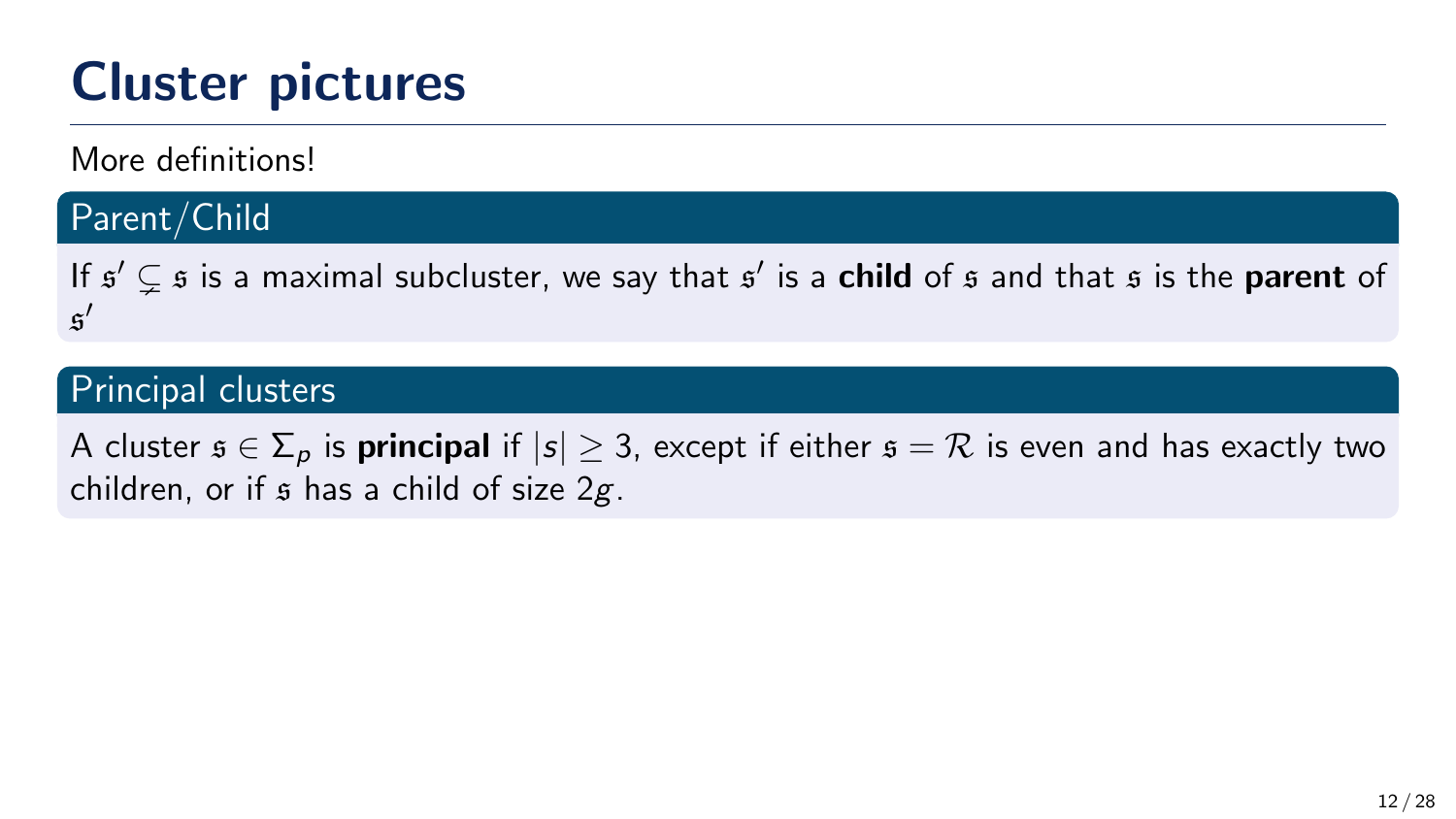More definitions!

#### Parent/Child

If  $\mathfrak{s}'\subsetneq\mathfrak{s}$  is a maximal subcluster, we say that  $\mathfrak{s}'$  is a **child** of  $\mathfrak{s}$  and that  $\mathfrak{s}$  is the **parent** of s ′

#### Principal clusters

A cluster  $\mathfrak{s} \in \Sigma_p$  is **principal** if  $|s| \geq 3$ , except if either  $\mathfrak{s} = \mathcal{R}$  is even and has exactly two children, or if  $\epsilon$  has a child of size  $2g$ .

Genus 3 example:

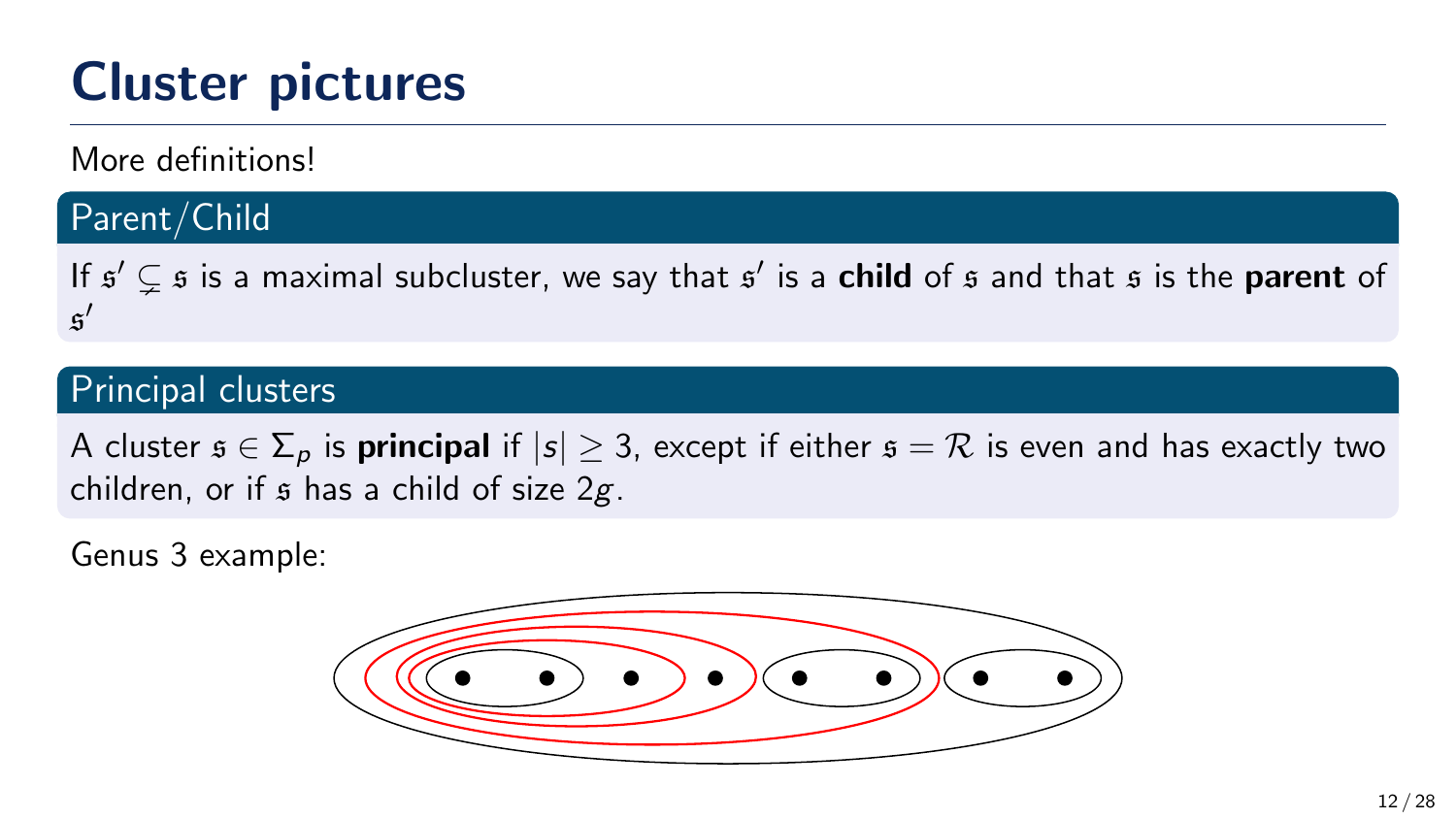#### Theorem (Dokchitser–Dokchitser–Maistret–Morgan, 2017)

Let  $C/K$  be a hyperelliptic curve of genus g with Weierstrass points in K. Let p be an odd prime of K. Then

1. C is semistable at  $p$  (equivalently  $Jac(C)$ )

 $\iff$  every principal cluster s of  $\Sigma_p$  has  $\nu_{\infty} \in 2\mathbb{Z}$ .

2. C has potential good reduction at p

 $\iff$   $\Sigma_p$  has no proper clusters of size  $\lt 2g + 1$ .

3. C has good reduction at p

 $\iff \Sigma_p$  has no proper clusters of size  $\lt 2g + 1$  and  $\nu_s \in 2\mathbb{Z}$  for the unique principal cluster.

- 4.  $Jac(C)$  has potential good reduction at p  $\iff$  all clusters  $\mathfrak{s} \neq \mathcal{R}$  are odd.
- 5.  $Jac(C)$  has good reduction at p  $\iff$  all clusters  $s \neq \mathcal{R}$  are odd, and principal clusters have  $\nu_s \in 2\mathbb{Z}$ .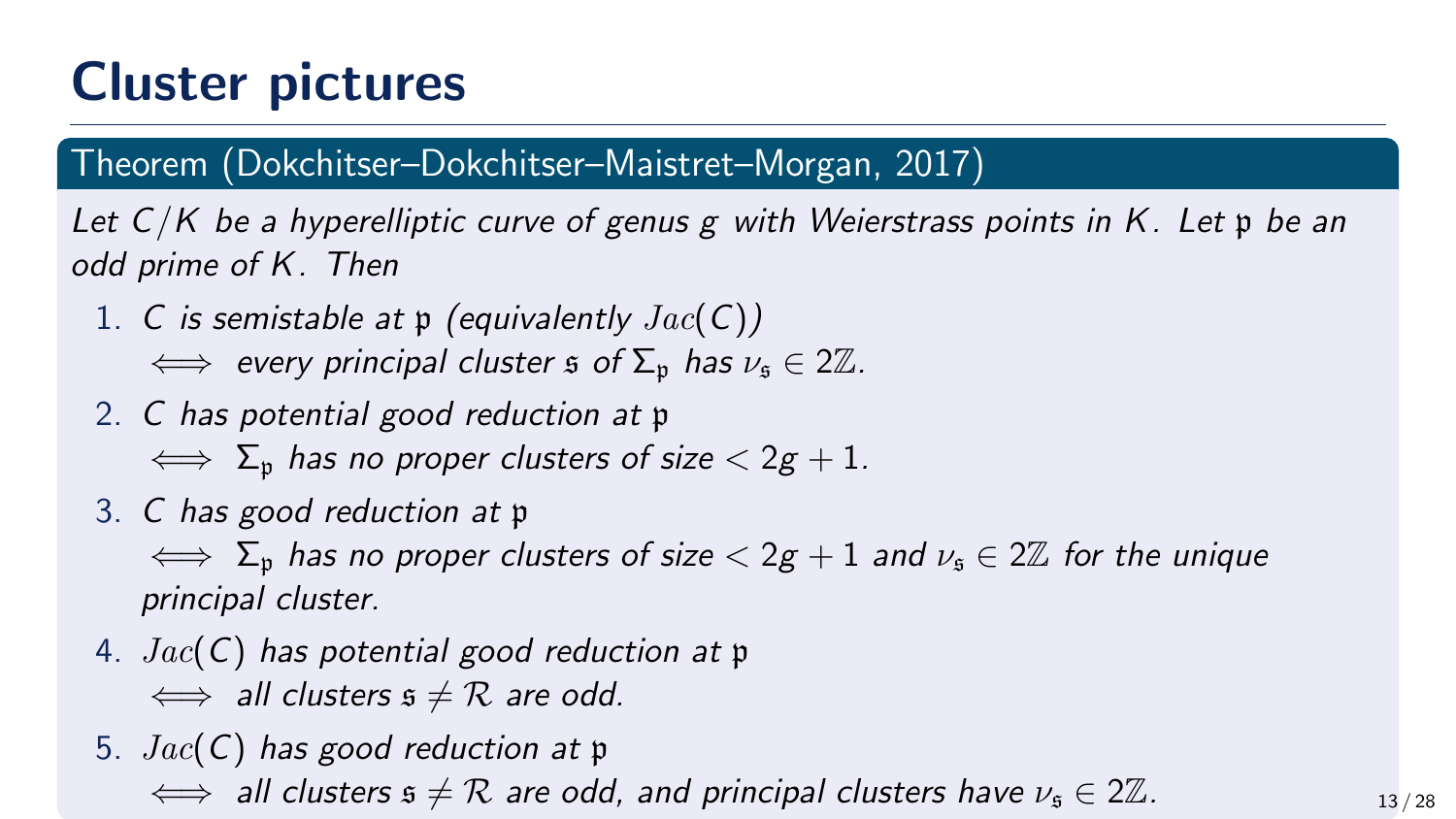#### Example

Let  $C/{\mathbb Q}$  be a genus 2 curve defined by  $y^2 = x(x-9)(x-25)(x-35)(x-45)(x-105)$ .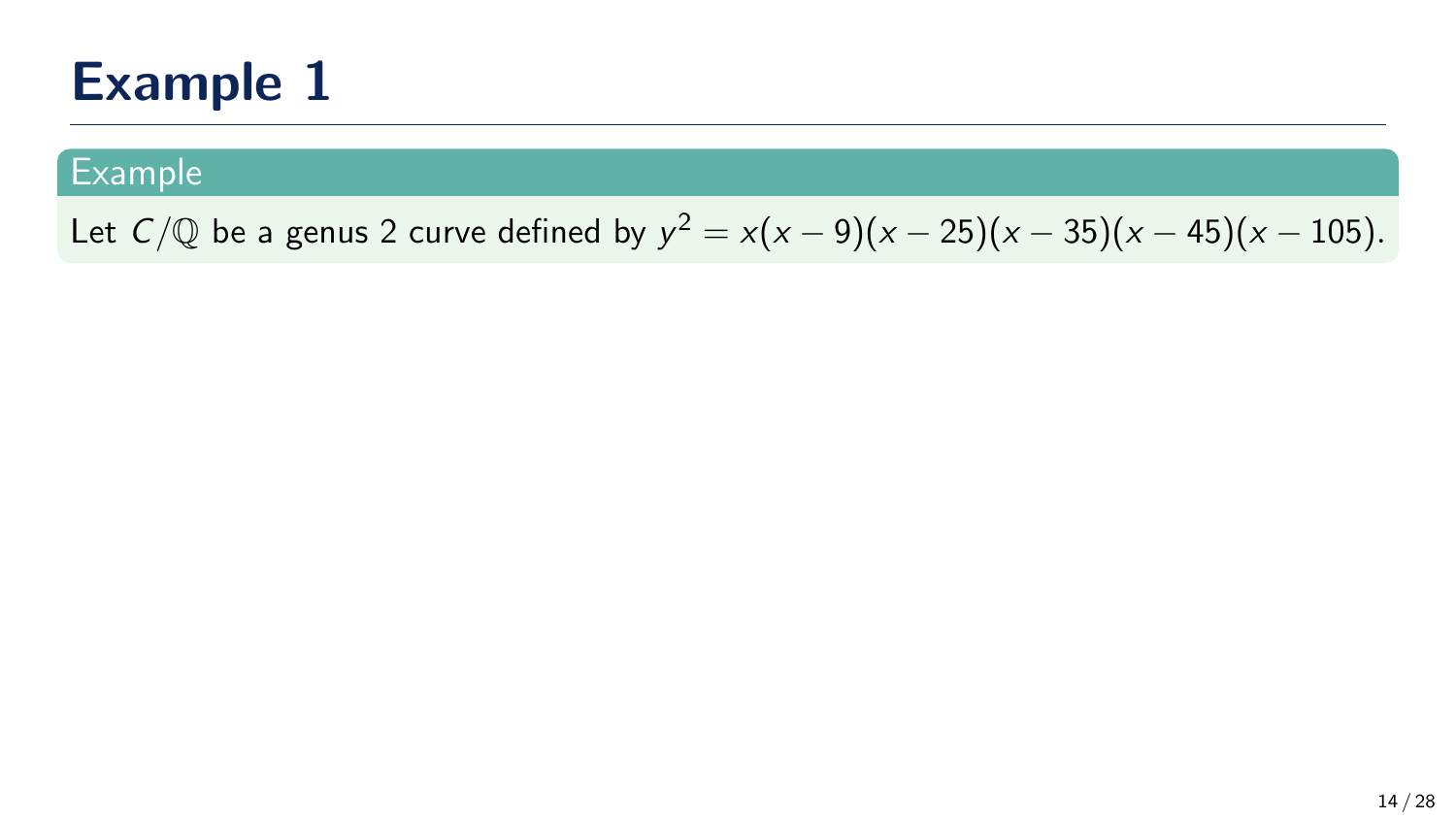#### Example

Let  $C/{\mathbb Q}$  be a genus 2 curve defined by  $y^2 = x(x-9)(x-25)(x-35)(x-45)(x-105)$ .

For  $p = 3$ , cluster picture  $\Sigma_3$  is

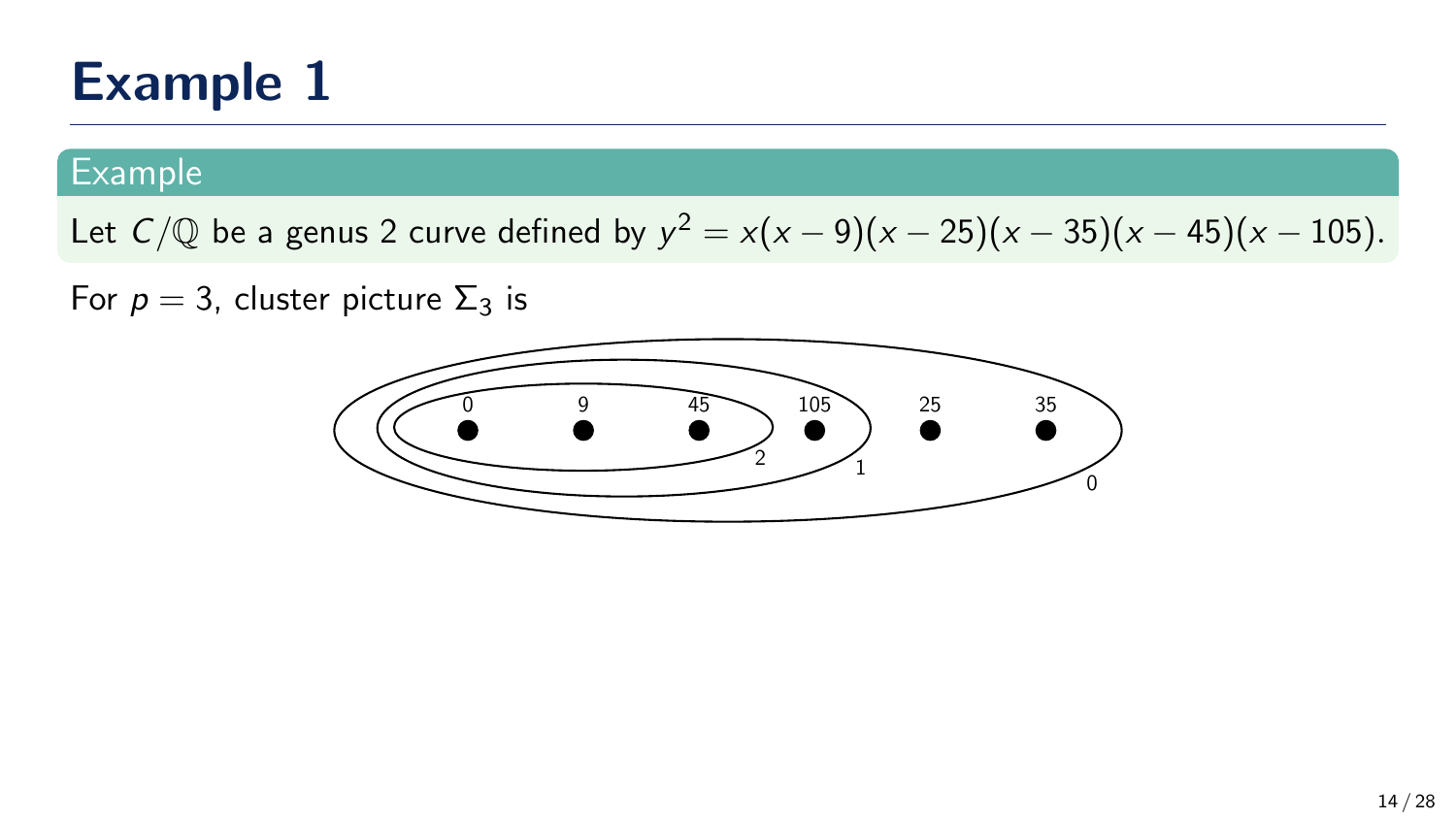#### Example

Let  $C/{\mathbb Q}$  be a genus 2 curve defined by  $y^2 = x(x-9)(x-25)(x-35)(x-45)(x-105)$ .

For  $p = 3$ , cluster picture  $\Sigma_3$  is



There are two principal clusters:  $s_1 = \{0, 9, 45\}$ ,  $d_{s_1} = 2$ ,  $\nu_{s_1} = 7$  and  $s_2 = \{0, 9, 45, 105\}$ with  $d_{52} = 1$ ,  $\nu_{52} = 4$ . So at  $p = 3$ :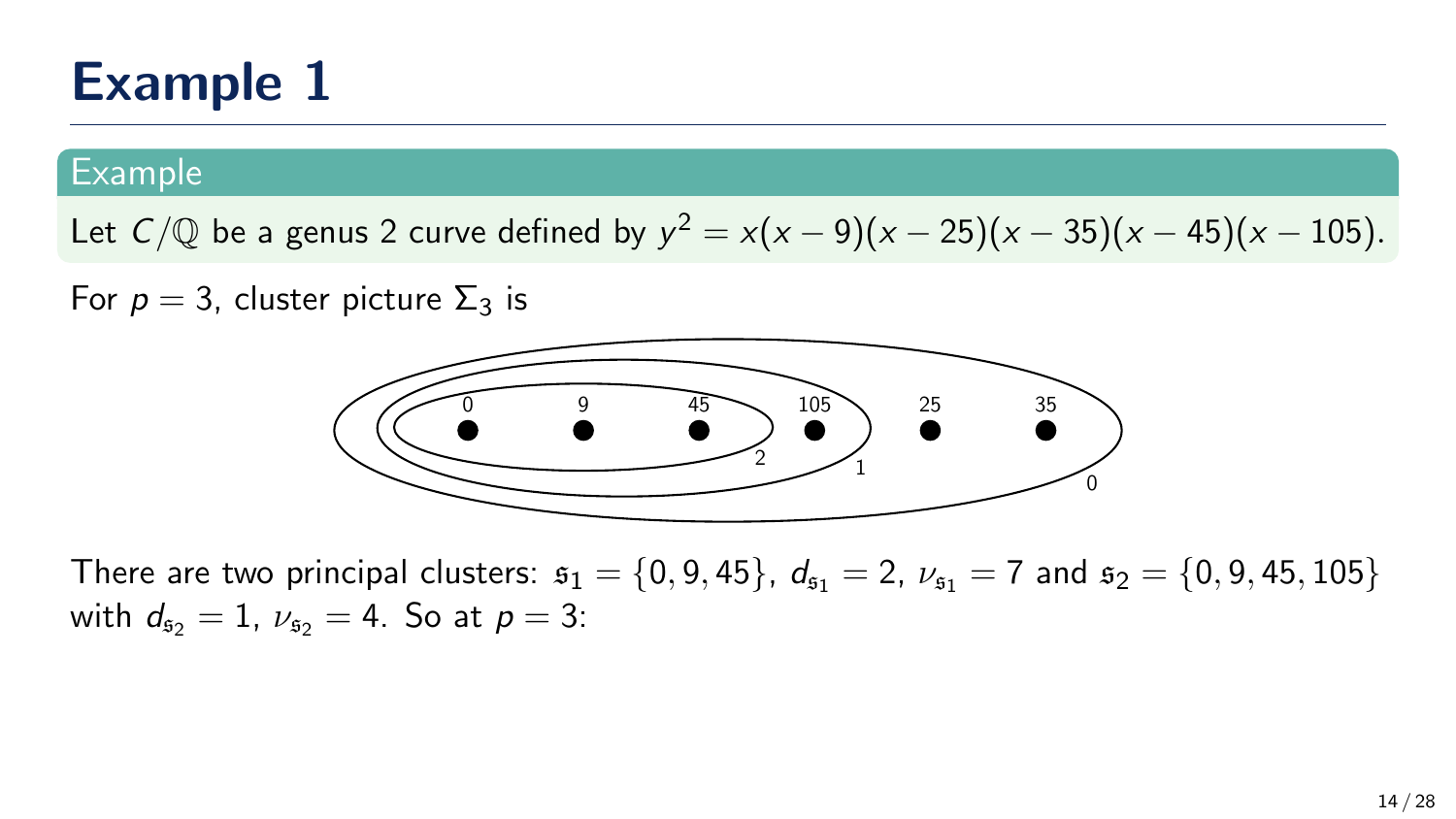#### Example

Let  $C/{\mathbb Q}$  be a genus 2 curve defined by  $y^2 = x(x-9)(x-25)(x-35)(x-45)(x-105)$ .

For  $p = 3$ , cluster picture  $\Sigma_3$  is



There are two principal clusters:  $s_1 = \{0, 9, 45\}$ ,  $d_{s_1} = 2$ ,  $\nu_{s_1} = 7$  and  $s_2 = \{0, 9, 45, 105\}$ with  $d_{52} = 1$ ,  $\nu_{52} = 4$ . So at  $p = 3$ :

- C does not have potential good reduction.
- $Jac(C)$  does not have potential good reduction.
- $C$  (and  $Jac(C)$ ) is not semistable.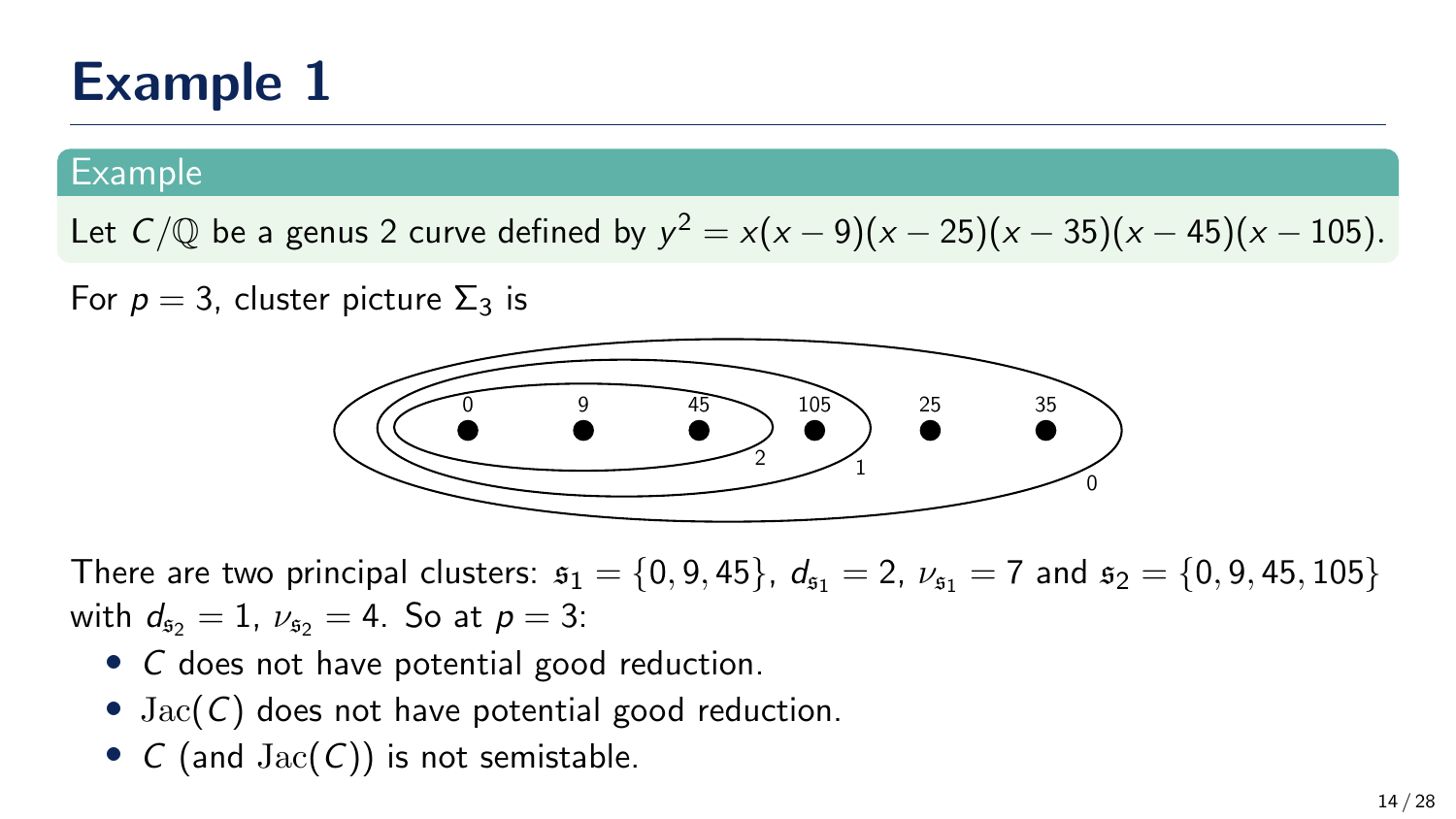#### Example

Let  $C/{\mathbb Q}$  be a genus 2 curve defined by  $y^2 = x(x-9)(x-25)(x-35)(x-45)(x-105)$ .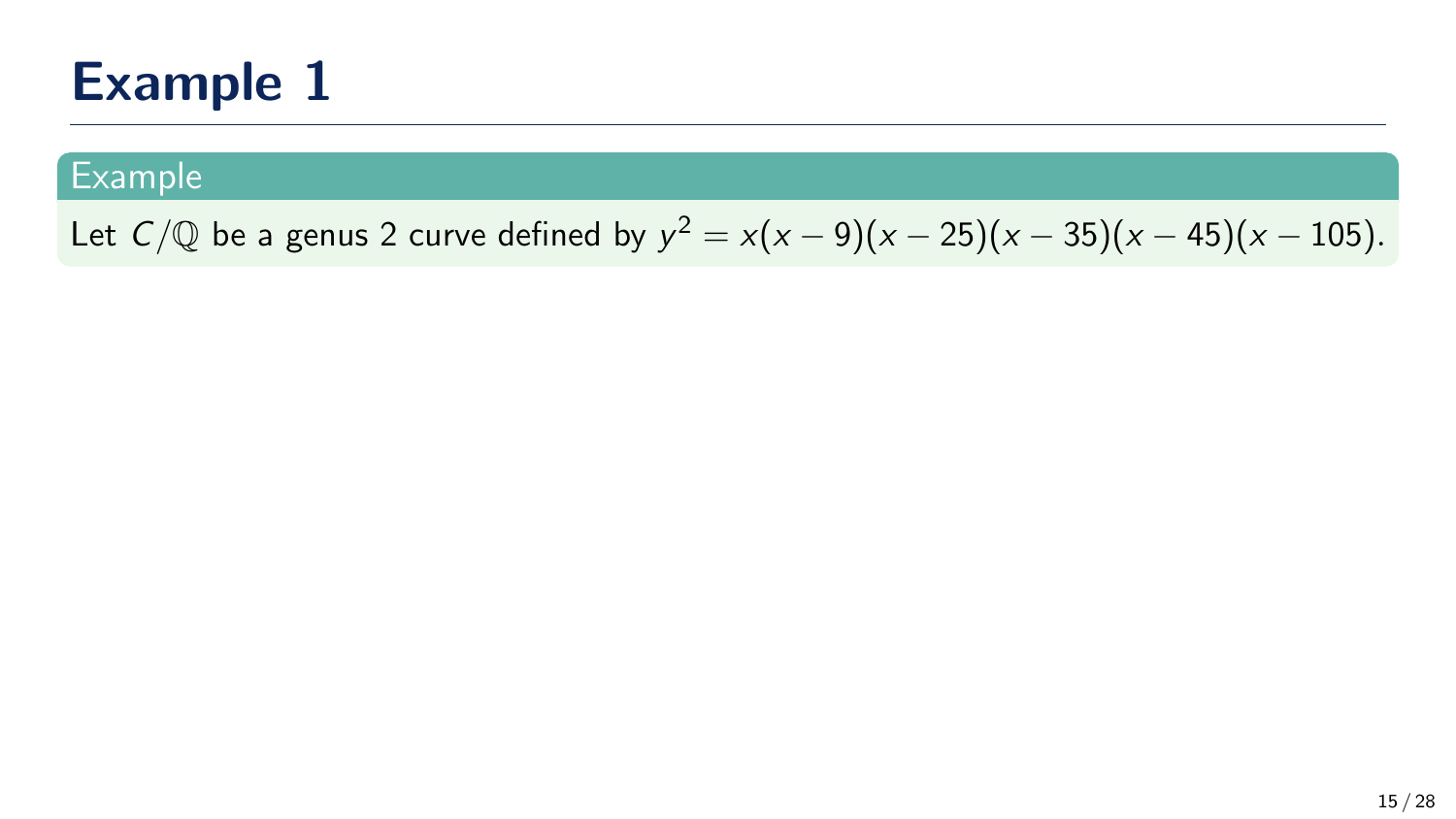#### Example

Let  $C/{\mathbb Q}$  be a genus 2 curve defined by  $y^2 = x(x-9)(x-25)(x-35)(x-45)(x-105)$ .

For  $p = 5$ , cluster picture  $\Sigma_5$  is

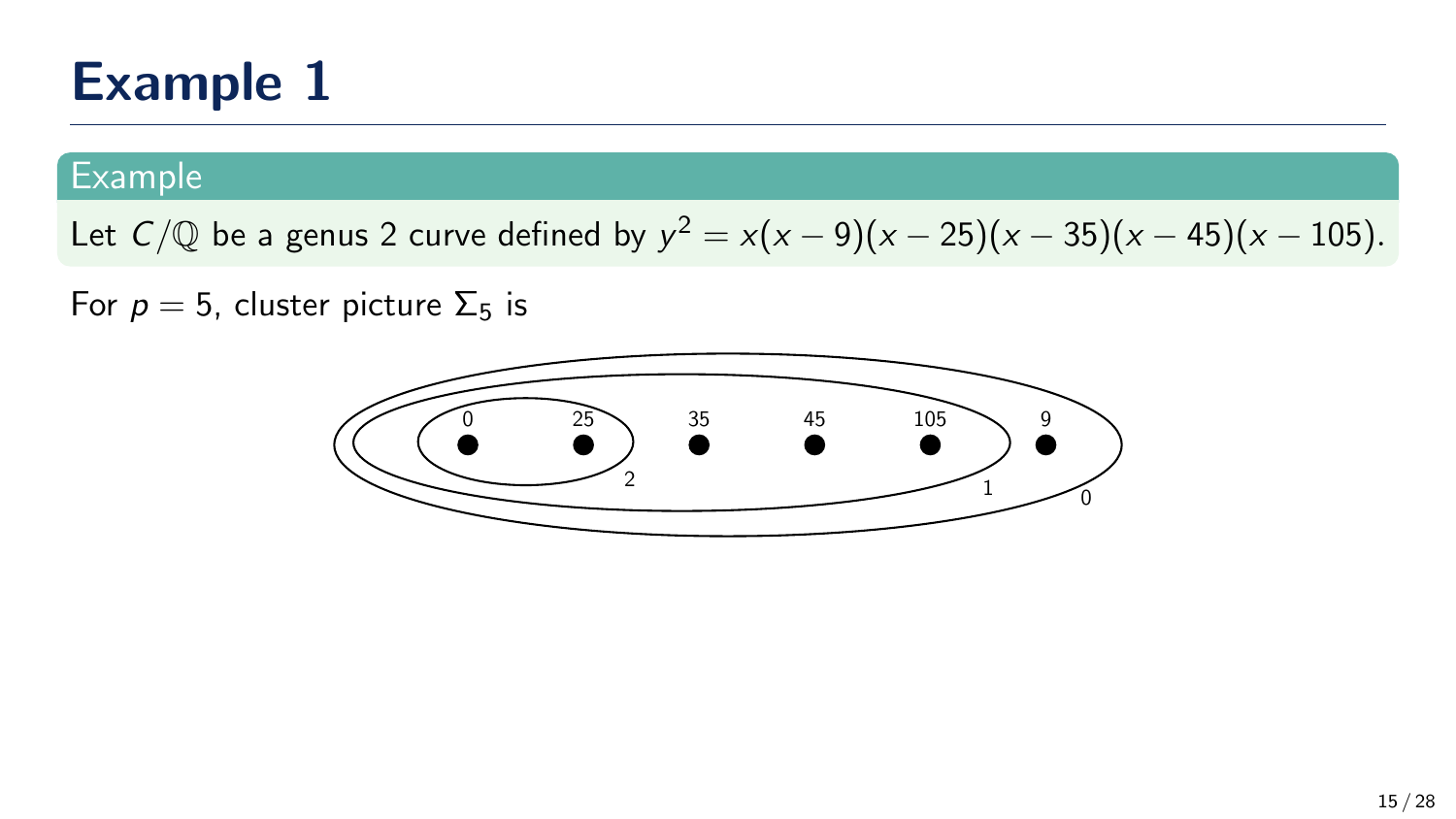#### Example

Let  $C/{\mathbb Q}$  be a genus 2 curve defined by  $y^2 = x(x-9)(x-25)(x-35)(x-45)(x-105)$ .

For  $p = 5$ , cluster picture  $\Sigma_5$  is



There is one principal cluster:  $s = \{0, 25, 35, 45, 105\}$ , with  $d_s = 1$ ,  $\nu_s = 5$ . So at  $p = 5$ :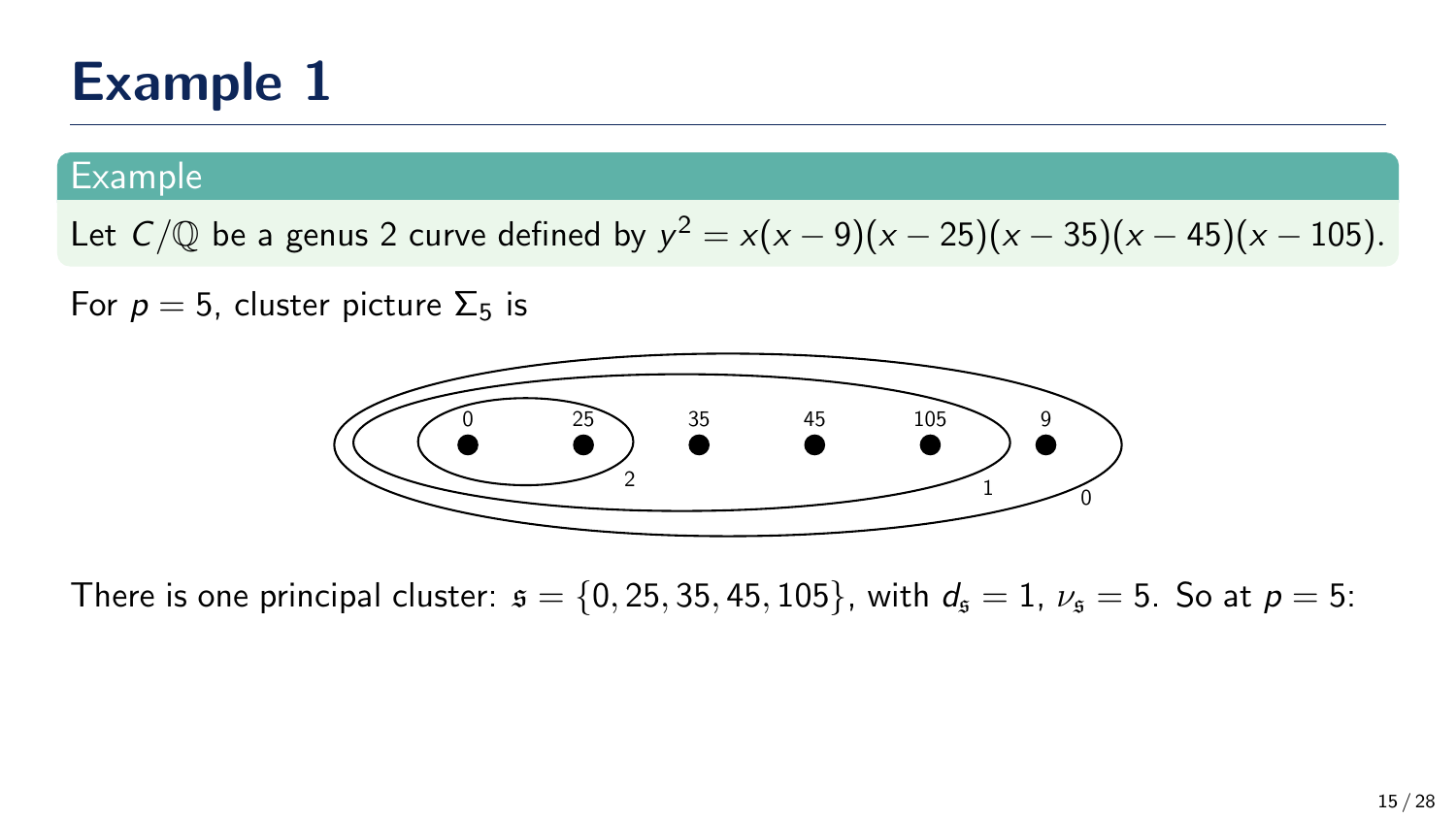#### Example

Let  $C/{\mathbb Q}$  be a genus 2 curve defined by  $y^2 = x(x-9)(x-25)(x-35)(x-45)(x-105)$ .

For  $p = 5$ , cluster picture  $\Sigma_5$  is



There is one principal cluster:  $s = \{0, 25, 35, 45, 105\}$ , with  $d_s = 1$ ,  $\nu_s = 5$ . So at  $p = 5$ :

- C does not have potential good reduction.
- $Jac(C)$  does not have potential good reduction.
- $C$  (and  $Jac(C)$ ) is not semistable.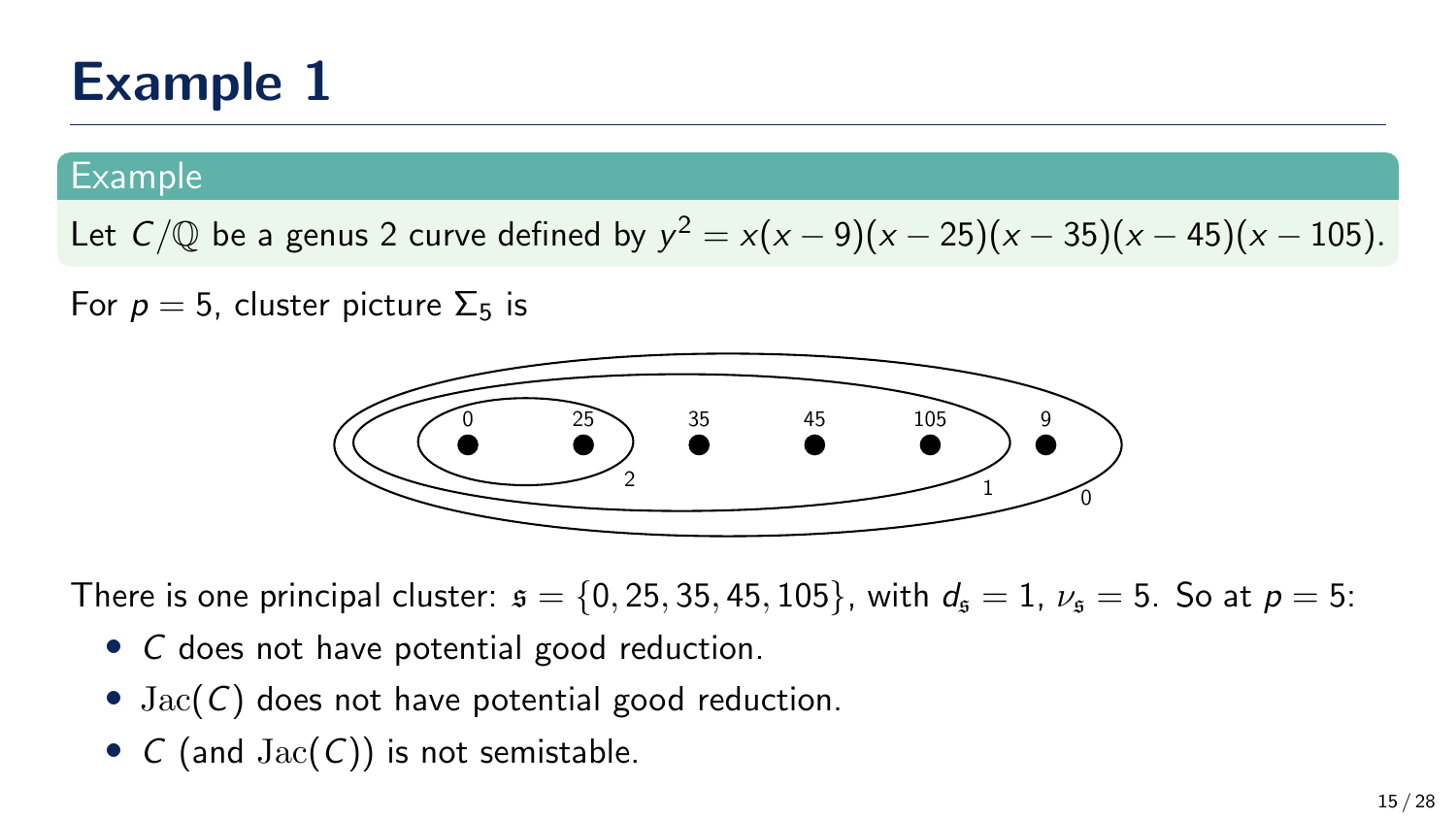#### Example

Let  $C/\mathbb{Q}$  be a genus 2 curve defined by  $y^2 = x(x-9)(x-25)(x-35)(x-45)(x-105)$ .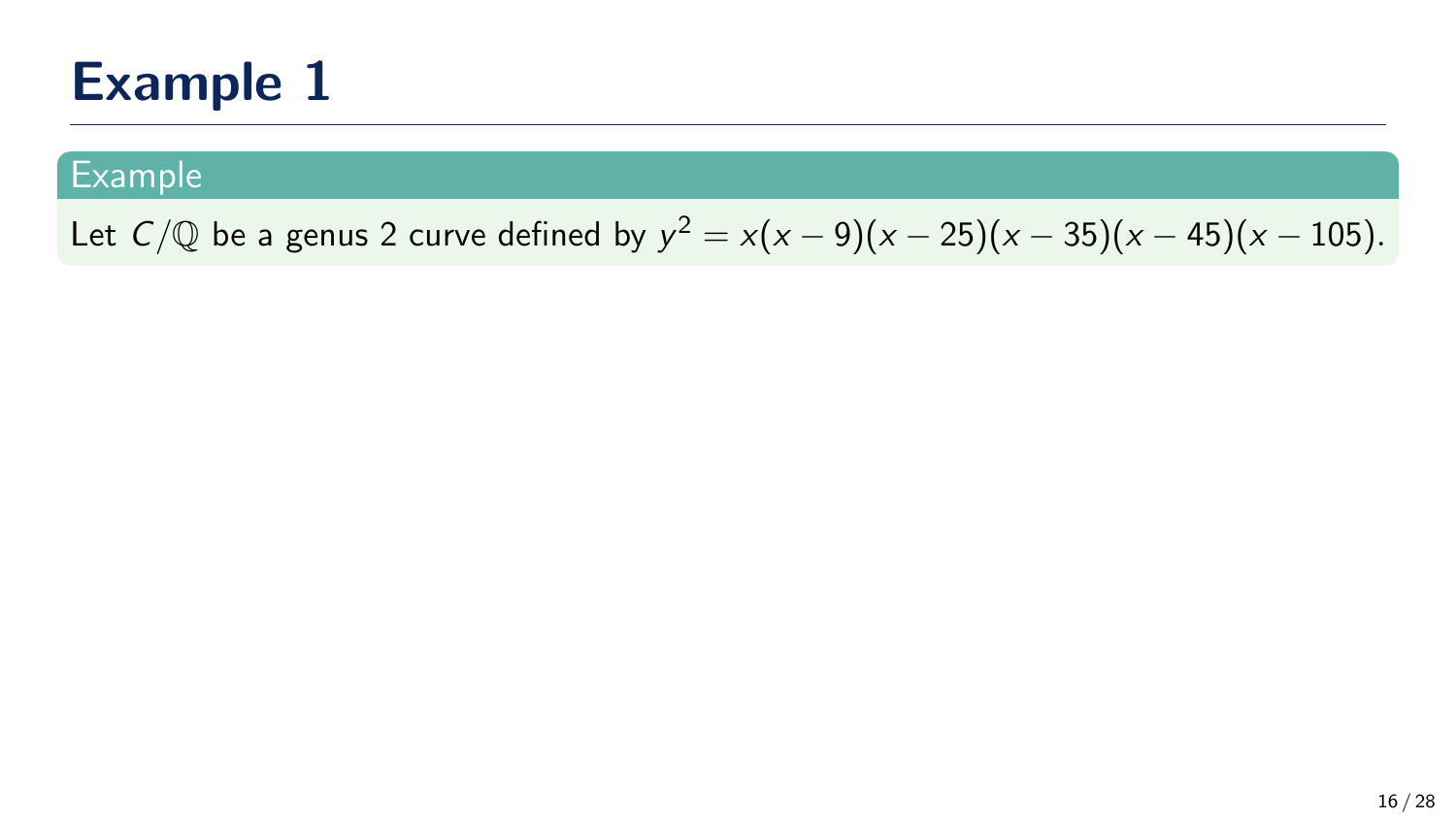#### **Example**

Let  $C/\mathbb{Q}$  be a genus 2 curve defined by  $y^2 = x(x-9)(x-25)(x-35)(x-45)(x-105)$ .

For  $p = 7$ , cluster picture  $\Sigma_7$  is

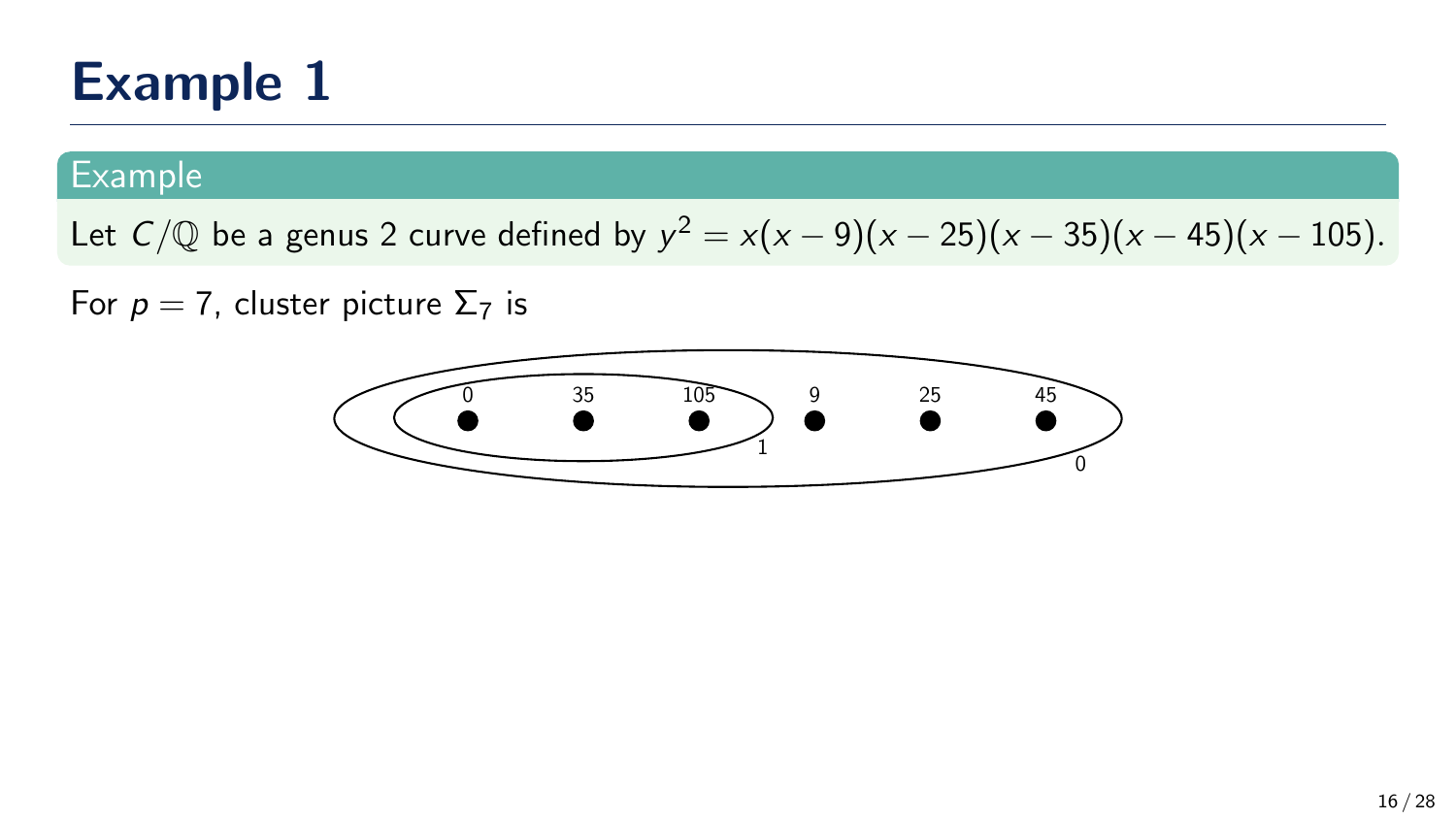#### Example

Let  $C/\mathbb{Q}$  be a genus 2 curve defined by  $y^2 = x(x-9)(x-25)(x-35)(x-45)(x-105)$ .

For  $p = 7$ , cluster picture  $\Sigma_7$  is



There are two principal clusters:  $s_1 = \{0, 35, 105\}$ , with  $d_{s_1} = 1$ ,  $\nu_{s_1} = 3$ , and  $s_2 = \mathcal{R}$ , with  $d_{52} = 0$ ,  $\nu_{52} = 0$ . So at  $p = 7$ :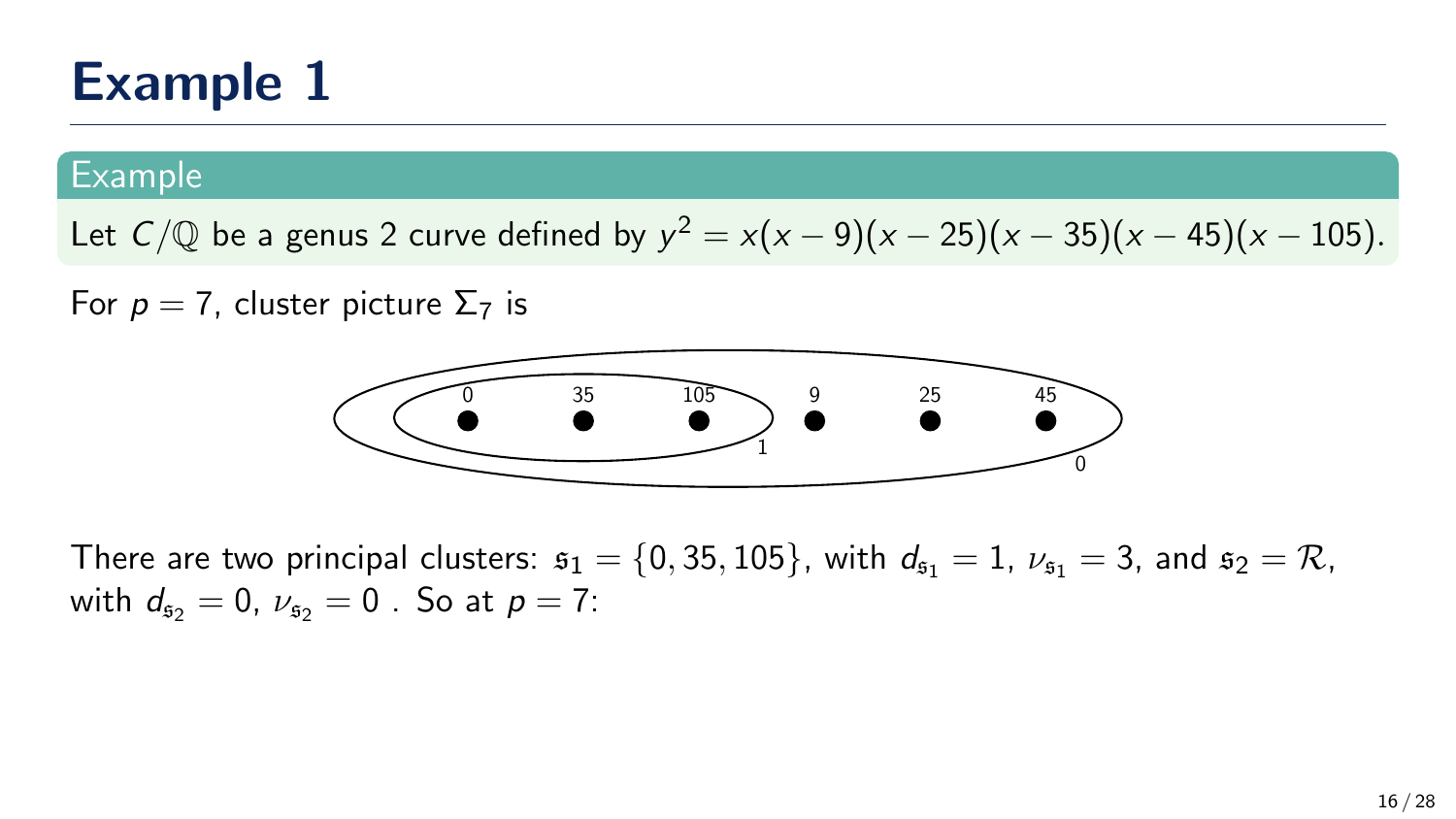#### Example

Let  $C/\mathbb{Q}$  be a genus 2 curve defined by  $y^2 = x(x-9)(x-25)(x-35)(x-45)(x-105)$ .

For  $p = 7$ , cluster picture  $\Sigma_7$  is



There are two principal clusters:  $s_1 = \{0, 35, 105\}$ , with  $d_{s_1} = 1$ ,  $\nu_{s_1} = 3$ , and  $s_2 = \mathcal{R}$ , with  $d_{52} = 0$ ,  $\nu_{52} = 0$ . So at  $p = 7$ :

- C does not have potential good reduction.
- $Jac(C)$  does have potential good reduction, but not good reduction.
- $C$  (and  $Jac(C)$ ) is not semistable.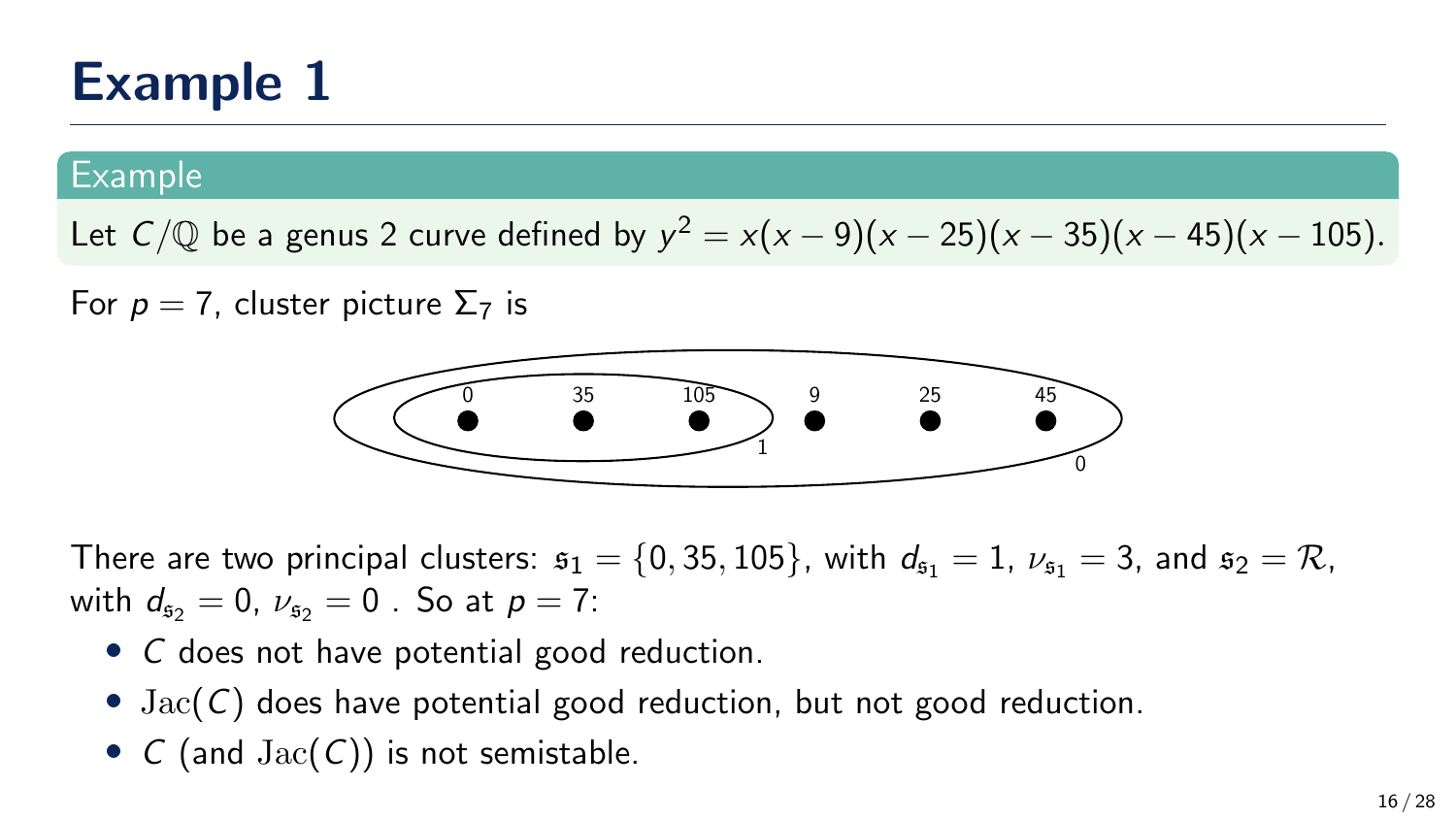#### Example

Let  $C/\mathbb{Q}$  be a genus 2 curve defined by  $y^2 = x(x-9)(x-25)(x-35)(x-45)(x-105)$ .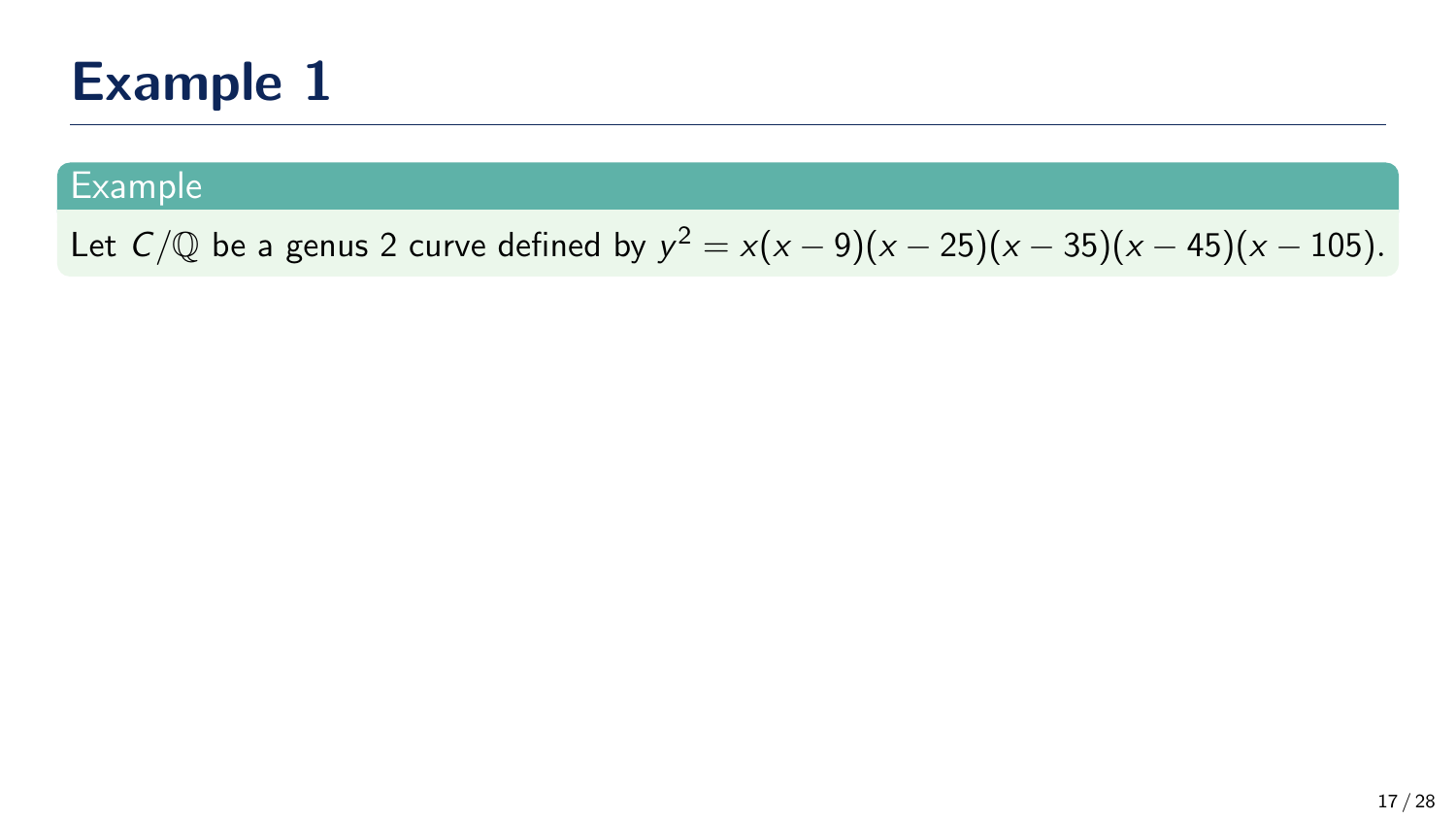#### Example

Let  $C/\mathbb{Q}$  be a genus 2 curve defined by  $y^2 = x(x-9)(x-25)(x-35)(x-45)(x-105)$ .

For  $p = 13$ , cluster picture  $\Sigma_{13}$  is

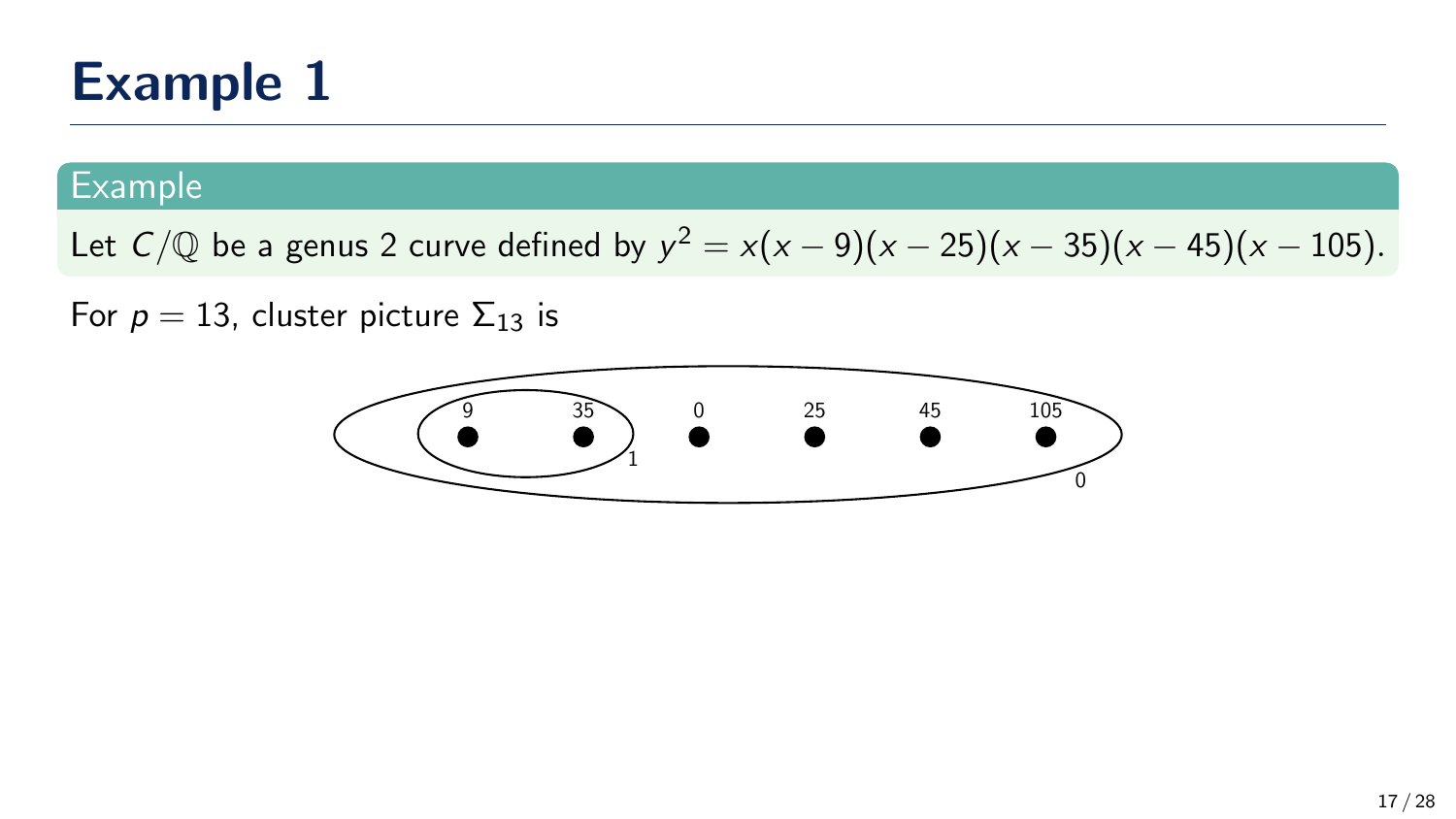#### Example

Let  $C/\mathbb{Q}$  be a genus 2 curve defined by  $y^2 = x(x-9)(x-25)(x-35)(x-45)(x-105)$ .

For  $p = 13$ , cluster picture  $\Sigma_{13}$  is



There is one principal clusters:  $s = \mathcal{R}$ , with  $d_s = 0$ ,  $\nu_s = 0$ . So at  $p = 13$ :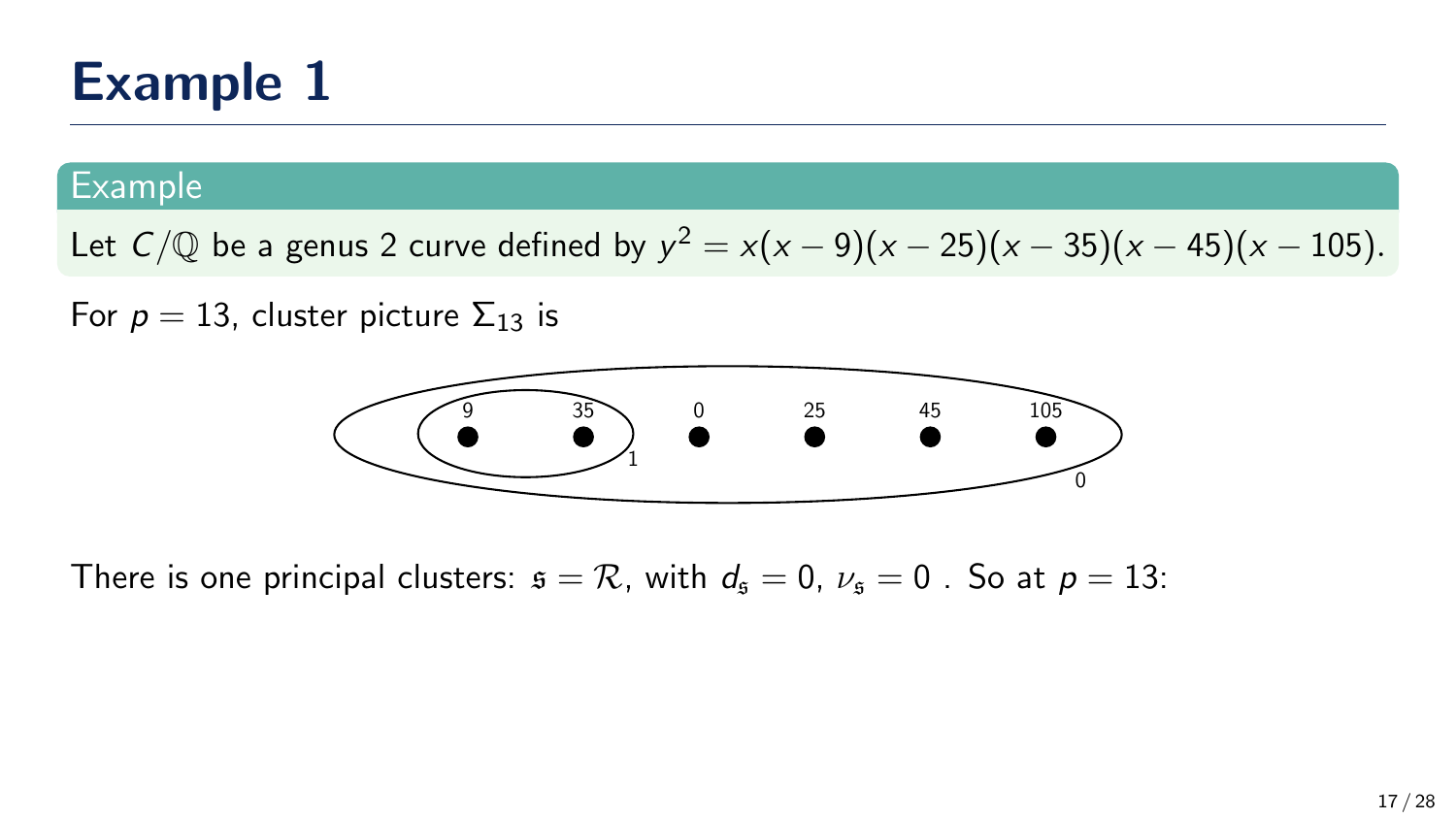#### Example

Let  $C/\mathbb{Q}$  be a genus 2 curve defined by  $y^2 = x(x-9)(x-25)(x-35)(x-45)(x-105)$ .

For  $p = 13$ , cluster picture  $\Sigma_{13}$  is



There is one principal clusters:  $s = \mathcal{R}$ , with  $d_s = 0$ ,  $\nu_s = 0$ . So at  $p = 13$ :

- C does not have potential good reduction.
- $Jac(C)$  does not have potential good reduction.
- $C$  (and  $Jac(C)$ ) is semistable.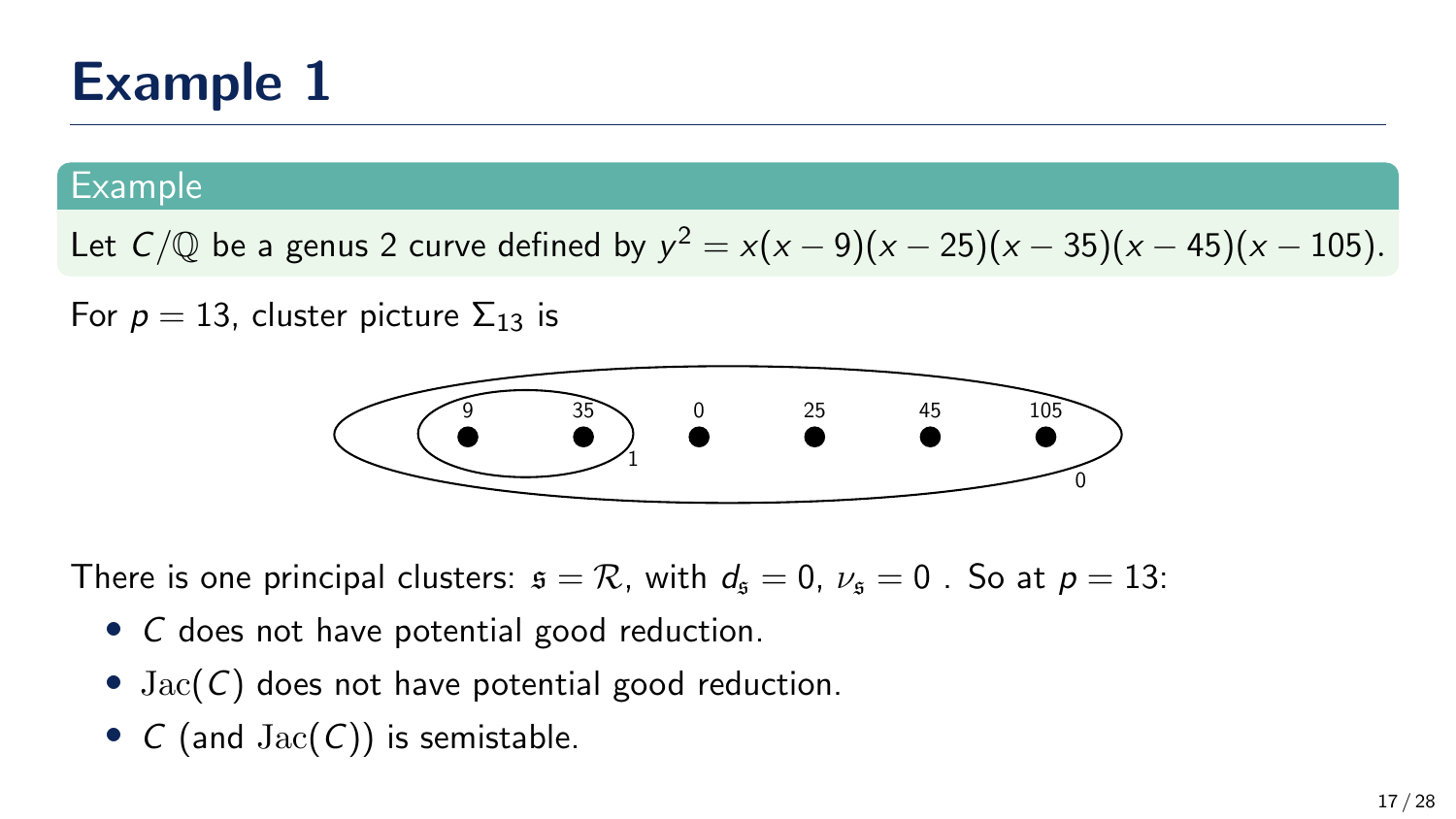#### Lemma

Let  $C/\mathbb{Q}$  be a hyperelliptic curve with rational Weierstrass points. Then C cannot have potential good reduction at any odd prime  $p < 2g$ .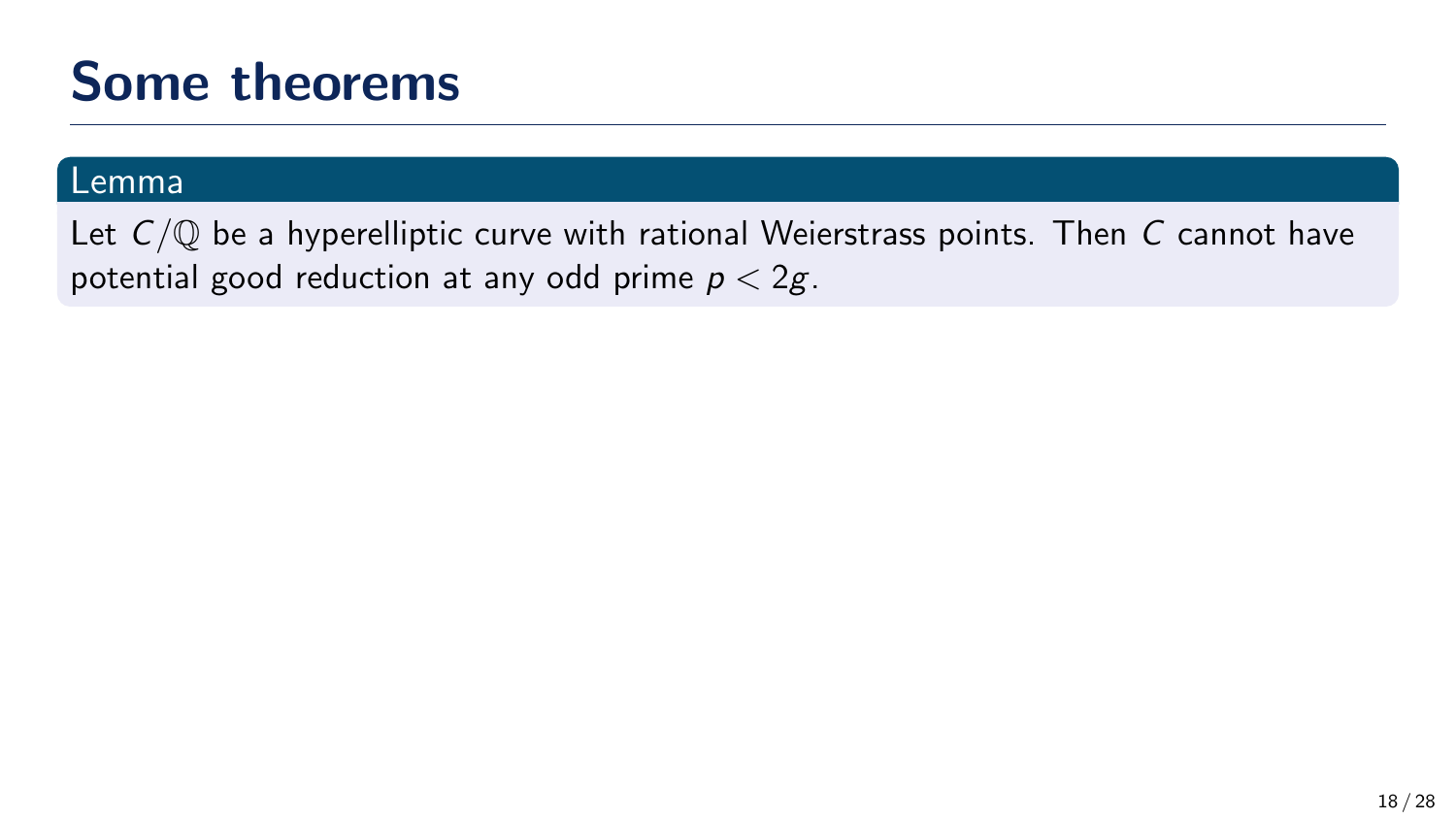#### Lemma

Let  $C/\mathbb{Q}$  be a hyperelliptic curve with rational Weierstrass points. Then C cannot have potential good reduction at any odd prime  $p < 2g$ .

Proof:

• Let  $C$  :  $y^2 = c x (x - a_1) \cdots (x - a_{2g})$  be an integral model such that  $gcd(a_1, \ldots, a_{2\sigma}) = 1$ , and let  $p < 2g$  be an odd prime.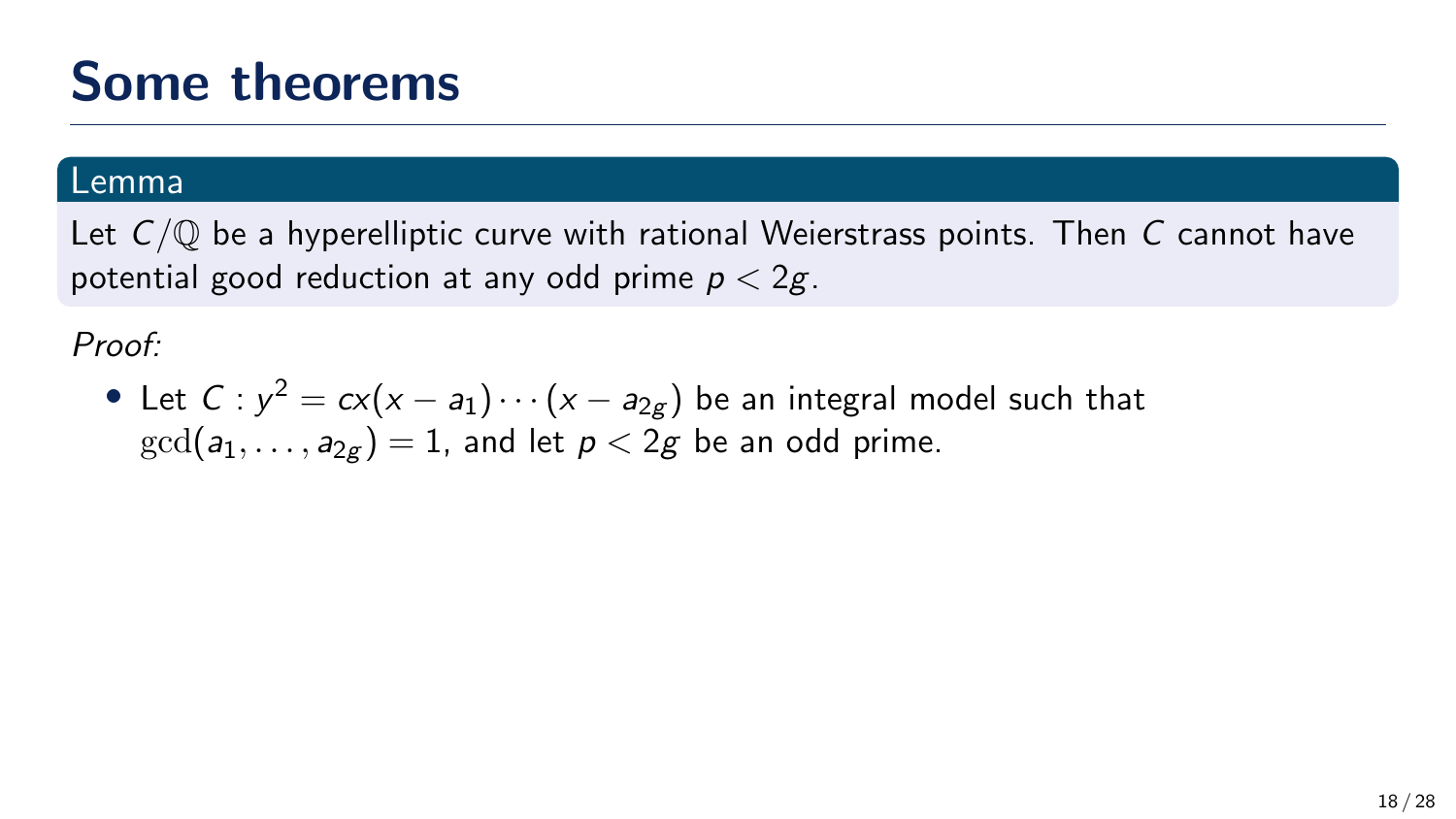#### Lemma

Let  $C/\mathbb{O}$  be a hyperelliptic curve with rational Weierstrass points. Then C cannot have potential good reduction at any odd prime  $p < 2g$ .

Proof:

- Let  $C$  :  $y^2 = c x (x a_1) \cdots (x a_{2g})$  be an integral model such that  $gcd(a_1, \ldots, a_{2\sigma}) = 1$ , and let  $p < 2g$  be an odd prime.
- Note that  $\Sigma_p$  has  $d_{\mathcal{R}} = 0$ .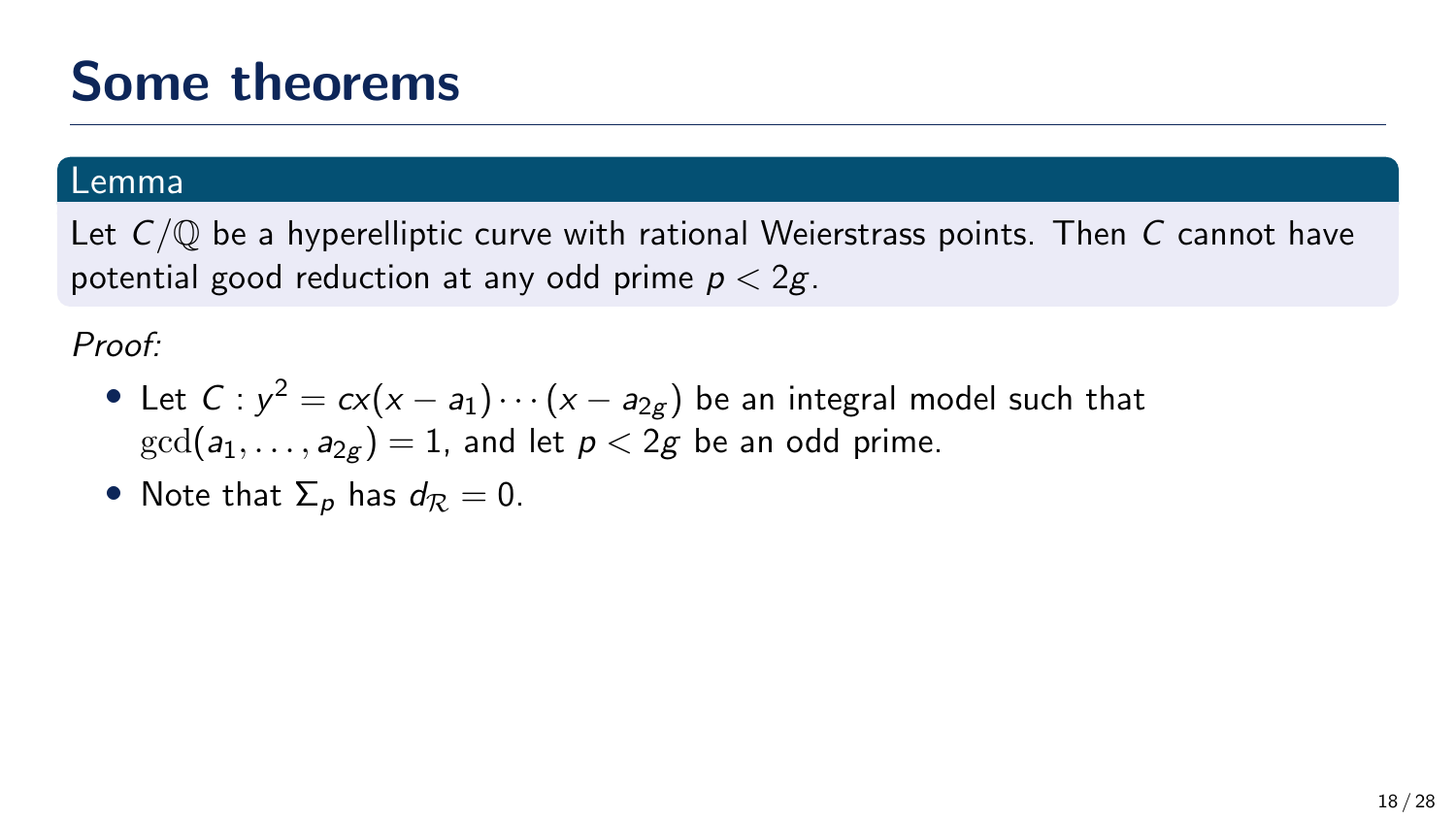#### Lemma

Let  $C/\mathbb{O}$  be a hyperelliptic curve with rational Weierstrass points. Then C cannot have potential good reduction at any odd prime  $p < 2g$ .

Proof:

- Let  $C$  :  $y^2 = c x (x a_1) \cdots (x a_{2g})$  be an integral model such that  $gcd(a_1, \ldots, a_{2g}) = 1$ , and let  $p < 2g$  be an odd prime.
- Note that  $\Sigma_p$  has  $d_{\mathcal{R}} = 0$ .
- At least two of the roots  $a_1, \ldots, a_{2g+1}$  must have the same image under the reduction  $\mathbb{Z} \to \mathbb{Z}/p\mathbb{Z}$ .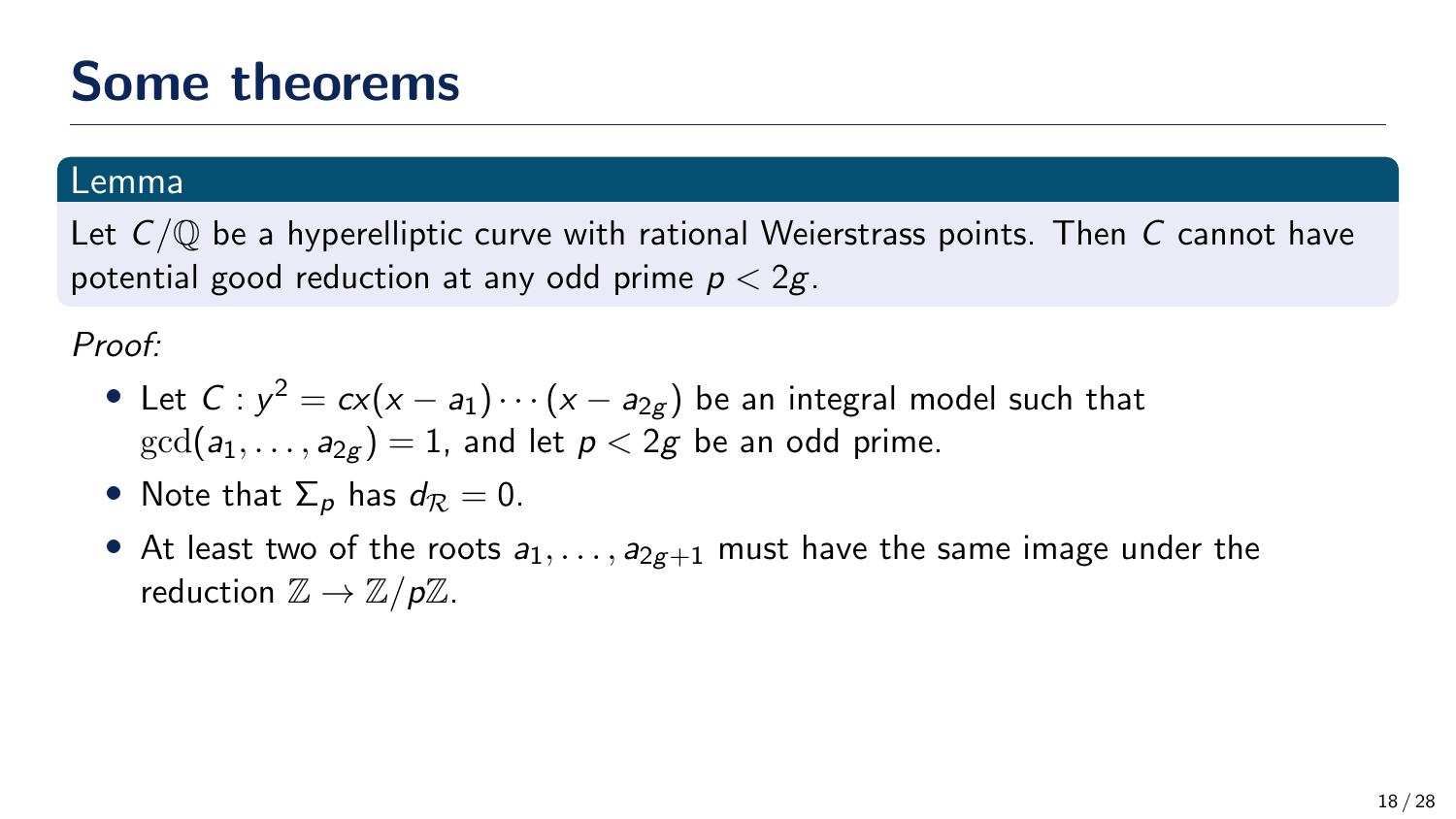#### Lemma

Let  $C/\mathbb{Q}$  be a hyperelliptic curve with rational Weierstrass points. Then C cannot have potential good reduction at any odd prime  $p < 2g$ .

Proof:

- Let  $C$  :  $y^2 = c x (x a_1) \cdots (x a_{2g})$  be an integral model such that  $gcd(a_1, \ldots, a_{2\sigma}) = 1$ , and let  $p < 2g$  be an odd prime.
- Note that  $\Sigma_p$  has  $d_{\mathcal{R}} = 0$ .
- At least two of the roots  $a_1, \ldots, a_{2g+1}$  must have the same image under the reduction  $\mathbb{Z} \to \mathbb{Z}/p\mathbb{Z}$ .
- This forms a cluster  $s \neq \mathcal{R}$  with  $d_s \geq 1$ , thus  $\Sigma_p$  is non-trivial.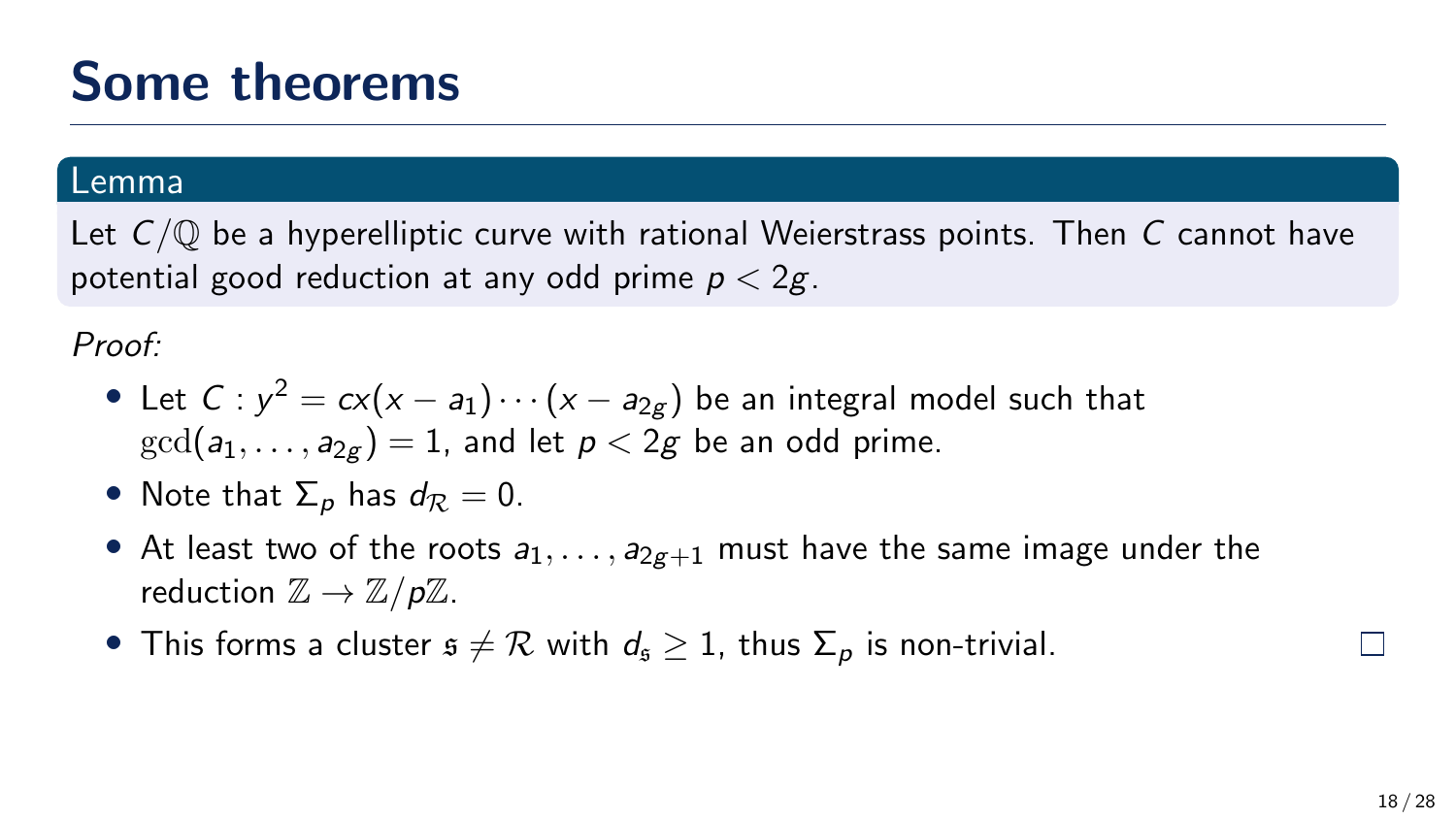#### Lemma

Let  $C/\mathbb{Q}$  be a hyperelliptic curve with rational Weierstrass points. Then C cannot have potential good reduction at any odd prime  $p < 2g$ .

Proof:

- Let  $C$  :  $y^2 = c x (x a_1) \cdots (x a_{2g})$  be an integral model such that  $gcd(a_1, \ldots, a_{2\sigma}) = 1$ , and let  $p < 2g$  be an odd prime.
- Note that  $\Sigma_p$  has  $d_{\mathcal{R}} = 0$ .
- At least two of the roots  $a_1, \ldots, a_{2g+1}$  must have the same image under the reduction  $\mathbb{Z} \to \mathbb{Z}/p\mathbb{Z}$ .
- This forms a cluster  $s \neq \mathcal{R}$  with  $d_s \geq 1$ , thus  $\Sigma_p$  is non-trivial.

The same argument proves that a hyperelliptic curve  $C/K$  with Weierstrass points in K cannot have potential good reduction at any odd prime p in K satisfying  $N_{K/\mathbb{Q}}(\mathfrak{p}) < 2g$ .

 $\Box$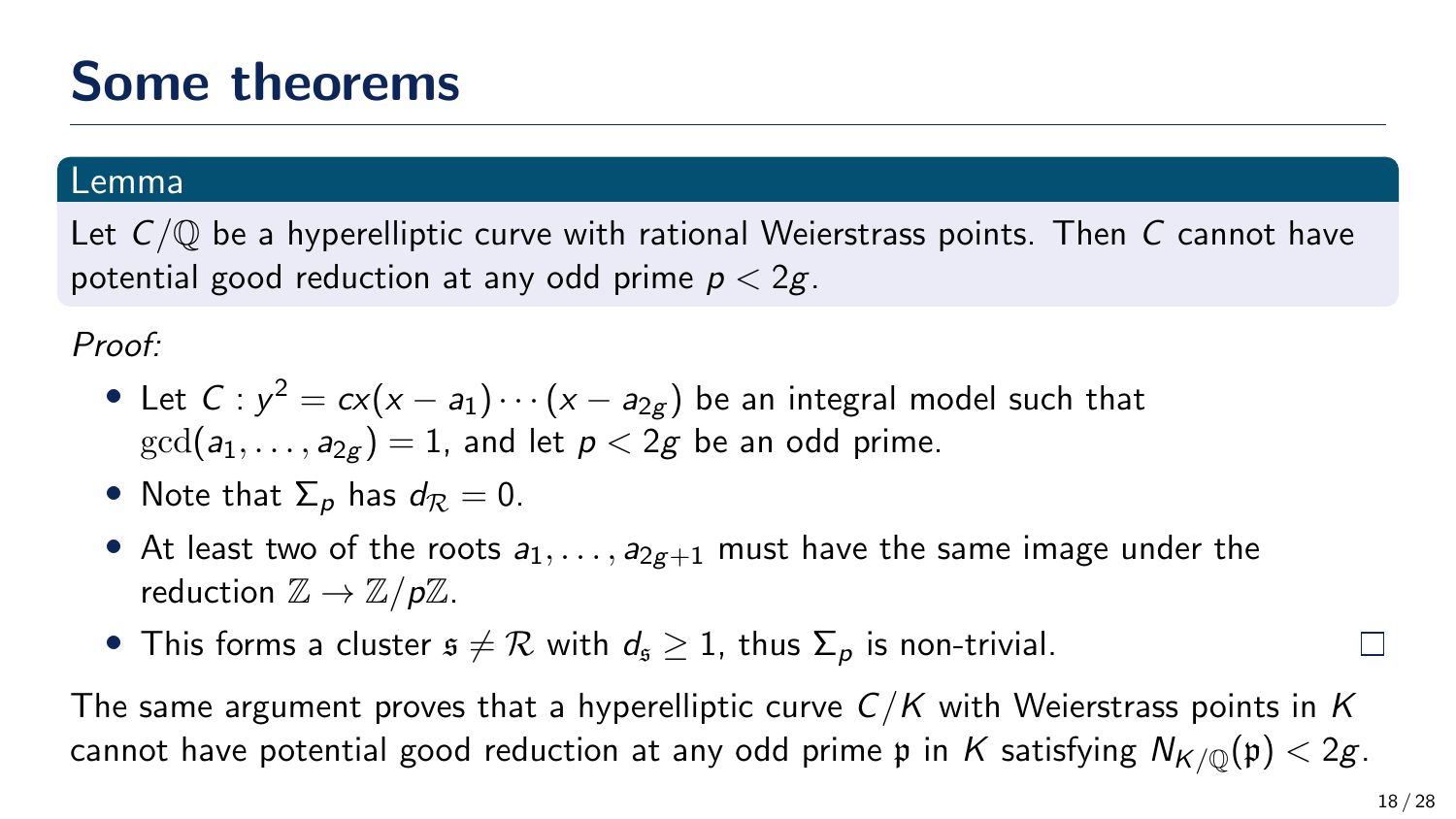#### Theorem

There are infinitely many  $\overline{\mathbb{Q}}$ -isomorphism classes of genus 2 curves  $C/\mathbb{Q}$  with rational Weierstrass points such that  $Jac(C)$  has potential good reduction outside  $\{2\}$ .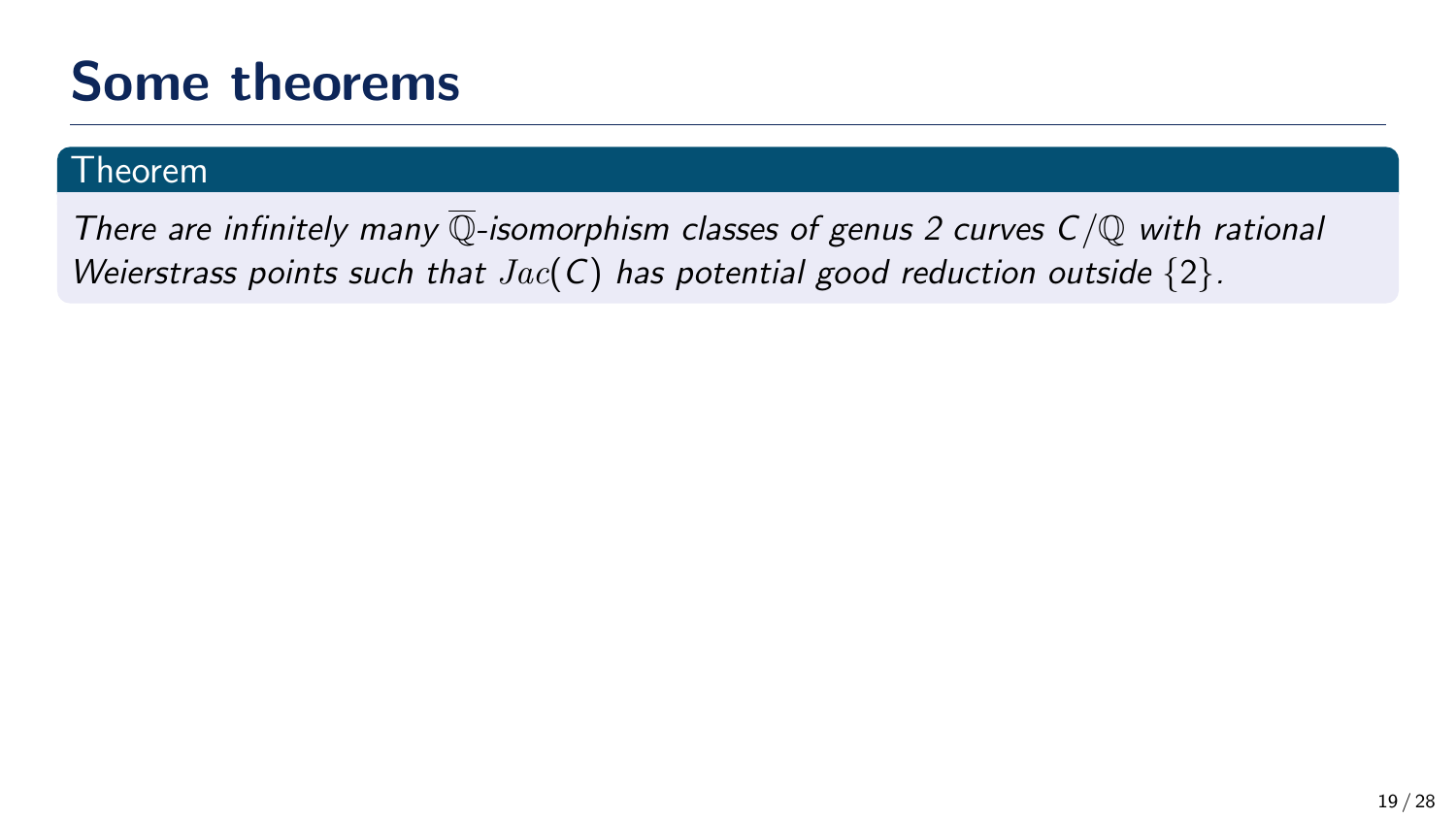#### $\overline{\text{Theorem}}$

There are infinitely many  $\overline{\mathbb{Q}}$ -isomorphism classes of genus 2 curves  $C/\mathbb{Q}$  with rational Weierstrass points such that  $Jac(C)$  has potential good reduction outside  $\{2\}$ .

*Proof:* We can prove this by direct construction! For any positive integer r, let  $C_r/\mathbb{Q}$  be the genus 2 curve

$$
C_r: y^2 = x(x-1)(x-2^r-1)(x-\frac{2^r+1}{2})(x-2^r)
$$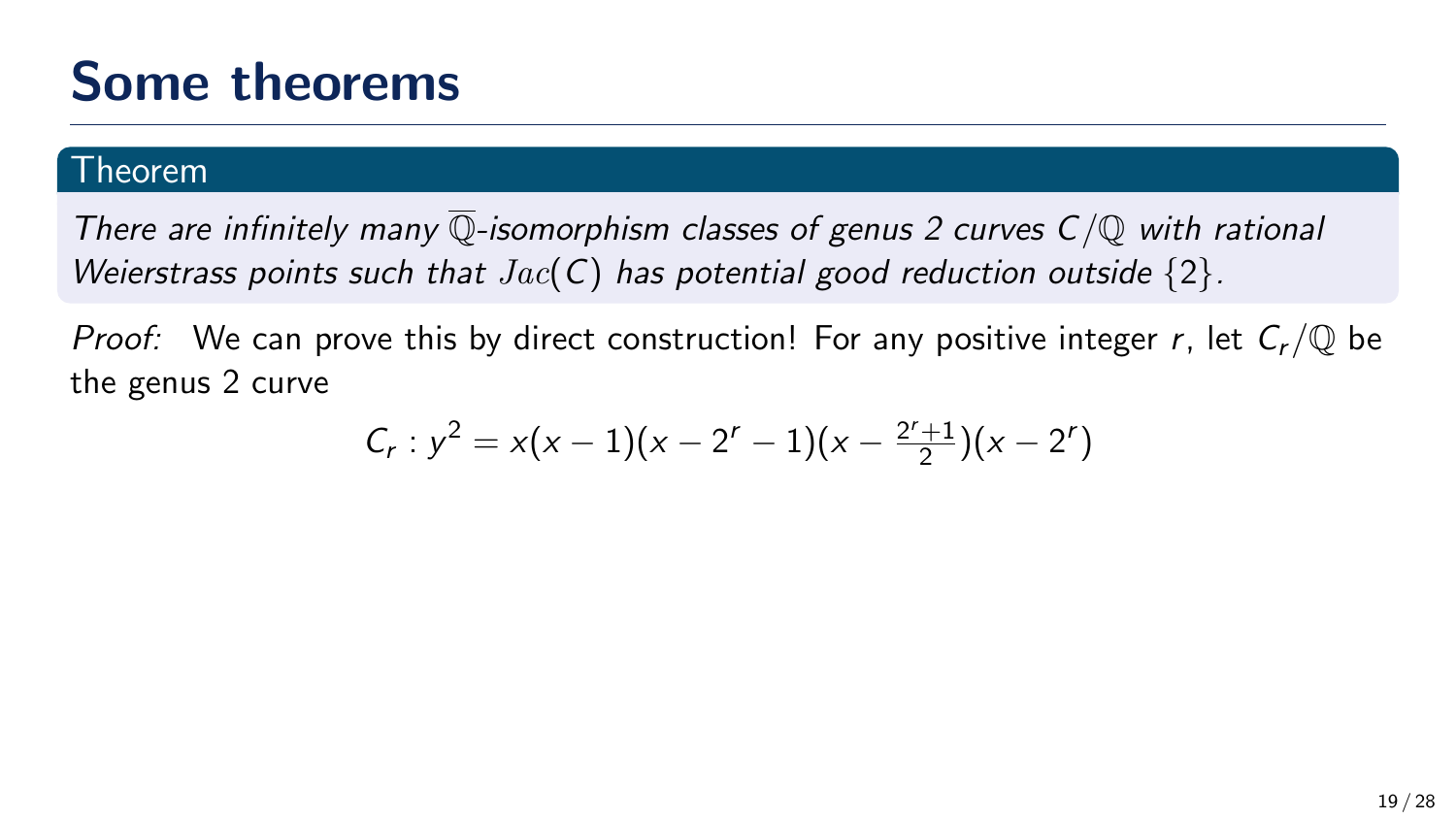#### Theorem

There are infinitely many  $\overline{\mathbb{Q}}$ -isomorphism classes of genus 2 curves  $C/\mathbb{Q}$  with rational Weierstrass points such that  $Jac(C)$  has potential good reduction outside  $\{2\}$ .

*Proof:* We can prove this by direct construction! For any positive integer r, let  $C_r/\mathbb{Q}$  be the genus 2 curve

$$
C_r: y^2 = x(x-1)(x-2^r-1)(x-\frac{2^r+1}{2})(x-2^r)
$$

Let  $\lambda_1 = 2^r + 1, \lambda_2 = \frac{2^r + 1}{2}$  $\frac{+1}{2}$ , and  $\lambda_3 = 2^r$ . We consider three cases: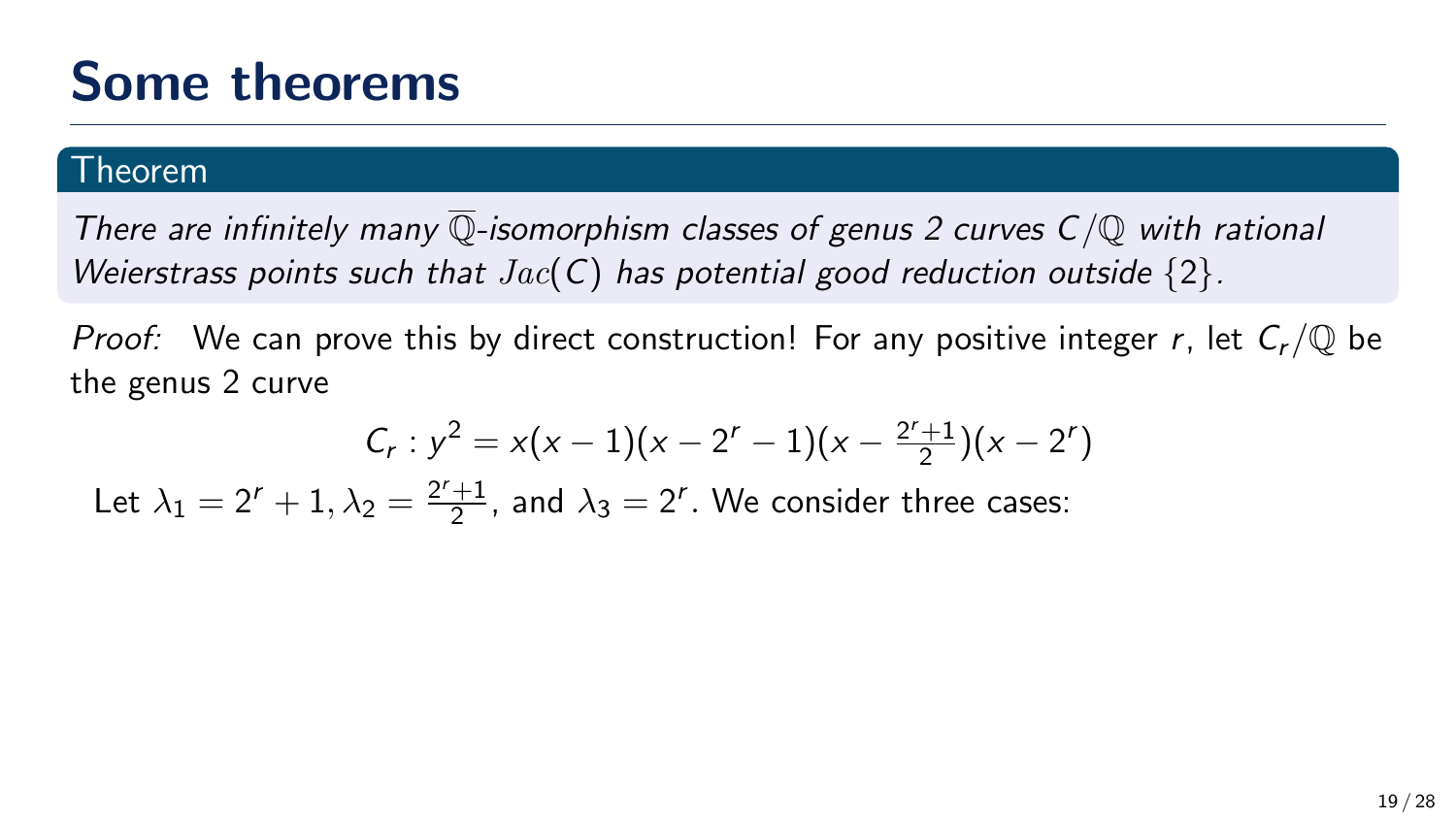#### Theorem

There are infinitely many  $\overline{\mathbb{Q}}$ -isomorphism classes of genus 2 curves  $C/\mathbb{Q}$  with rational Weierstrass points such that  $Jac(C)$  has potential good reduction outside  $\{2\}$ .

*Proof:* We can prove this by direct construction! For any positive integer r, let  $C_r/\mathbb{Q}$  be the genus 2 curve

$$
C_r: y^2 = x(x-1)(x-2^r-1)(x-\frac{2^r+1}{2})(x-2^r)
$$

Let  $\lambda_1 = 2^r + 1, \lambda_2 = \frac{2^r + 1}{2}$  $\frac{+1}{2}$ , and  $\lambda_3 = 2^r$ . We consider three cases:

• Case 1: p divides  $2^r + 1$ . Let  $d := v_p(\lambda_1) \ge 1$ . Then the cluster picture  $\Sigma_p$  is

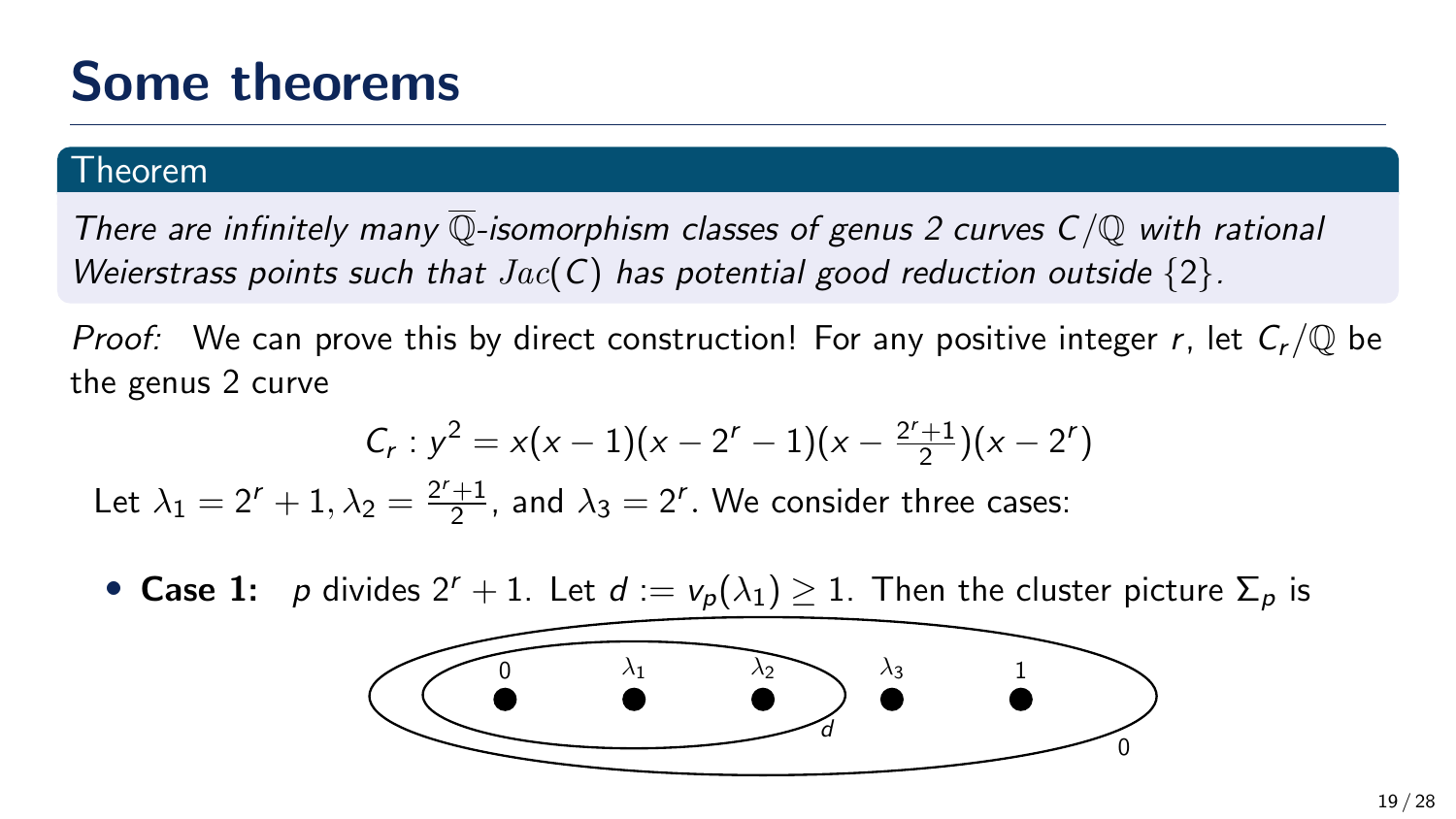• Case 2: p divides  $2^r - 1$ . Let  $d := v_p(2^r - 1) \ge 1$ . Then the cluster picture  $\Sigma_p$  is

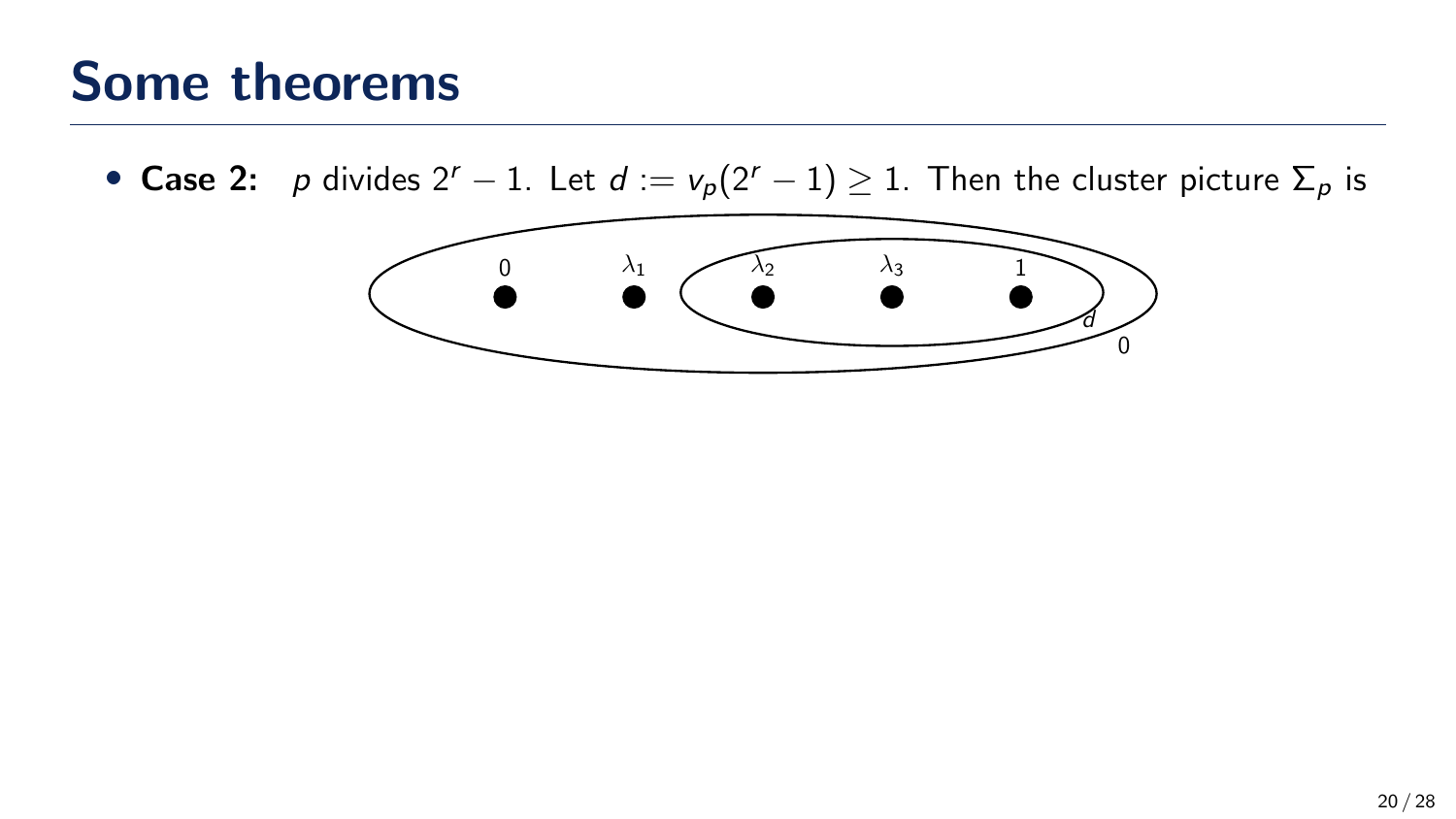### Some theorems

• Case 2: p divides  $2^r - 1$ . Let  $d := v_p(2^r - 1) \ge 1$ . Then the cluster picture  $\Sigma_p$  is



• Case 3: All other odd p. The cluster  $\Sigma_p$  is trivial:

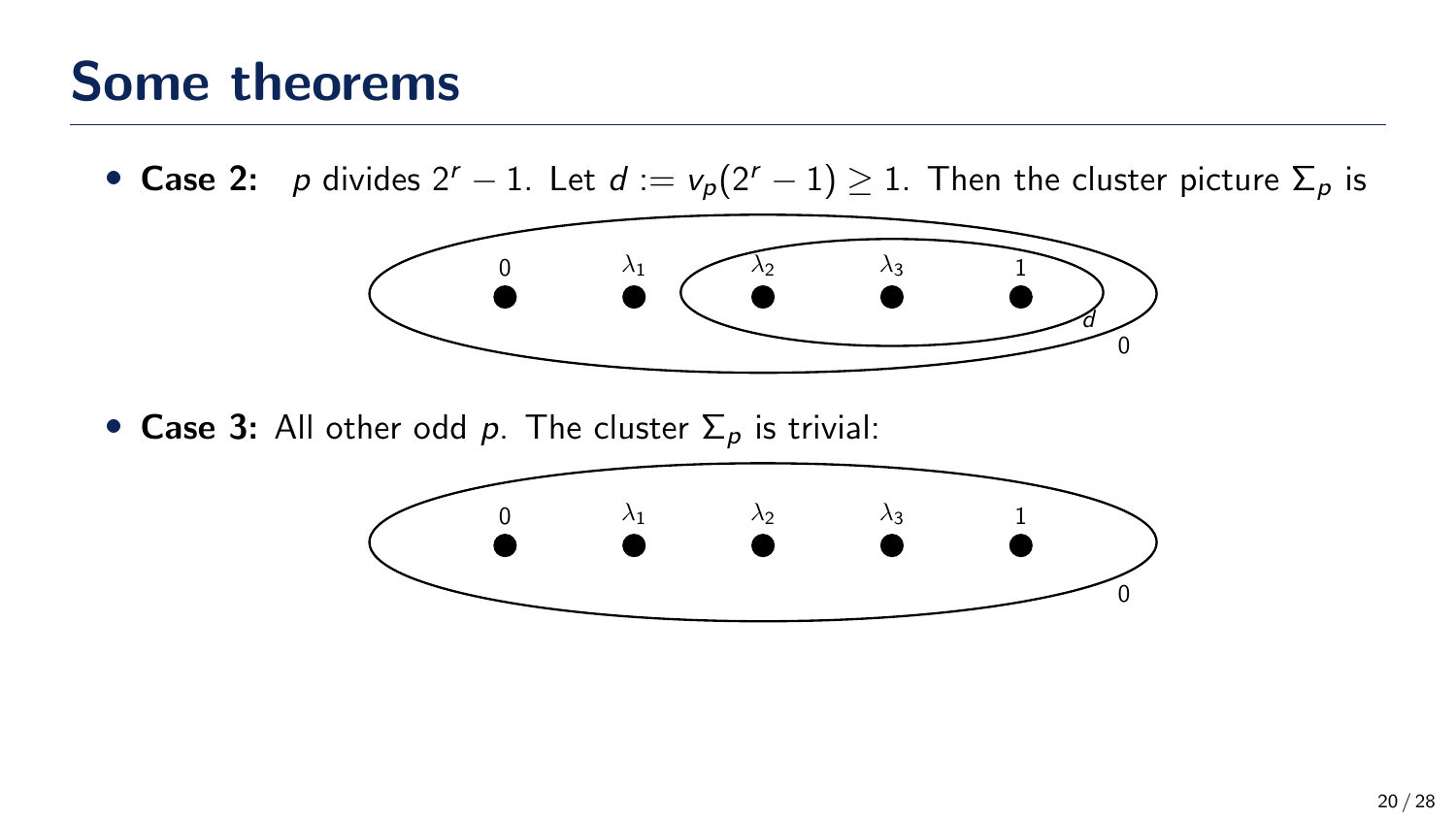### Some theorems

• Case 2: p divides  $2^r - 1$ . Let  $d := v_p(2^r - 1) \ge 1$ . Then the cluster picture  $\Sigma_p$  is



• Case 3: All other odd p. The cluster  $\Sigma_p$  is trivial:



Thus for every odd prime  $p$ ,  $Jac(C)$  has potential good reduction at p.

 $\Box$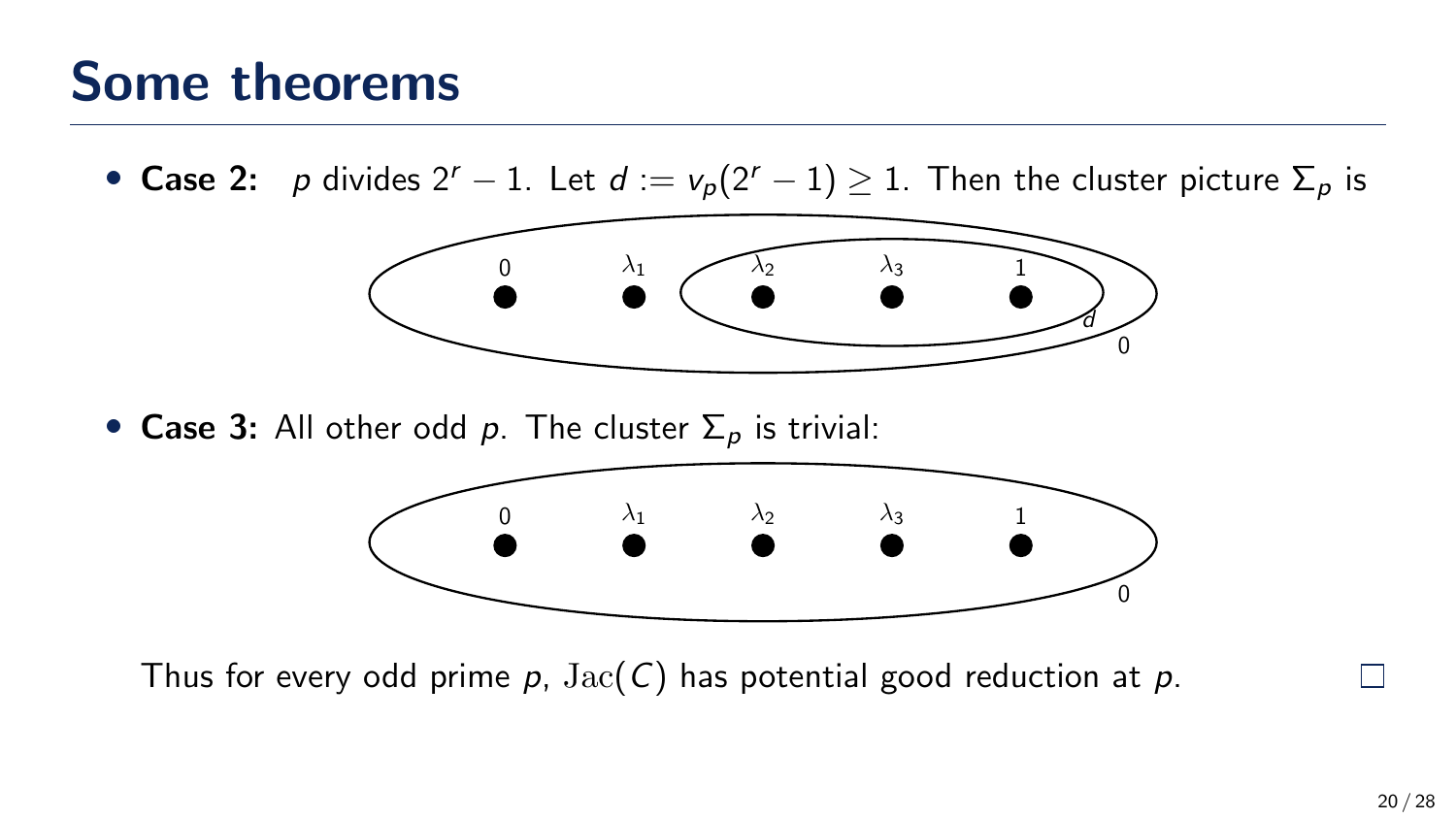### Some theorems

• Case 2: p divides  $2^r - 1$ . Let  $d := v_p(2^r - 1) \ge 1$ . Then the cluster picture  $\Sigma_p$  is



• Case 3: All other odd p. The cluster  $\Sigma_p$  is trivial:



Thus for every odd prime  $p$ ,  $Jac(C)$  has potential good reduction at p.

Question: Is this true for genus 3 hyperelliptic curves over  $\mathbb{Q}$ ?

П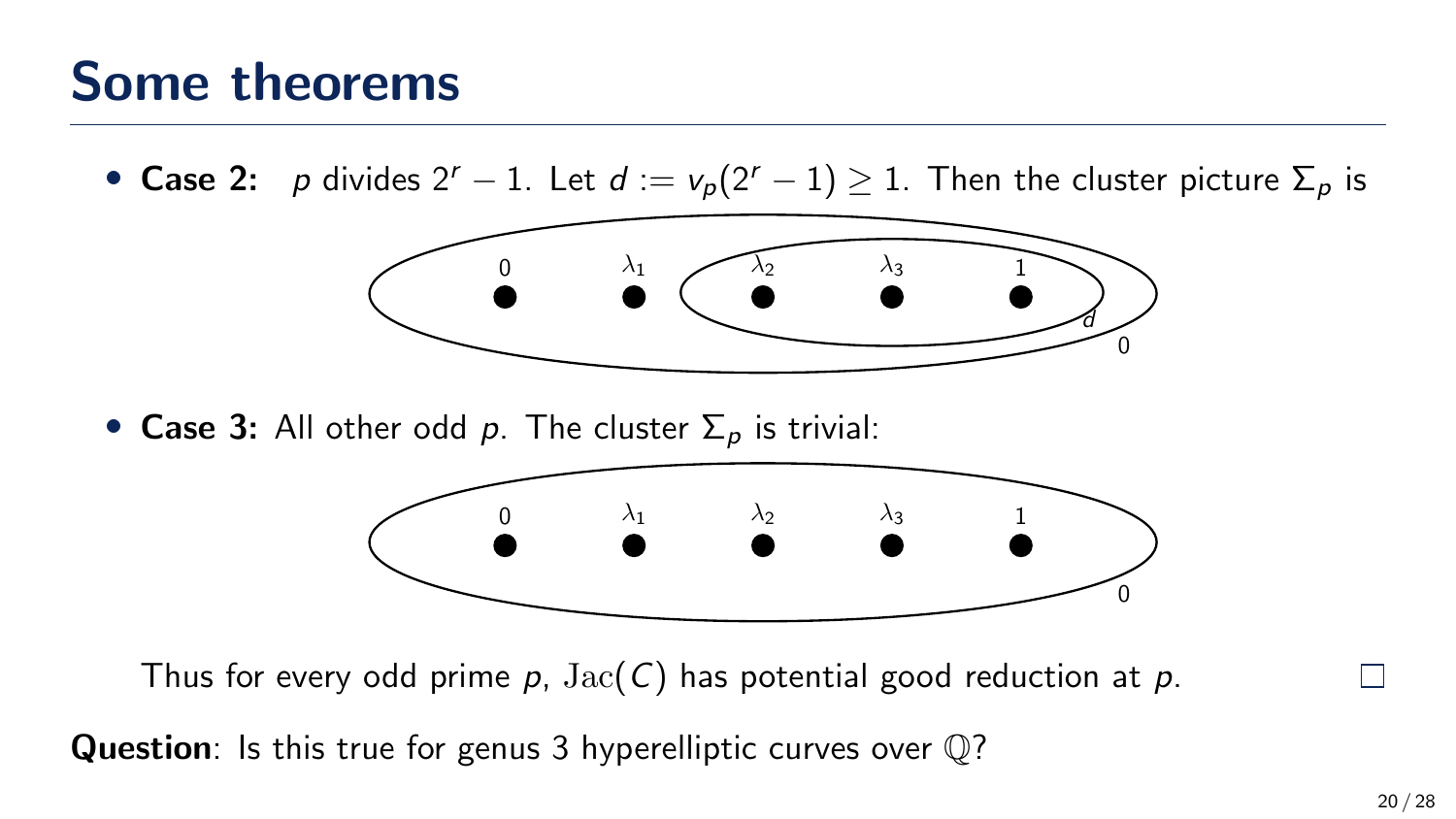### **Conductor**

### $Even/Ü$ bereven

A cluster  $s \in \Sigma_p$  is even if |s| is even. Furthermore, s is **übereven** if all children of s are even.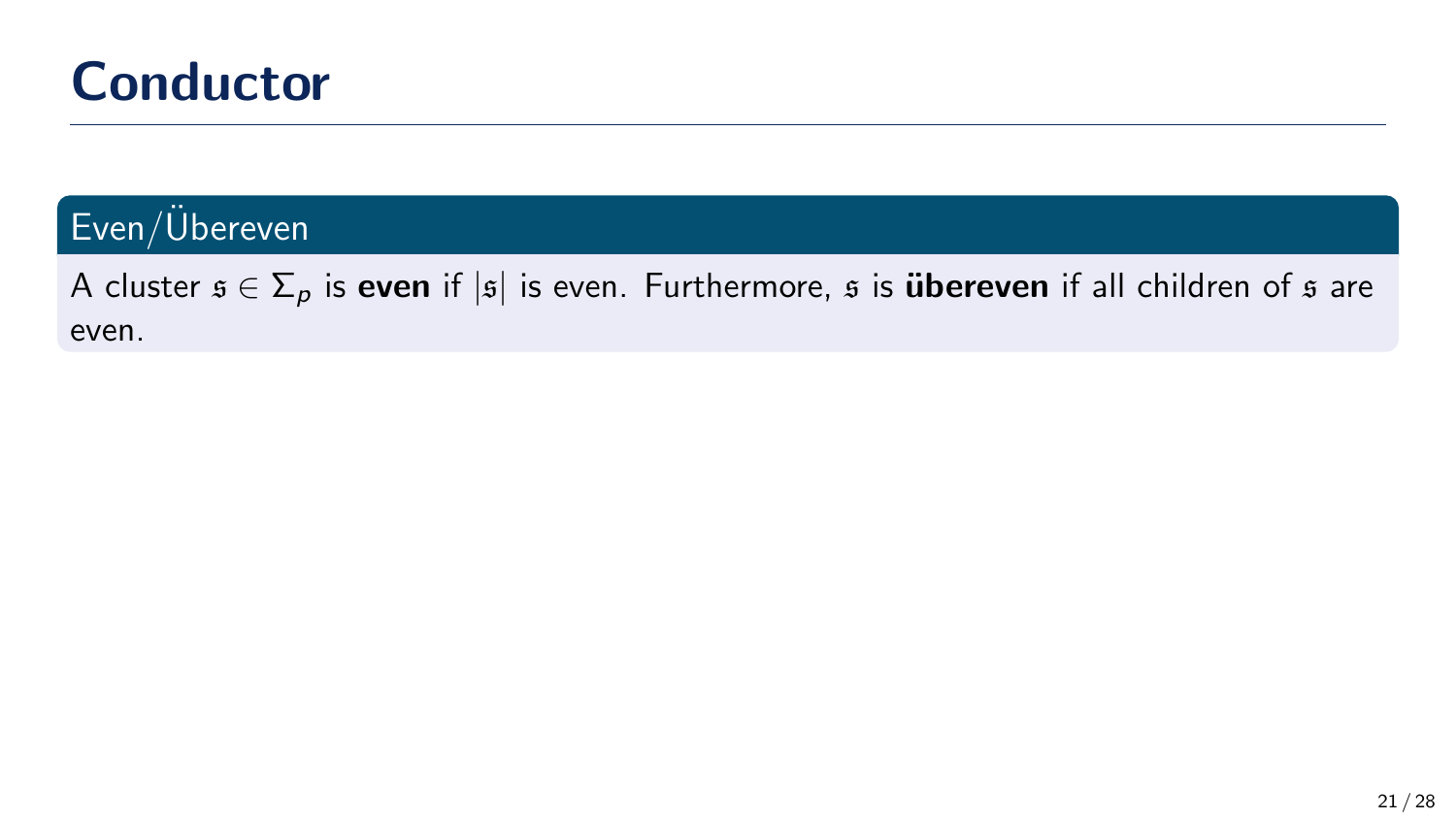### **Conductor**

### Even/Ubereven

A cluster  $s \in \Sigma_p$  is even if |s| is even. Furthermore, s is **übereven** if all children of s are even.

#### Theorem (Dokchitser–Dokchitser–Maistret–Morgan, 2017)

Let  $C/K$  be a hyperelliptic curve which is semistable at  $\mathfrak p$ . Then the conductor exponent  $f_n$  is

$$
f_{\mathfrak{p}} = \begin{cases} \#A - 1 & \text{if } R \text{ is } \text{üherence} \\ \#A & \text{otherwise} \end{cases}
$$

where  $A = \{even \ clusters \ s \neq \mathcal{R} \mid s \ is \ not \ übereven \}.$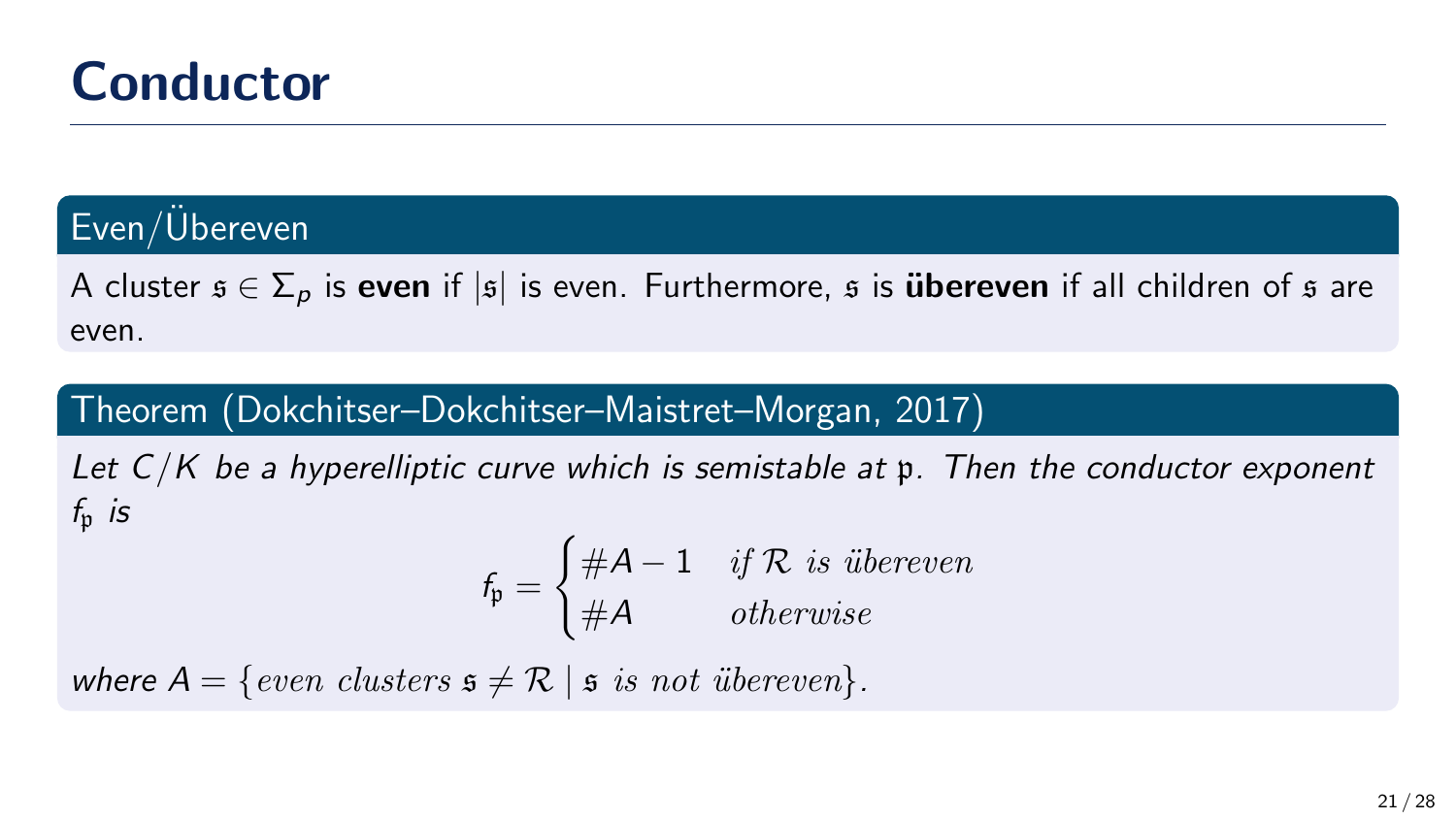

Let  $C/\mathbb{Q}$  be a genus 2 curve defined by  $y^2 = x(x-1)(x-2)(x-3)(x-5)(x-7)$ .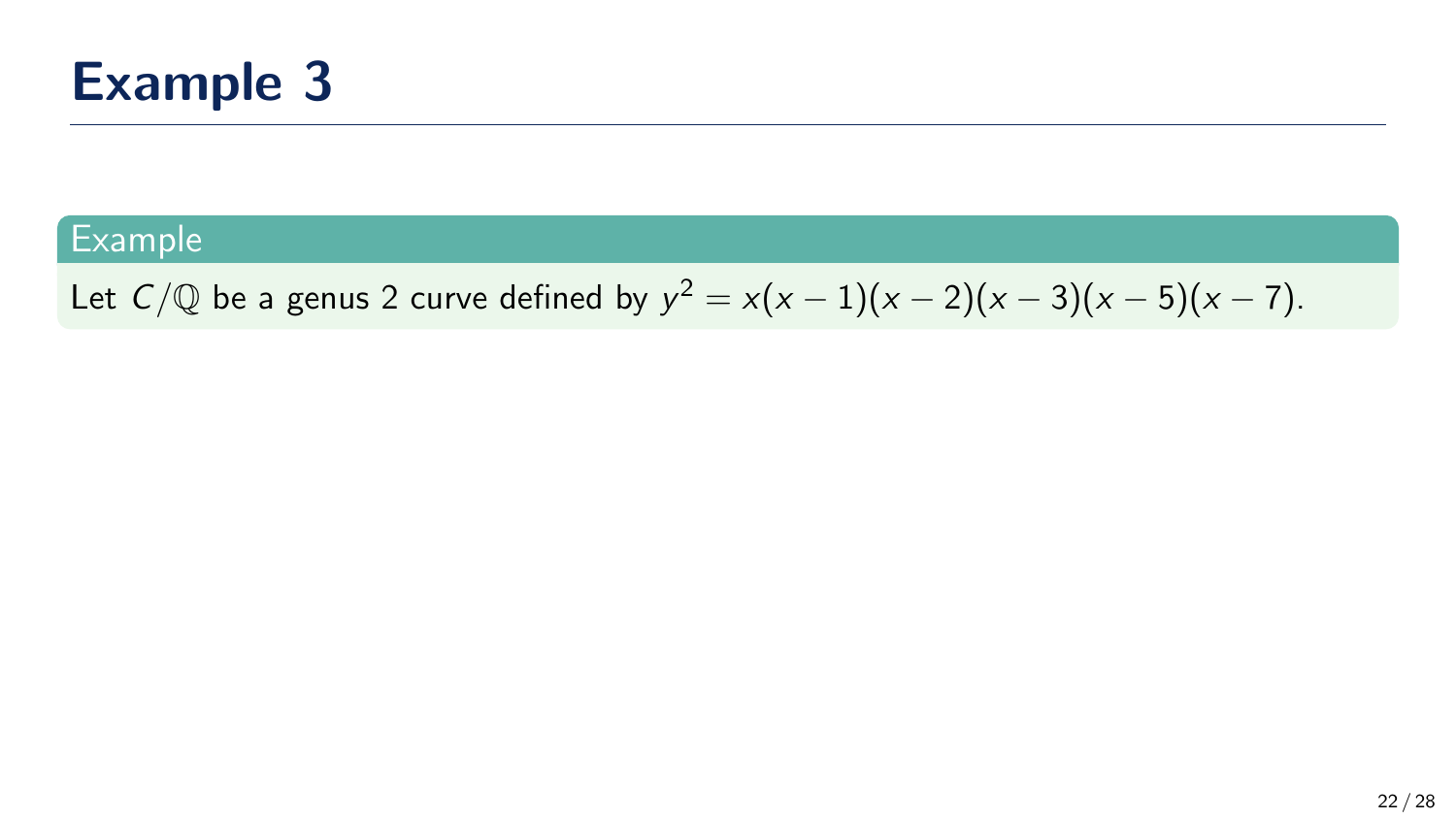

Let  $C/\mathbb{Q}$  be a genus 2 curve defined by  $y^2 = x(x-1)(x-2)(x-3)(x-5)(x-7)$ .

For  $p = 3$ , cluster picture  $\Sigma_3$  is

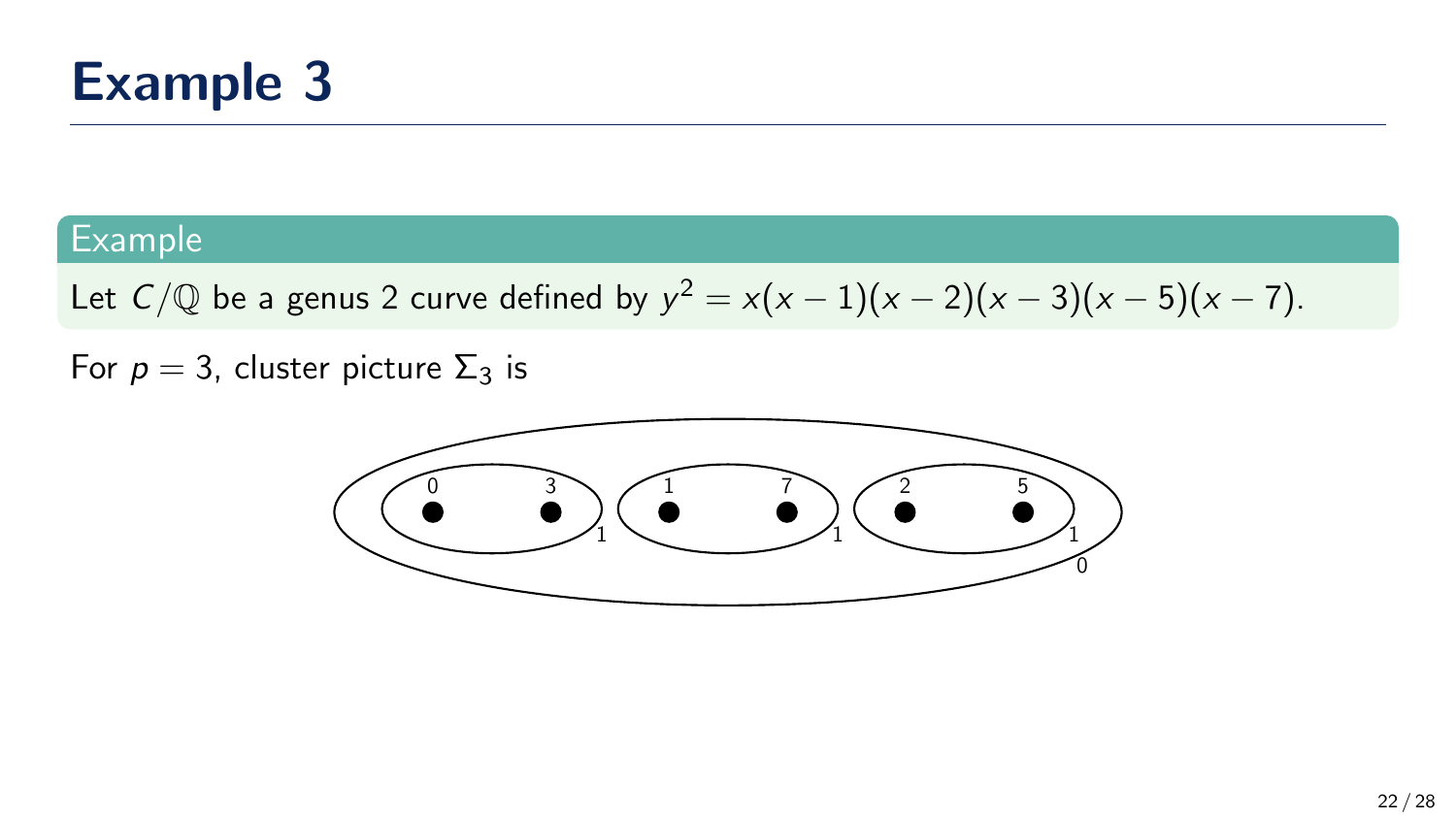

Let  $C/\mathbb{Q}$  be a genus 2 curve defined by  $y^2 = x(x-1)(x-2)(x-3)(x-5)(x-7)$ .

For  $p = 3$ , cluster picture  $\Sigma_3$  is



 $C/\mathbb{Q}$  is semistable at 3. We have  $\#A = 3$ . Here,  $\mathcal R$  is übereven, so  $f_3 = 2$ .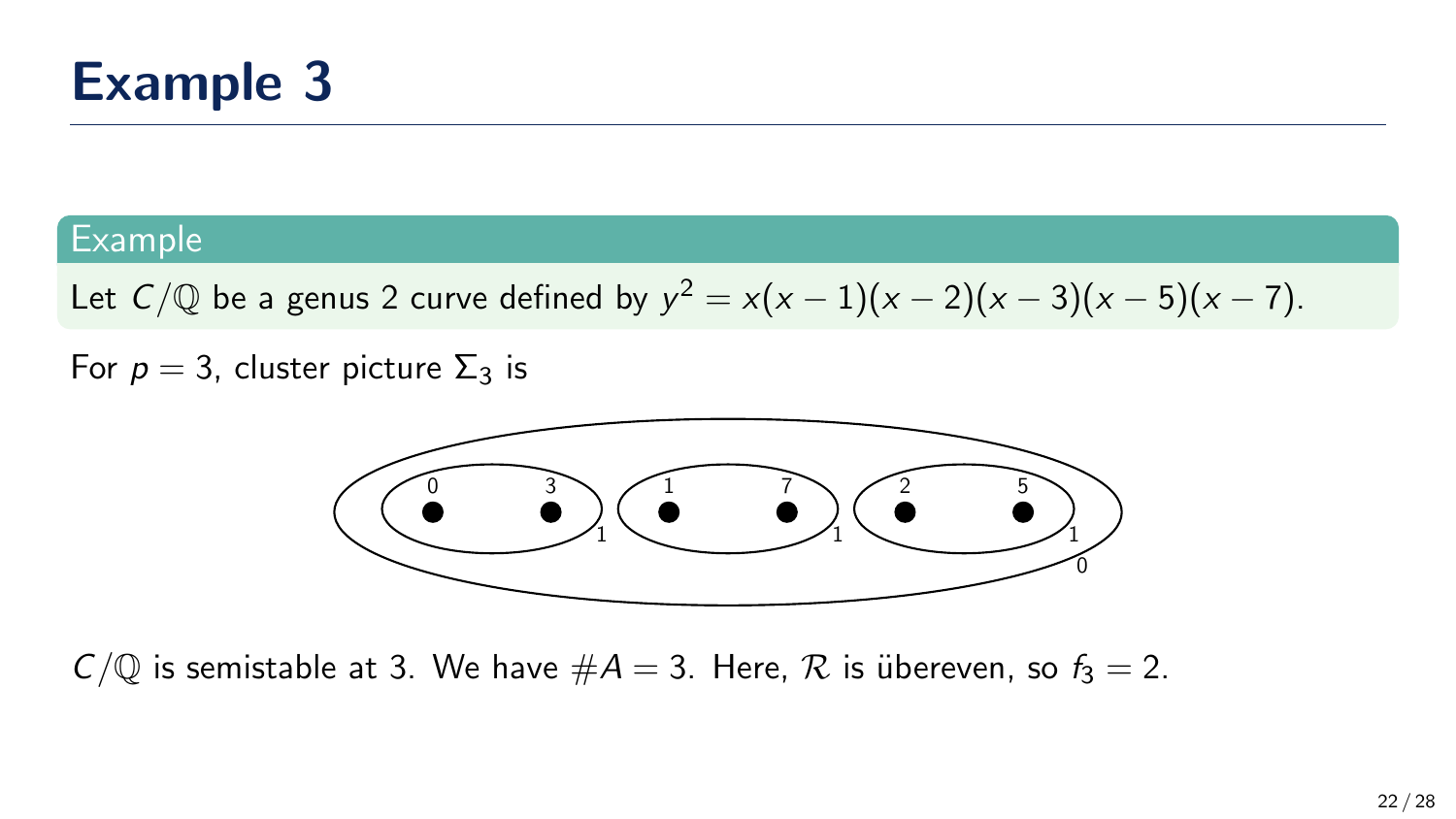

Let  $C/\mathbb{Q}$  be a genus 2 curve defined by  $y^2 = x(x-1)(x-2)(x-3)(x-5)(x-7)$ .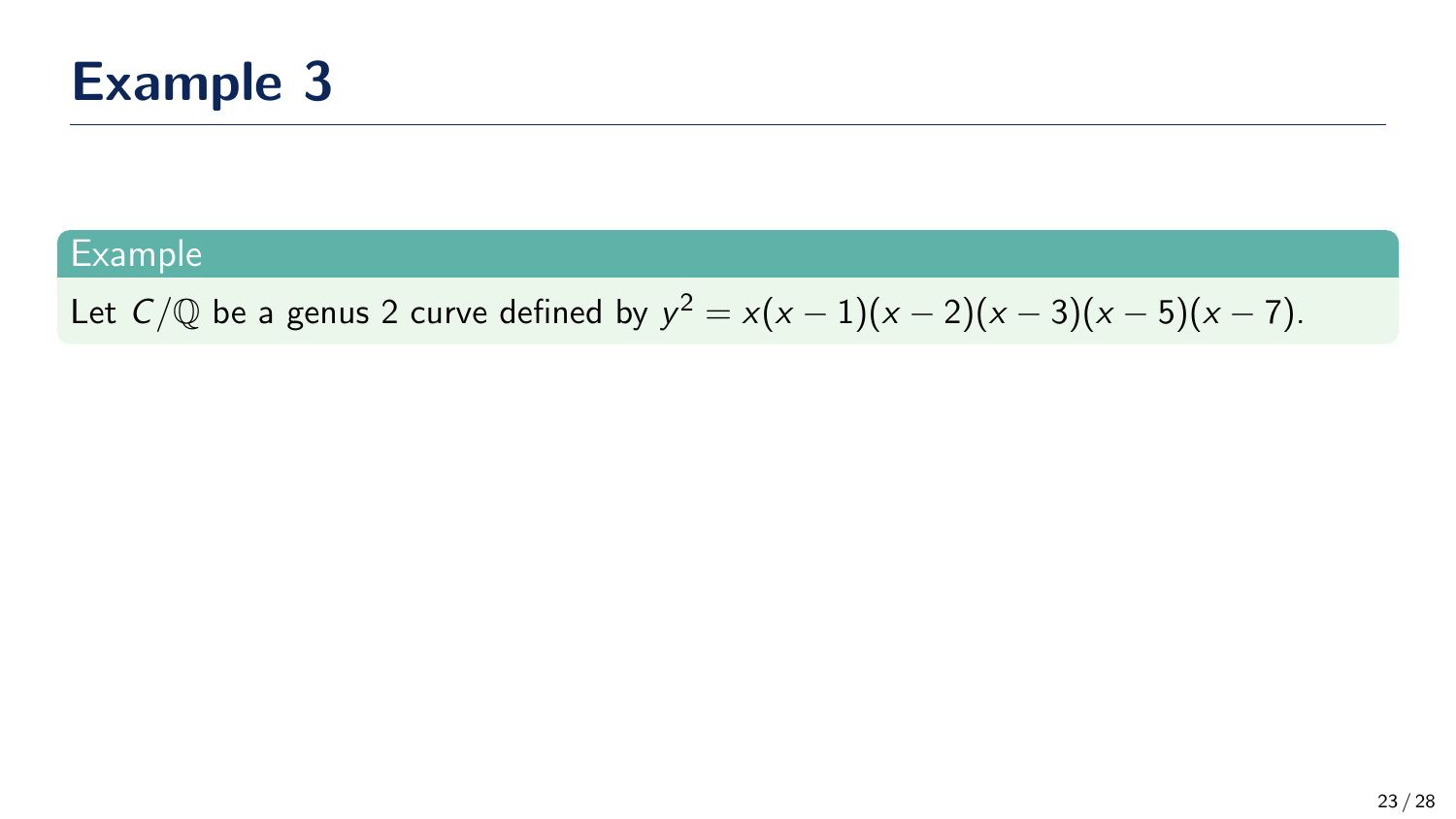

Let  $C/\mathbb{Q}$  be a genus 2 curve defined by  $y^2 = x(x-1)(x-2)(x-3)(x-5)(x-7)$ .

For  $p = 5$ , cluster picture  $\Sigma_5$  is

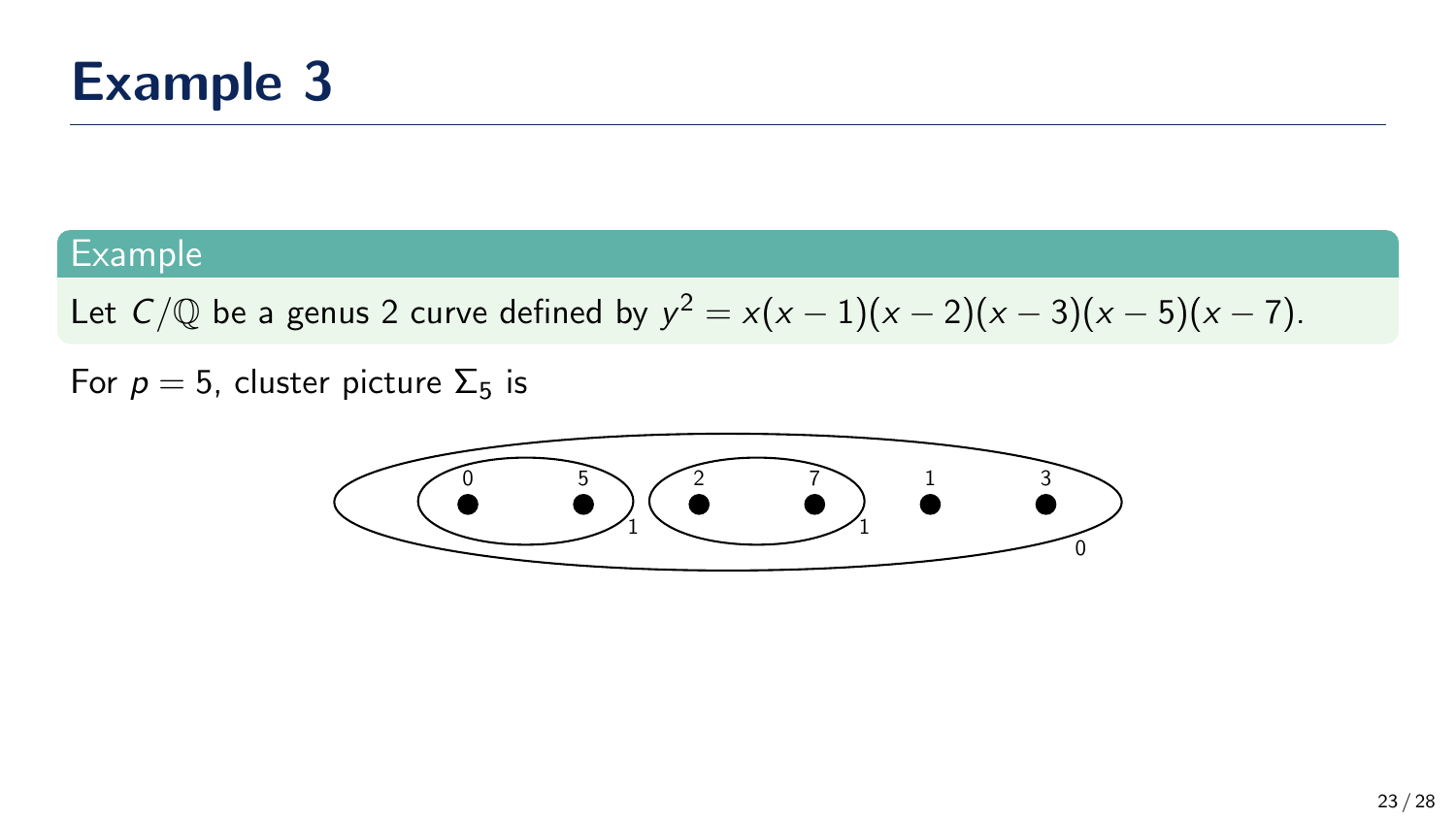

Let  $C/\mathbb{Q}$  be a genus 2 curve defined by  $y^2 = x(x-1)(x-2)(x-3)(x-5)(x-7)$ .

For  $p = 5$ , cluster picture  $\Sigma_5$  is



 $C/\mathbb{Q}$  is semistable at 5. We have  $\#A = 2$ . Here,  $\mathcal R$  is not übereven, so  $f_5 = 2$ .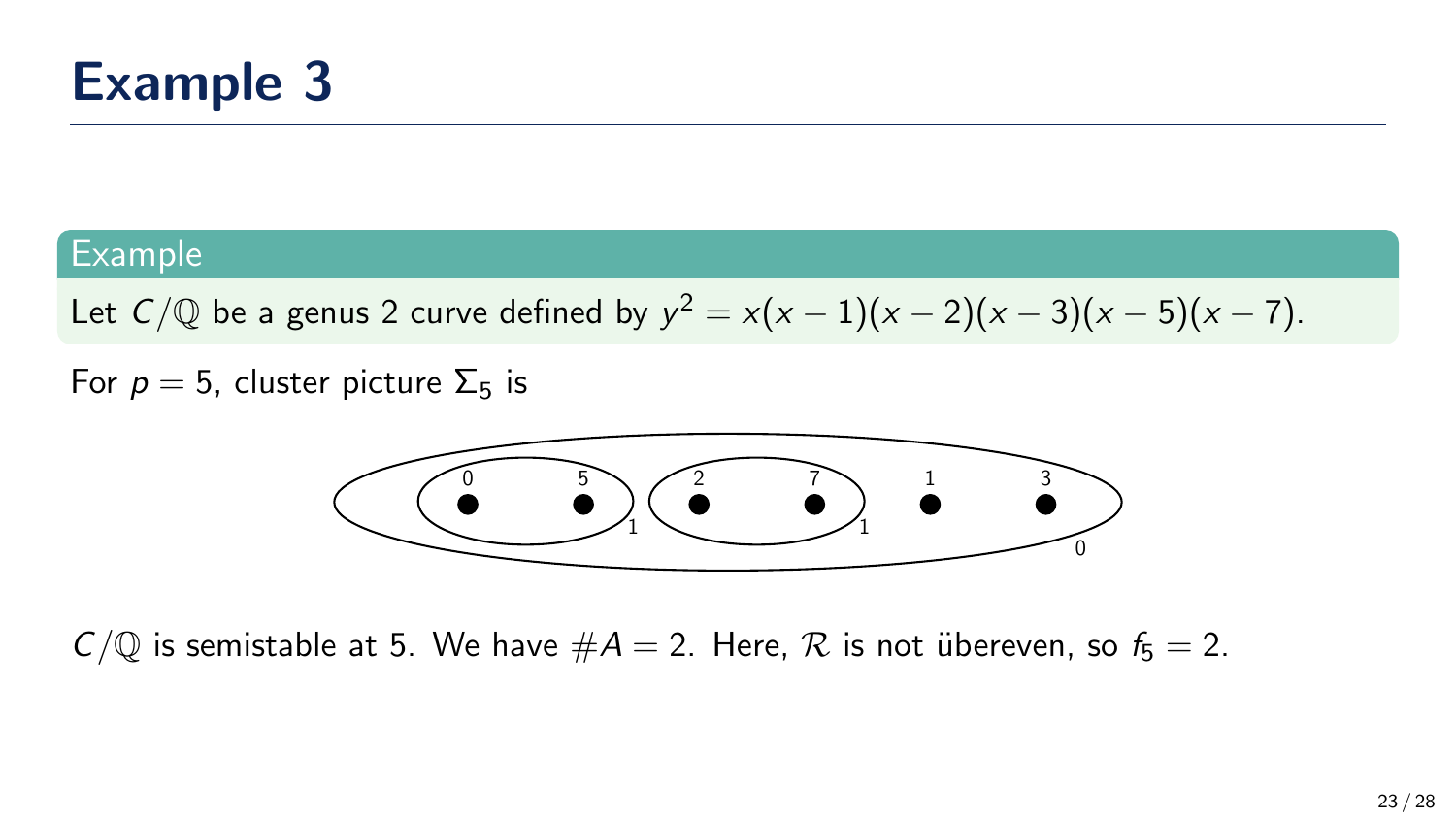#### Example

Let  $C/\mathbb{Q}$  be a genus 2 curve defined by  $y^2 = x(x-1)(x-2)(x-3)(x-5)(x-7)$ .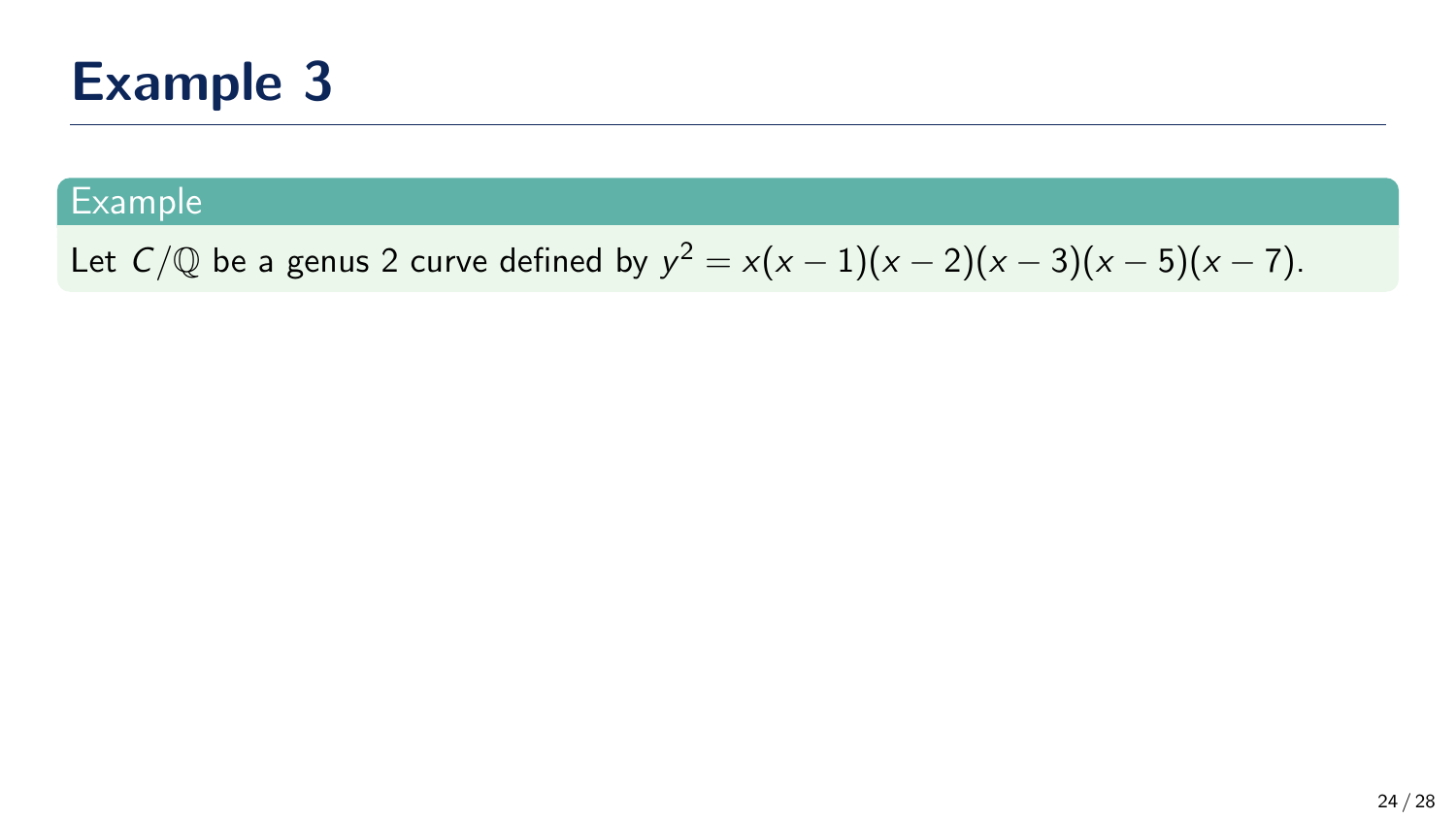#### Example

Let  $C/\mathbb{Q}$  be a genus 2 curve defined by  $y^2 = x(x-1)(x-2)(x-3)(x-5)(x-7)$ .

For  $p = 7$ , cluster picture  $\Sigma_7$  is

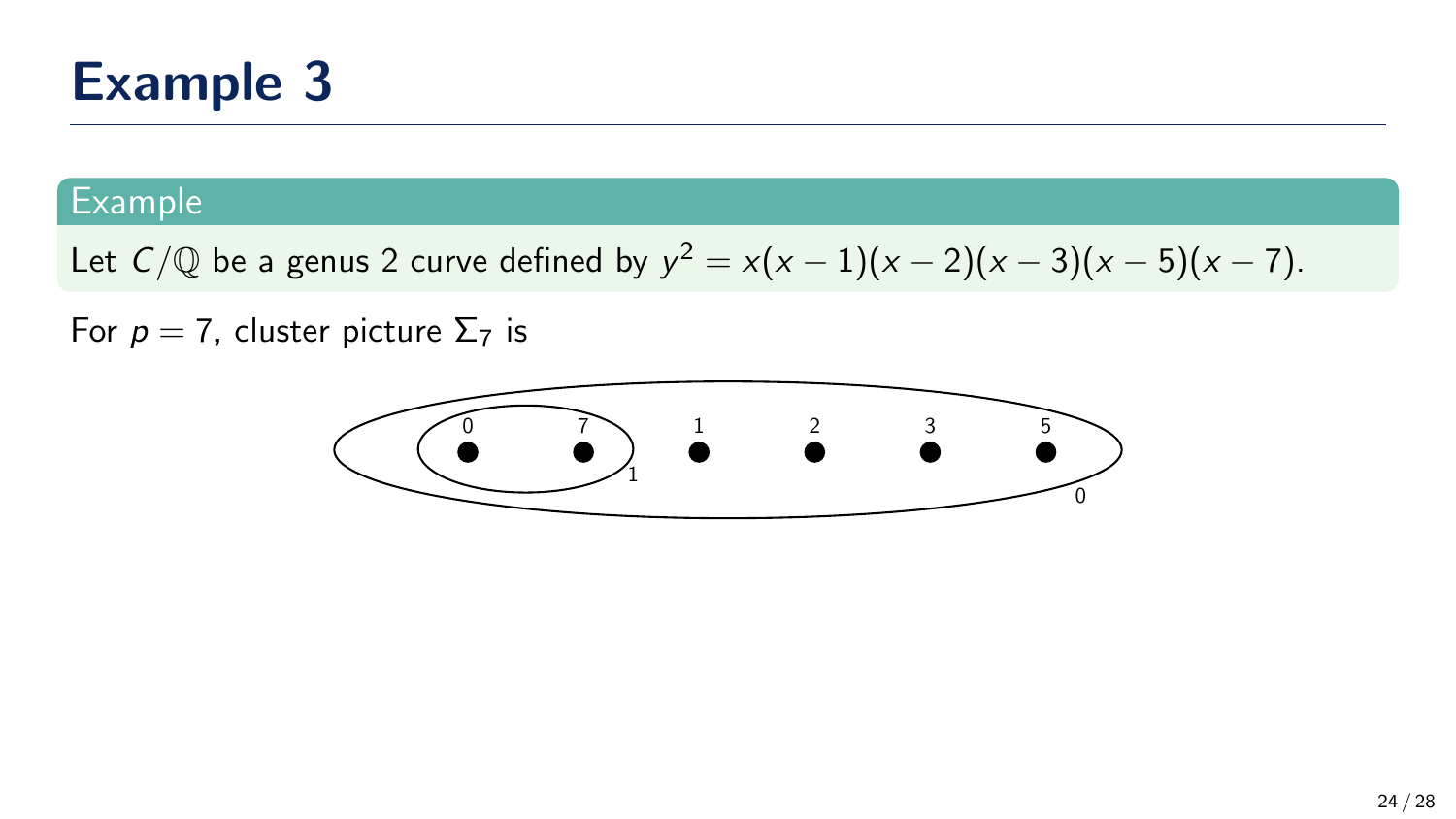#### Example

Let  $C/\mathbb{Q}$  be a genus 2 curve defined by  $y^2 = x(x-1)(x-2)(x-3)(x-5)(x-7)$ .

For  $p = 7$ , cluster picture  $\Sigma_7$  is



 $C/\mathbb{Q}$  is semistable at 7. We have  $\#A = 1$ . Here,  $\mathcal R$  is not übereven, so  $f_7 = 1$ .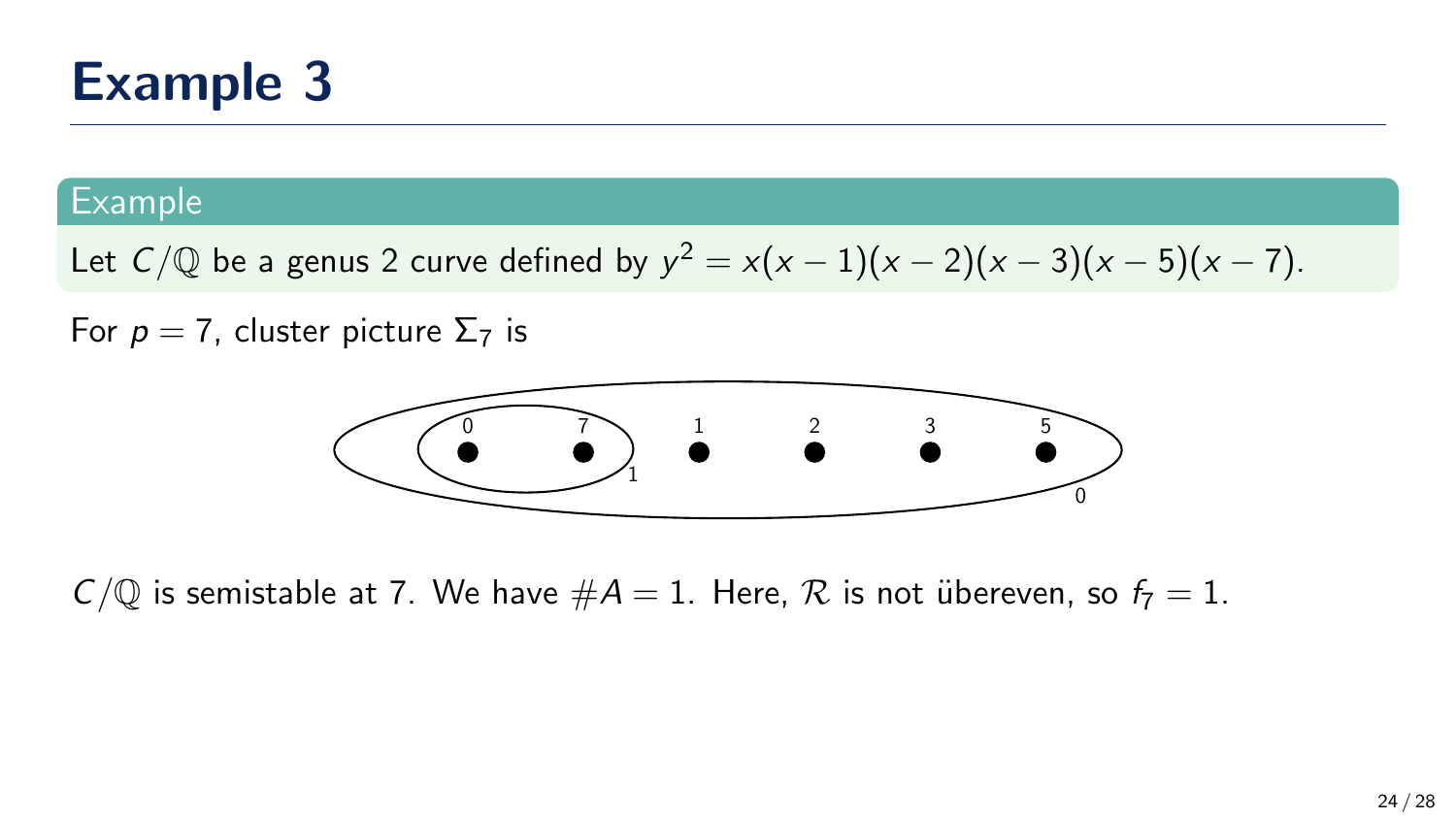#### Example

Let  $C/\mathbb{Q}$  be a genus 2 curve defined by  $y^2 = x(x-1)(x-2)(x-3)(x-5)(x-7)$ .

For  $p = 7$ , cluster picture  $\Sigma_7$  is



 $C/\mathbb{Q}$  is semistable at 7. We have  $\#A = 1$ . Here,  $\mathcal R$  is not übereven, so  $f_7 = 1$ .

For all other odd primes,  $\Sigma_p$  is trivial and thus  $f_p = 0$ . Therefore, the odd part of the conductor of  $C/{\mathbb Q}$  is  $3^2\cdot 5^2\cdot 7$ .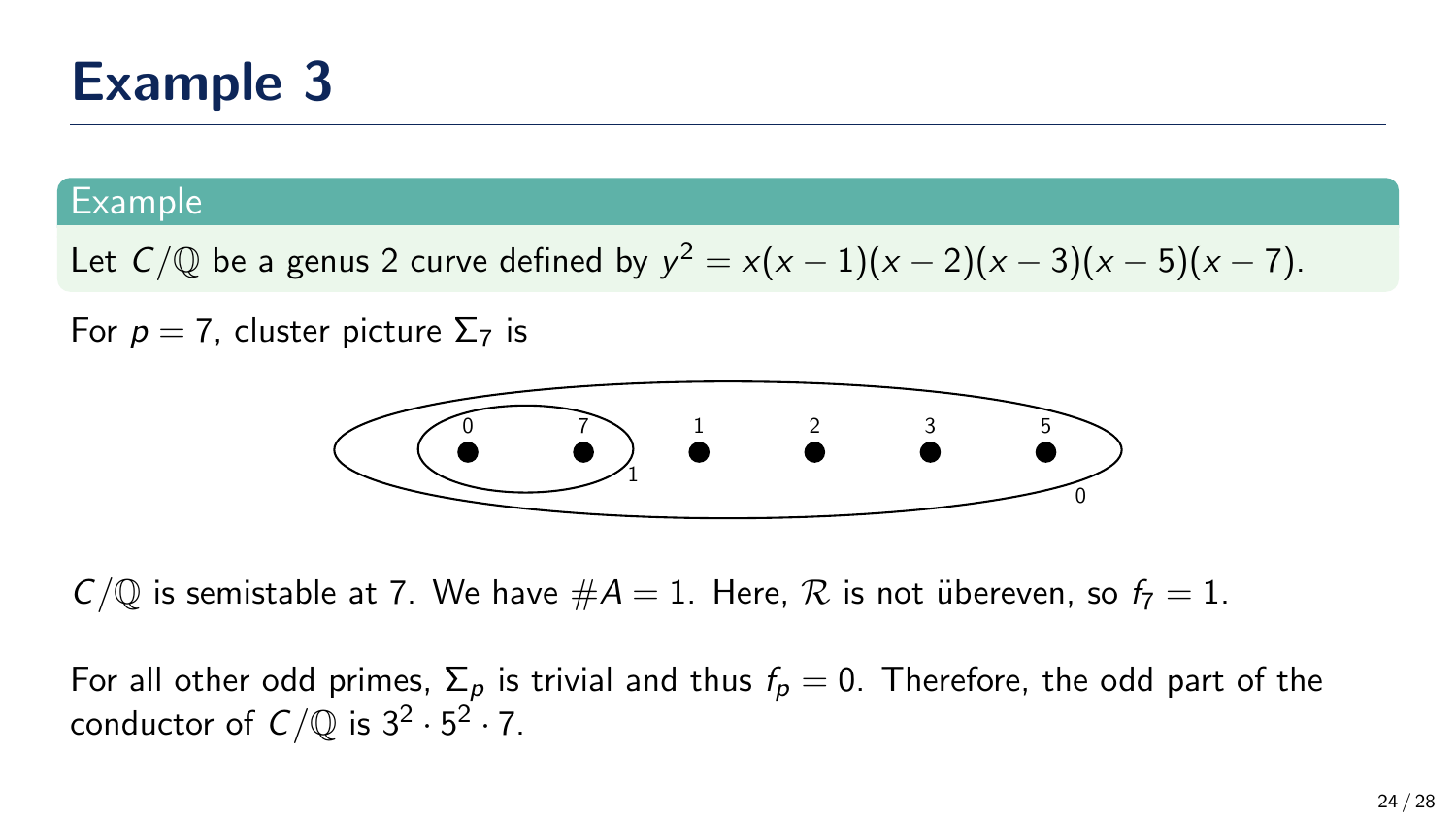Cluster pictures are useful for many more things! This includes:

- Calculating Tamagawa numbers  $c_n$ .
- The tame and wild part of the conductor exponent (for general non-semistable case).
- Root numbers for  $Jac(C)$ .
- Discriminant for any given model.
- A basis of integral differentials of C.
- Criteria if a given model is a minimal Weierstrass model.
- $\bullet$  Decomposition of the  $\ell$ -adic Galois representation  $H^1_{\mathrm{\acute{e}t}}(\mathcal{C}/\overline{K},\mathbb{Q}_\ell).$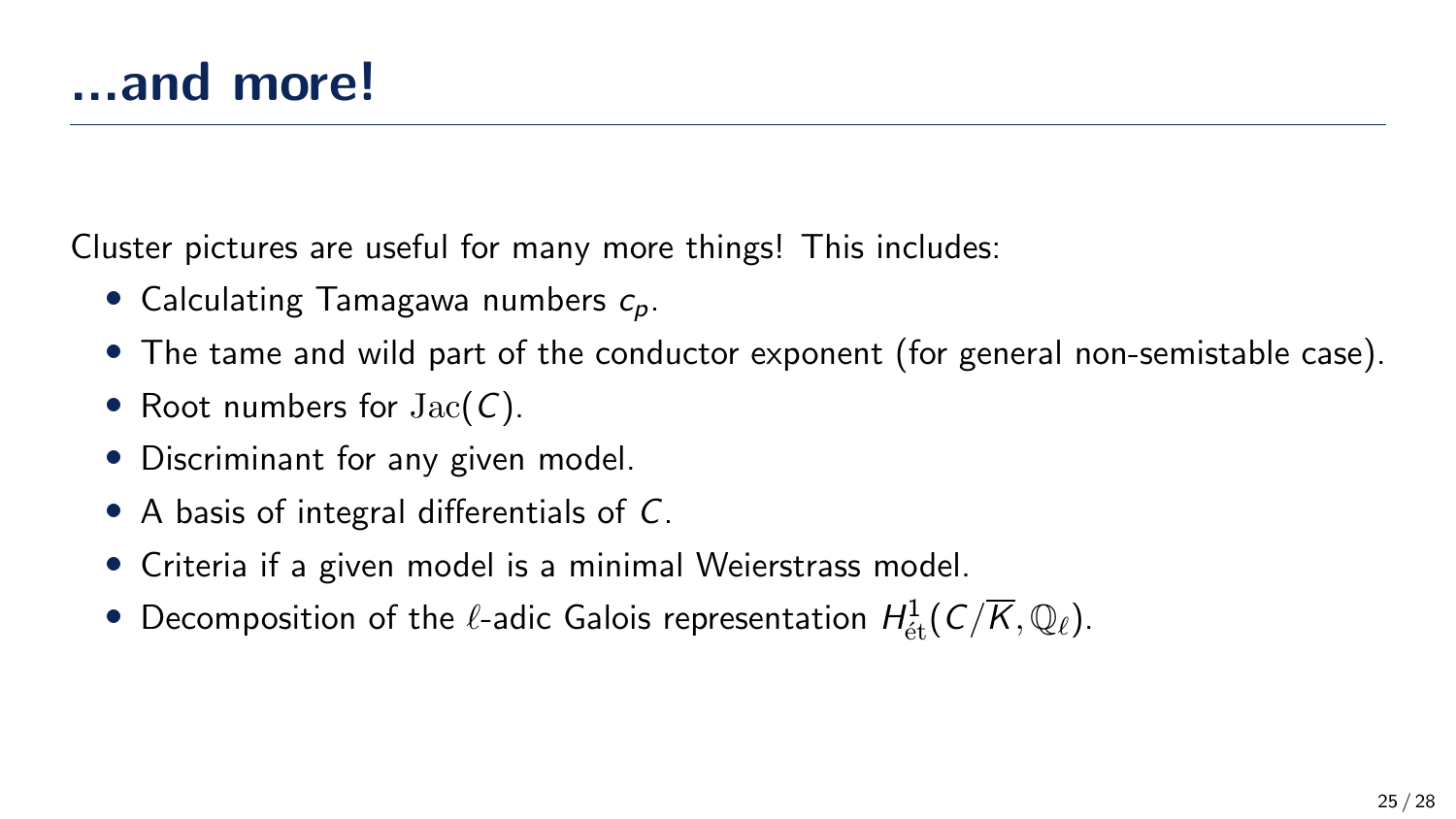| $N-U$                | Type                                 | $ \mathcal{R} =5$                                                                                        | $s < \mathcal{R}$ sizes                                                                                                                                                                                                                                                                                                                                                                                                                                                                                                                                                                                                                                                | $s < \mathcal{R}$ sizes                                                  | $s < \mathcal{R}$ sizes                                                                                | $s < \mathcal{R}$ sizes                                     |
|----------------------|--------------------------------------|----------------------------------------------------------------------------------------------------------|------------------------------------------------------------------------------------------------------------------------------------------------------------------------------------------------------------------------------------------------------------------------------------------------------------------------------------------------------------------------------------------------------------------------------------------------------------------------------------------------------------------------------------------------------------------------------------------------------------------------------------------------------------------------|--------------------------------------------------------------------------|--------------------------------------------------------------------------------------------------------|-------------------------------------------------------------|
| Type                 |                                      |                                                                                                          | $\leq 3$                                                                                                                                                                                                                                                                                                                                                                                                                                                                                                                                                                                                                                                               | 4, 1, 1                                                                  | 4, 2                                                                                                   | 5,1                                                         |
| $I_{0-0-0}$          | $\overline{2}$                       | 00000                                                                                                    | 000000                                                                                                                                                                                                                                                                                                                                                                                                                                                                                                                                                                                                                                                                 |                                                                          |                                                                                                        | 000000                                                      |
|                      | $1\times 1$                          | 00000.                                                                                                   | $(000, 000)_{t=1}$                                                                                                                                                                                                                                                                                                                                                                                                                                                                                                                                                                                                                                                     |                                                                          |                                                                                                        | $\bullet \bullet \bullet \bullet \bullet \bullet$           |
| $I_0-I_0-r$          |                                      |                                                                                                          | $\bullet\bullet\bullet\bullet\bullet\bullet$                                                                                                                                                                                                                                                                                                                                                                                                                                                                                                                                                                                                                           |                                                                          |                                                                                                        |                                                             |
|                      | $1 \times 1$                         |                                                                                                          | 000 000,                                                                                                                                                                                                                                                                                                                                                                                                                                                                                                                                                                                                                                                               |                                                                          |                                                                                                        |                                                             |
| $I_{n-0-0}$          | $1_n^{\epsilon}$                     | 00000                                                                                                    | 00000001                                                                                                                                                                                                                                                                                                                                                                                                                                                                                                                                                                                                                                                               | 000000                                                                   | $\overline{(00)}_{1-i}$ $\overline{(0000)}$                                                            | 000000                                                      |
|                      |                                      | 00000                                                                                                    |                                                                                                                                                                                                                                                                                                                                                                                                                                                                                                                                                                                                                                                                        |                                                                          |                                                                                                        |                                                             |
|                      | $1 \times I_n^{\epsilon}$            | $\bullet \bullet \bullet \bullet \bullet \bullet$                                                        | $\overline{\text{OO}}_i$ $\overline{\text{OO}}_4$                                                                                                                                                                                                                                                                                                                                                                                                                                                                                                                                                                                                                      | $\bullet$ $\bullet$ $\bullet$ $\bullet$ $\bullet$ <sub>2</sub> $\bullet$ | $\overline{\text{OO}_{4}}$ , $\overline{\text{O O OO}_{2r}}$                                           | 000000                                                      |
| $I_n-I_0-r$          |                                      | 00, 000,                                                                                                 | $\overline{\text{O}(\text{O})}$ $\overline{\text{O}(\text{O})}$                                                                                                                                                                                                                                                                                                                                                                                                                                                                                                                                                                                                        |                                                                          |                                                                                                        |                                                             |
|                      |                                      | o(o <sub>OO</sub> )                                                                                      | 000000                                                                                                                                                                                                                                                                                                                                                                                                                                                                                                                                                                                                                                                                 |                                                                          |                                                                                                        | $o$ $o$ $o$ $o$ $o$ $o$                                     |
|                      | $\mathrm{I}_{n,m}^{\epsilon,\delta}$ | $\bullet$ $\bullet$ $\bullet$ $\bullet$ $\bullet$ $\bullet$                                              | 0000,000,                                                                                                                                                                                                                                                                                                                                                                                                                                                                                                                                                                                                                                                              | $\bullet \bullet \bullet \bullet \bullet \bullet$                        | $\overline{\text{O}_\frac{n}{2}}$ , $\overline{\text{O}_\frac{n}{2}}$                                  | $\circ \circ \bullet$ ; $\circ \bullet$ ;                   |
| $I_{n-m-0}$          |                                      | $\boxed{\circ\left(\bullet\circ\left(\bullet\right)\right)}$                                             |                                                                                                                                                                                                                                                                                                                                                                                                                                                                                                                                                                                                                                                                        |                                                                          |                                                                                                        | $\circ \circ \circ \circ \circ '$                           |
|                      | $I_{n,n}^{\epsilon}$                 | $\bullet$ $\bullet$ $\bullet$ $\bullet$ $\bullet$ $\bullet$                                              | 00(00)(00)                                                                                                                                                                                                                                                                                                                                                                                                                                                                                                                                                                                                                                                             |                                                                          |                                                                                                        | $\bullet$ $\bullet$ $\bullet$ $\bullet$ $\bullet$ $\bullet$ |
|                      | $U_{n,m,k}^{\epsilon}$               | $\overline{\bullet}$ $\overline{\bullet}$ $\overline{\bullet}$ $\overline{\bullet}$ $\overline{\bullet}$ | (00, 00, 00)                                                                                                                                                                                                                                                                                                                                                                                                                                                                                                                                                                                                                                                           | $\bullet \bullet \circ \bullet \bullet \bullet \bullet$                  | $_{1}$ $\overline{\odot}$ $_{2}$ $\overline{\odot}$ $_{3}$<br>$\overline{\mathbf{O}}_k$                | $\circ \circ \circ \circ \circ \circ \circ$                 |
| $\mathrm{I}_{n-m-k}$ | $\mathbf{U}_{n-n,k}^{\epsilon}$      | 00000                                                                                                    | $(00)(00)$ <sub>+</sub> $(00)$                                                                                                                                                                                                                                                                                                                                                                                                                                                                                                                                                                                                                                         | 00 00 00;                                                                | $(00)$ <sub>1</sub> , $(00)(00)$                                                                       |                                                             |
|                      | $\mathbf{U}_{n-n-n}^{\epsilon}$      |                                                                                                          | 000000                                                                                                                                                                                                                                                                                                                                                                                                                                                                                                                                                                                                                                                                 |                                                                          |                                                                                                        |                                                             |
|                      | $I_n^{\epsilon}\times I_m^{\delta}$  | $\overline{\text{OO}_4^4}$ $\overline{\text{OO}_4^4}$                                                    | $\boxed{\bullet\textcircled{}}\overset{\bullet}{\bullet}\textcircled{}}\overset{\bullet}{\bullet}\textcircled{}}\overset{\bullet}{\bullet}\textcircled{}}\overset{\bullet}{\bullet}\textcircled{}}\overset{\bullet}{\bullet}\textcircled{}}\overset{\bullet}{\bullet}\textcircled{}}\overset{\bullet}{\bullet}\textcircled{}}\overset{\bullet}{\bullet}\textcircled{}}\overset{\bullet}{\bullet}\textcircled{}}\overset{\bullet}{\bullet}\textcircled{}}\overset{\bullet}{\bullet}\textcircled{}}\overset{\bullet}{\bullet}\textcircled{}}\overset{\bullet}{\bullet}\textcircled{}}\overset{\bullet}{\bullet}\textcircled{}}\overset{\bullet}{\bullet}\textcircled{}}$ | $\bullet \bullet \bullet \circ \bullet$                                  | $\overline{\mathbf{O}}_{\frac{1}{2}-t}\overline{\mathbf{O}}\overline{\mathbf{O}}\overline{\mathbf{O}}$ | $\circ$ $\circ$ $\circ$ $\circ$ $\circ$ $\circ$             |
| $I_n-I_m-r$          |                                      | $\circ \circ \circ \circ$ ;                                                                              | $\bullet$ $\bullet$ $\bullet$ $\bullet$ $\bullet$ $\bullet$ $\bullet$                                                                                                                                                                                                                                                                                                                                                                                                                                                                                                                                                                                                  |                                                                          |                                                                                                        | $\circ$ $\circ$ $\circ$ $\circ$ $\circ$ $\circ$ $\circ$     |
|                      | $I_n^{\epsilon} \tilde{\times} I_n$  |                                                                                                          | $\overline{\text{000}}$ $\overline{\text{000}}$                                                                                                                                                                                                                                                                                                                                                                                                                                                                                                                                                                                                                        |                                                                          |                                                                                                        |                                                             |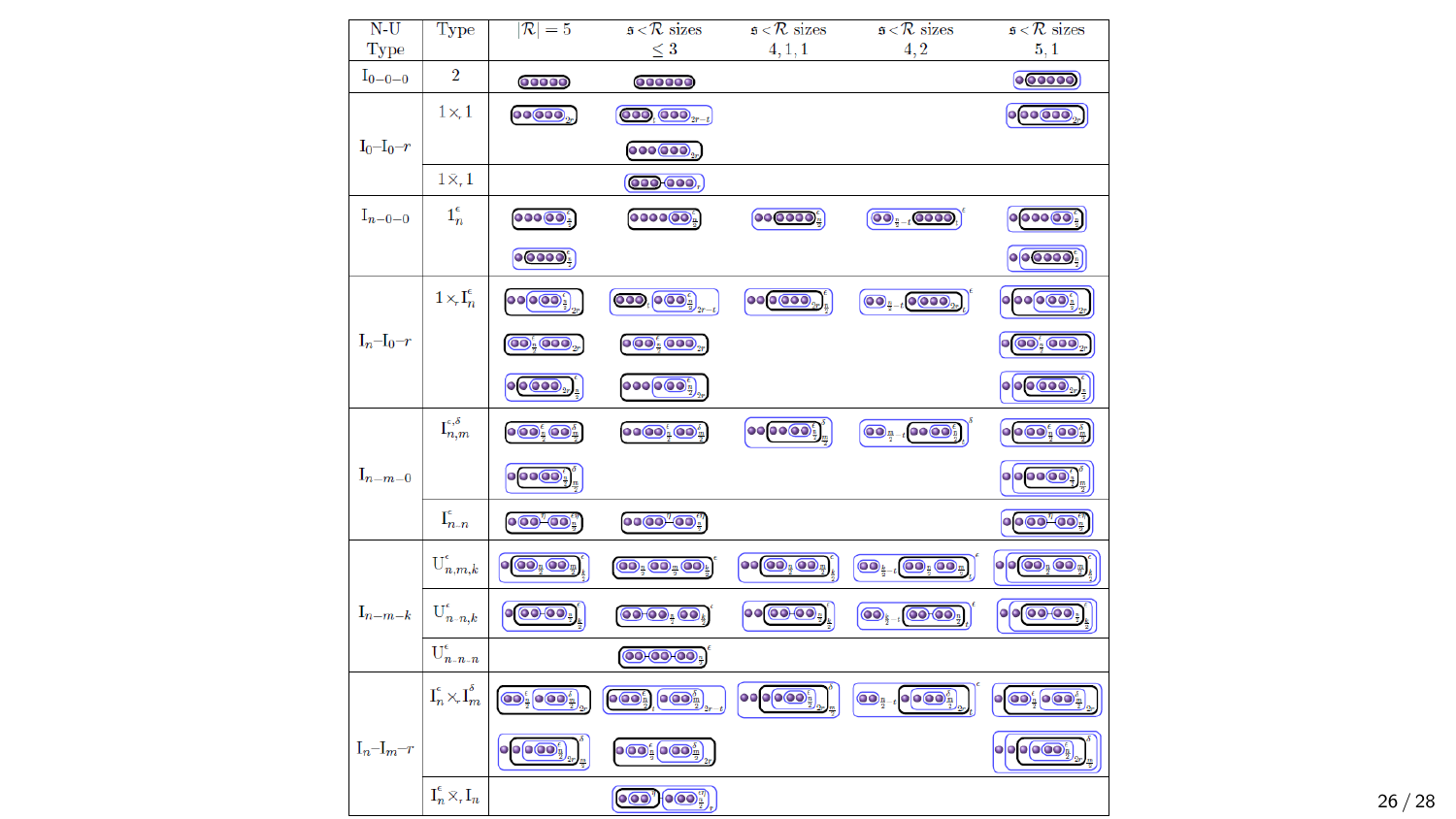

- Best, A.J., Betts, A., Bisatt, M., van Bommel, R., Dokchitser, V., Faraggi, O., Kunzweiler, S., Maistret, C., Morgan, A., Muselli S., Nowell, S. (2020) A user's guide to the local arithmetic of hyperelliptic curves Preprint, Available at: arXiv:2007.01749.
- Dokchitser, T., Dokchitser, V., Maistret, C., Morgan, A. (2018) Arithmetic of hyperelliptic curves over local fields Preprint, Available at: arXiv:1808.02936.
	- Dokchitser, T., Dokchitser, V., Maistret, C., Morgan, A. (2019) Semistable types of hyperelliptic curves
		- Algebraic curves and their applications, 73-135, Contemp. Math., 724.